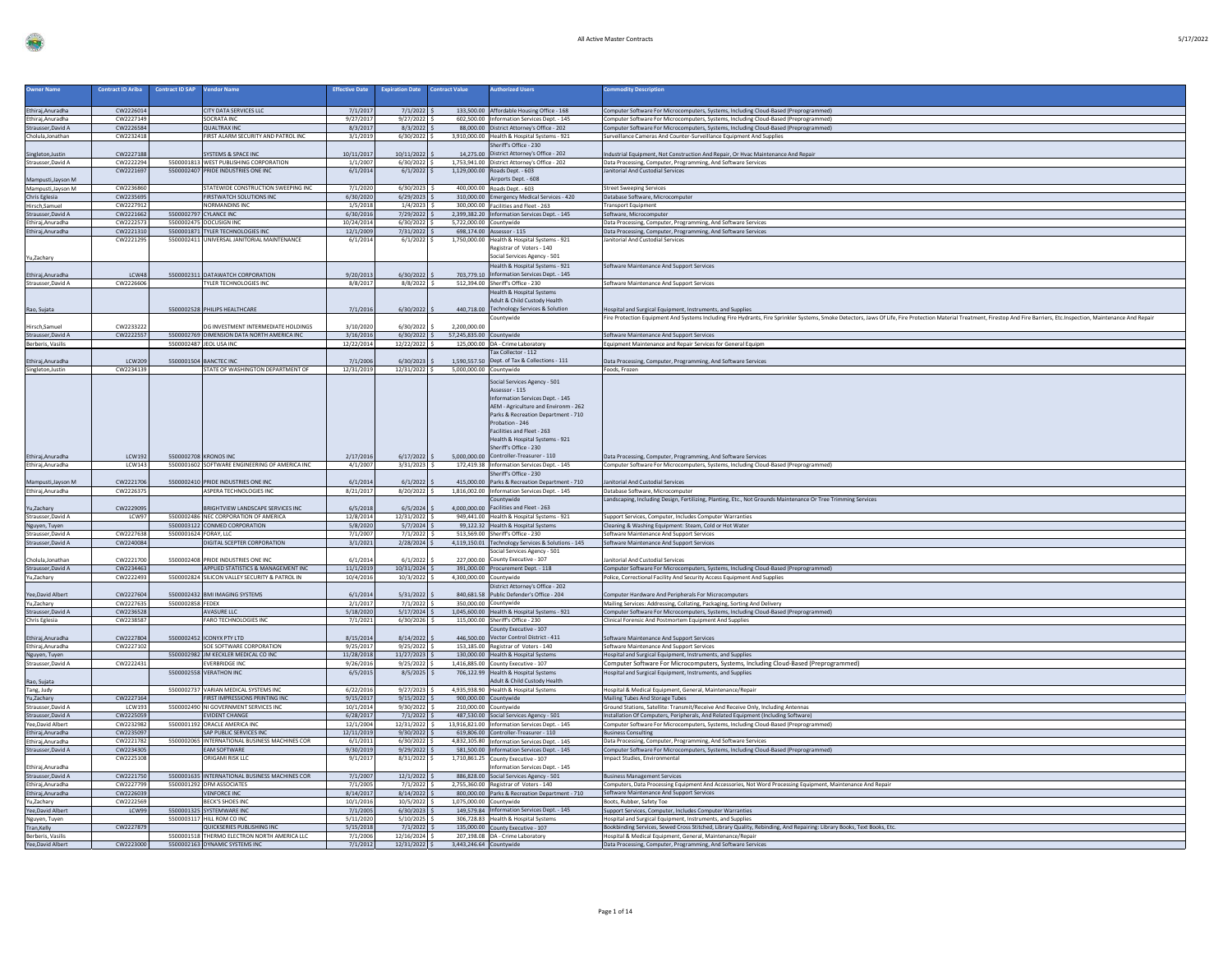| <b>Owner Name</b>                             | <b>Contract ID Ariba</b> | Contract ID SAP      | <b>Vendor Name</b>                                                      | <b>Effective Date</b>  | <b>Expiration Date</b>         | <b>Contract Value</b>    | <b>Luthorized Users</b>                                                                      | <b>Commodity Description</b>                                                                                                                                                                                                                                   |
|-----------------------------------------------|--------------------------|----------------------|-------------------------------------------------------------------------|------------------------|--------------------------------|--------------------------|----------------------------------------------------------------------------------------------|----------------------------------------------------------------------------------------------------------------------------------------------------------------------------------------------------------------------------------------------------------------|
|                                               |                          |                      |                                                                         |                        |                                |                          |                                                                                              |                                                                                                                                                                                                                                                                |
|                                               |                          |                      |                                                                         |                        |                                |                          | AEM - Agriculture and Environm - 262                                                         |                                                                                                                                                                                                                                                                |
|                                               |                          |                      |                                                                         |                        |                                |                          | Dept of Planning & Development - 260<br>Vector Control District - 411                        |                                                                                                                                                                                                                                                                |
|                                               |                          |                      |                                                                         |                        |                                |                          | Public Health - 410                                                                          |                                                                                                                                                                                                                                                                |
|                                               |                          |                      |                                                                         |                        |                                |                          | Parks & Recreation Department - 710<br>Facilities and Fleet - 263                            |                                                                                                                                                                                                                                                                |
|                                               |                          |                      |                                                                         |                        |                                |                          | Registrar of Voters - 140                                                                    |                                                                                                                                                                                                                                                                |
|                                               |                          |                      |                                                                         |                        |                                |                          | Airports Dept. - 608<br>Communications - 190                                                 |                                                                                                                                                                                                                                                                |
|                                               |                          |                      |                                                                         |                        |                                |                          | Social Services Agency - 501                                                                 |                                                                                                                                                                                                                                                                |
|                                               |                          |                      |                                                                         |                        |                                |                          | Information Services Dept. - 145<br>Assessor - 115                                           |                                                                                                                                                                                                                                                                |
|                                               |                          |                      |                                                                         |                        |                                |                          | Roads Dept. - 603                                                                            |                                                                                                                                                                                                                                                                |
| Ethiraj, Anuradha<br>Ethiraj, Anuradha        | LCW82<br>LCW75           | 5500001508 ESRI INC  | 5500001560 DTS SOFTWARE INC                                             | 7/1/2006<br>1/1/2007   | 7/1/2022<br>$1/1/2023$ \$      |                          | 2.763.600.00 ERA - Environmental Health - 261<br>296,376.00 Information Services Dept. - 145 | Data Processing, Computer, Programming, And Software Services                                                                                                                                                                                                  |
| Twist, Scott                                  |                          |                      | 5500003161 BIOSENSE WEBSTER INC                                         | 6/29/2021              | $6/28/2024$ \$                 |                          | 350,000.00 Health & Hospital Systems                                                         | Data Processing, Computer, Programming, And Software Services<br>Laboratory Equipment, Accessories and Supplies: General Anal                                                                                                                                  |
|                                               |                          |                      |                                                                         |                        |                                |                          | Facilities and Fleet - 263                                                                   |                                                                                                                                                                                                                                                                |
| Mampusti, Jayson M                            | CW2221693                |                      | 5500002405 PRIDE INDUSTRIES ONE INC                                     | 6/1/2014               | 6/1/2022                       |                          | 260,000.00 AEM - Agriculture and Environm - 262<br>Sheriff's Office - 230                    | anitorial And Custodial Services                                                                                                                                                                                                                               |
| Strausser.David A                             | CW2235304                |                      | <b>EXIPOLITC</b>                                                        | 5/8/2020               | 5/8/2023                       |                          | 854,795.00 Probation - 246                                                                   | usiness Software, Misc.: Agenda, Labels, Mail List, Planning, Scheduling, Etc., Microcomputer                                                                                                                                                                  |
| Hirsch, Samuel                                | CW2224748                |                      | 5500001852 ALLIED WASTE SERVICE OF NORTH AMERI                          | 10/1/2009              | $7/1/2022$ \$                  | 14.200.000.00 Countywide | Health & Hospital Systems - 921                                                              | Garbage And Trash Removal, Disposal And Or Treatment Services                                                                                                                                                                                                  |
| Strausser, David A                            | CW2225288                |                      | <b>ESRI INC</b>                                                         | 5/19/201               | 5/18/2022                      |                          | 281.876.00 Public Health - 410                                                               | ccess Services, Data                                                                                                                                                                                                                                           |
| Strausser, David A<br>Berberis, Vasilis       | CW2222247                |                      | NATIONAL DECISION SUPPORT COMPANY L<br>5500002903 VEDANT INCORPORATED   | 7/29/2016<br>8/1/201   | 6/30/2022<br>7/31/2022         |                          | 514,000.00 Health & Hospital Systems - 921<br>100,000.00 Health & Hospital Systems           | Computer Software For Microcomputers, Systems, Including Cloud-Based (Preprogrammed)<br>Software Maintenance & Support Services                                                                                                                                |
| Hirsch.Samuel                                 | CW2233213                |                      | <b>ONSITEIO INC</b>                                                     | 6/19/2019              | $6/18/2024$ :                  |                          | 135,000.00 Facilities and Fleet - 263                                                        | Video and Audio Systems, Accessories and Parts, Closed Circuit TV, Including Surveillance Type                                                                                                                                                                 |
| Yu,Zachary                                    | CW2230790<br>CW2227676   |                      | MALLORY SAFETY & SUPPLY LLC<br>5500002116 IMPEX TECHNOLOGIES            | 10/1/2018              | 9/30/2023                      | 3,000,000.00 Countywide  |                                                                                              | Personal Protective Equipment (Ppe), Blood Borne Pathogen Protection                                                                                                                                                                                           |
| Strausser, David A<br>Yu,Zachary              | CW2225235                |                      | <b>XEROX CORPORATION</b>                                                | 1/1/201<br>6/2/201     | $7/31/2022$ \$<br>6/2/2022     | 29,300,000.00 Countywide | 1,620,000.00 Information Services Dept. - 145                                                | Software Maintenance And Support Services<br>Offset Printing, General, Small Press Work (Quan. Up To 25,000), One Or More Colors, No 4 Color Processes Or Large Solids Or Close Registration; Up To 11 X 17 In.: Brochures, Newsletters, Covers, Posters, Etc. |
| Strausser, David A                            | CW2225190                |                      | <b>EAM SOFTWARE</b>                                                     | 6/22/201               | $7/31/2022$ \$                 |                          | 734,057.00 Social Services Agency - 501                                                      | <b>Business Management Services</b>                                                                                                                                                                                                                            |
| Strausser.David A<br>Strausser, David A       | CW2225244<br>CW2221259   |                      | ELSEVIER SCIENCE INC.<br>5500002732 RILEY CONSULTING SERVICES LLC       | 6/26/201<br>1/13/2016  | 12/25/2022<br>1/13/2023        |                          | 453,082.01 Health & Hospital Systems - 921<br>716,400.00 Sheriff's Office - 230              | Books, Curriculum Guides, Directories, Magazines, Pamphlets, Periodicals, Publications, Reprints, Etc.<br>Data Processing, Computer, Programming, And Software Services                                                                                        |
| Yee, David Albert                             | CW2227782                | 5500001273 SYMPRO    |                                                                         | 6/1/200                | $5/31/2024$ \$                 |                          | 161,527.48 Controller-Treasurer - 110                                                        | Computer Software For Microcomputers, Systems, Including Cloud-Based (Preprogrammed)                                                                                                                                                                           |
| Cholula, Jonathan<br>Hirsch,Samuel            | CW2232304<br>CW2232965   |                      | DINSMORE ENTERPRISES INC<br>TYCO FIRE & SECURITY US MANAGEMENT          | 3/1/2019<br>8/12/201   | 6/30/2022<br>$6/30/2022$ \$    | 2,000,000.00 Countywide  | 585,520.00 Health & Hospital Systems - 921                                                   | <b>Environmental And Ecological Services</b><br>Fire Alarm Systems, Power Sirens, and Controls                                                                                                                                                                 |
| Strausser, David A                            | CW2226945                |                      | VOX NETWORK SOLUTIONS INC                                               | 8/25/2011              | $8/25/2022$ \$                 |                          | 391,867.00 Information Services Dept. - 145                                                  | Software Maintenance And Support Services                                                                                                                                                                                                                      |
| Mampusti Jayson M                             | CW2238006<br>CW2227623   |                      | <b>GRANITE ROCK COMPANY</b>                                             | 9/18/2020              | $9/17/2025$ \$                 |                          | 5.000.000.00 Roads Dent. - 603                                                               | Road Building Materials Testers and Accessories                                                                                                                                                                                                                |
| Ethiraj, Anuradha<br>Yu,Zachary               | CW2234850                |                      | 5500001353 COLUMBIA ULTIMATE INC<br><b>XEROX CORPORATION</b>            | 7/1/2005<br>12/26/201  | $6/30/2022$ \$<br>12/26/2024   |                          | 3,565,088.00 Dept. of Tax & Collections - 111<br>600,000.00 Information Services Dept. - 145 | Software Maintenance And Support Services<br><b>Printing Presses</b>                                                                                                                                                                                           |
|                                               |                          |                      |                                                                         |                        |                                |                          | Information Services Dept. - 145                                                             | <b>Computer Accessories And Supplies</b>                                                                                                                                                                                                                       |
| Strausser, David A<br>Yee, David Albert       | CW2231305<br>CW2227833   |                      | SHI INTERNATIONAL CORPORATION<br>5500001799 TRAPEZE SOFTWARE GROUP INC. | 1/29/2019<br>5/1/200   | $1/1/2023$ \$<br>$6/30/2023$ S | 38,995,000.00 Countywide | 1,382,085.86 Fleet Management - 135                                                          | Software Maintenance And Support Services                                                                                                                                                                                                                      |
| Ethiraj, Anuradha                             | CW2221194                | 5500002438 ARIBA INC |                                                                         | 9/1/2014               | $8/31/2022$ \$                 |                          | 15,491,253.50 Procurement Dept. - 118                                                        | Software Maintenance And Support Services                                                                                                                                                                                                                      |
| Mampusti, Jayson M<br>Cholula, Jonathan       | CW2237992<br>CW2221695   |                      | RENTOKIL NORTH AMERICA INC<br>5500002406 PRIDE INDUSTRIES ONE INC.      | 9/15/202<br>6/1/2014   | 9/14/2023<br>$6/1/2022$ \$     |                          | 300,000.00 Countywide<br>109,000.00 Social Services Agency - 501                             | Pest Control Services: Termite Inspection And Control, Bird Proofing, Animal Trapping, Rodent Control, Exterminating And Fumigation<br>Janitorial And Custodial Services                                                                                       |
| Strausser, David A                            | LCW181                   |                      | 5500000212 FIGTREE TECHNOLOGIES INC                                     | 3/1/2003               | $7/31/2023$ \$                 |                          | 698,650.00 Social Services Agency - 501                                                      | Data Processing, Computer, Programming, And Software Services                                                                                                                                                                                                  |
| Singleton, Justin                             | CW2234877                |                      | METTLER-TOLEDO INTERNATIONAL INC                                        | 7/26/2019              | 7/26/2022                      |                          | District Attorney's Office - 202<br>100,000.00 DA - Crime Laboratory - 203                   | Chemical Laboratory Services                                                                                                                                                                                                                                   |
| Hirsch, Samuel                                | CW2227706                | 5500002427 KONE INC  |                                                                         | 2/12/201               | $6/30/2022$ \$                 |                          | 4,406,480.00 Health & Hospital Systems - 921                                                 | Elevator Installation, Maintenance, Repair And Inspection Services                                                                                                                                                                                             |
| Yu,Zachary<br>Ethirai.Anuradha                | CW2225240<br>CW2226581   |                      | 5500002897 WAXIE S ENTERPRISES INC<br>LATITUDE GEOGRAPHICS GROUP LTD    | 5/11/201<br>7/31/201   | $5/11/2022$ \$<br>7/31/2022    | 12,000,000.00 Countywide | 200.000.00 Information Services Dept. - 145                                                  | Rags, Shop Towels, And Wiping Cloths                                                                                                                                                                                                                           |
| Strausser, David A                            | CW2222303                |                      | 5500002580 WEST PUBLISHING CORPORATION                                  | 3/25/201               | 1/31/2023                      |                          | 915,324.24 Public Defender's Office - 204                                                    | Software Maintenance And Support Services<br>Legal Services Including Depositions And Expert Witness Testimony                                                                                                                                                 |
|                                               |                          | 5500002992           |                                                                         |                        |                                |                          | Information Services Dept. - 145                                                             |                                                                                                                                                                                                                                                                |
| Teixeira, Sabrina Cosce<br>Strausser, David A | CW2231732<br>CW2221371   |                      | <b>GLASSHOUSE SYSTEMS INC</b><br>5500002092 EVIDENT CHANGE              | 1/1/2019<br>8/1/2011   | 12/31/2022<br>$8/1/2022$ \$    |                          | 1,577,107.00 Health & Hospital Systems - 921<br>1.035.088.00 Probation - 246                 | Data Processing, Computer, Programming, And Software Services<br>Data Processing, Computer, Programming, And Software Services                                                                                                                                 |
| Pfister, Michael A                            |                          |                      | 5500002750 FUJIFILM SONOSITE INC                                        | 4/8/201                | 12/31/2022                     |                          | 4.500.000.00 Health & Hospital Systems                                                       | Hospital and Surgical Equipment, Instruments, and Supplies                                                                                                                                                                                                     |
| Strausser.David A                             | CW2226513<br>CW2228309   |                      | DATA TRACE INFORMATION SERVICES LLC<br>HEALTHSTREAM INC.                | 7/31/201<br>12/18/201  | 7/30/2022 S<br>12/18/2022      |                          | 186,088.00 District Attorney's Office - 202<br>3,521,073.00 Health & Hospital Systems - 921  | <b>Escrow And Title Services</b><br>Computer Software For Microcomputers, Systems, Including Cloud-Based (Preprogrammed)                                                                                                                                       |
| Strausser, David A                            |                          |                      |                                                                         |                        |                                |                          | Information Services Dept. - 145                                                             |                                                                                                                                                                                                                                                                |
| Ethiraj, Anuradha<br>Ethirai.Anuradha         | CW2229407<br>CW2227771   |                      | APPLICATIONS SOFTWARE TECHNOLOGY LL<br>5500002754 THE YIELD BOOK INC    | 4/20/2018<br>4/1/201   | $4/20/2023$ S<br>4/1/2023      |                          | 3,104,399.00 Clerk of the Board - 106<br>840.000.00 Controller-Treasurer - 110               | Computer Software For Microcomputers, Systems, Including Cloud-Based (Preprogrammed)<br>Data Processing, Computer, Programming, And Software Services                                                                                                          |
| Hirsch, Samuel                                | CW2232467                |                      | FIREGUARD EXTINGUISHER SERVICE INC.                                     | 3/22/2019              | 3/21/2024                      | 1,000,000.00 Countywide  |                                                                                              | Fire Extinguishers, Rechargers, and Parts                                                                                                                                                                                                                      |
| Hirsch.Samuel<br>Teixeira, Sabrina Cosce      | CW2227915<br>LCW147      |                      | SAN IOSE TOWING SERVICE<br>5500002090 LEVEL 3 COMMUNICATIONS            | 12/31/2017<br>7/25/201 | $1/1/2023$ \$<br>1/1/2023      |                          | 463,000,00 Facilities and Elect - 263<br>2,303,842.25 Information Services Dept. - 145       | Cargo Transport Services, Rail                                                                                                                                                                                                                                 |
| Strausser, David A                            | CW2227668                | 5500001087 HLP INC   |                                                                         | 6/9/2004               | 6/1/2024                       |                          | 365,000.00 AEM - Agriculture and Environm - 262                                              | Networking Services, Including Installation, Security, And Maintenance<br>Software Maintenance And Support Services                                                                                                                                            |
| Yee, David Albert<br>Strausser.David A        | CW2223896<br>CW2225057   |                      | MCM TECHNOLOGY LLC<br>SAI GLOBAL COMPLIANCE INC                         | 1/1/2017<br>7/28/2017  | 5/31/2022<br>7/28/2022 S       |                          | 296.300.00 Communications - 190<br>772,900.00 Countywide                                     | Computer Software For Microcomputers, Systems, Including Cloud-Based (Preprogrammed)<br>Impact Studies, Environmental                                                                                                                                          |
|                                               |                          |                      |                                                                         |                        |                                |                          | Information Services Dept. - 145                                                             | <b>Special Education Services</b>                                                                                                                                                                                                                              |
| Yee, David Albert                             | CW2228206                |                      | SUMTOTAL SYSTEMS LLC                                                    | 12/8/2011              | 12/7/2024                      |                          | 1,550,899.66 Employee Services Agency - 130                                                  |                                                                                                                                                                                                                                                                |
|                                               |                          |                      |                                                                         |                        |                                |                          | County Recorder - 114<br>Information Services Dept. - 145                                    |                                                                                                                                                                                                                                                                |
|                                               |                          |                      |                                                                         |                        |                                |                          | Communications - 190                                                                         |                                                                                                                                                                                                                                                                |
| Teixeira, Sabrina Cosce                       | CW222547                 |                      | <b>EATON CORPORATION</b>                                                | 8/18/201               | 8/18/2022                      |                          | Health & Hospital Systems - 921<br>929,948.00 Social Services Agency - 501                   | nputers, Data Processing Equipment And Accessories, Not Word Processing Equipment, Maintenance And Repair                                                                                                                                                      |
| Ethiraj, Anuradha                             | CW2232336                |                      | 5500001887 GRANICUS LLC                                                 | 12/15/2009             | $3/1/2023$ \$                  |                          | 298,786.92 Clerk of the Board - 106                                                          | Data Processing, Computer, Programming, And Software Services                                                                                                                                                                                                  |
|                                               | CW2225473                |                      | <b>SARTNER GROUP INC</b>                                                | 6/1/201                | 4/30/2023                      |                          | 4,811,958.33 Information Services Dept. - 145<br>Health & Hospital Systems - 921             | lectronic Publications: Directories, Dictionaries, Encyclopedias, Etc.                                                                                                                                                                                         |
| Ethiraj, Anuradha                             |                          |                      |                                                                         |                        |                                |                          | Procurement Dept. - 118                                                                      |                                                                                                                                                                                                                                                                |
| Strausser, David A                            | CW2234461                |                      | BMI IMAGING SYSTEMS                                                     | 2/1/2020               | $1/31/2023$ \$                 |                          | 182,900.00 County Recorder - 114                                                             | Hardware and Related Items                                                                                                                                                                                                                                     |
|                                               |                          |                      |                                                                         |                        |                                |                          | Parks & Recreation Department - 710<br>Facilities and Fleet - 263                            |                                                                                                                                                                                                                                                                |
| Mampusti, Jayson M                            | CW2228371                |                      | <b>FERGUSON ENTERPRISES INC.</b>                                        | 1/4/2011               | 1/3/2023                       |                          | 2.200.000.00 Health & Hospital Systems - 921                                                 | umbing Equipment, Fixtures, And Supplies                                                                                                                                                                                                                       |
| Strausser, David A<br>Cholula, Jonathan       | CW2229368<br>CW2227632   |                      | <b>GRAYSHIFT II C</b><br>5500002472 FS MEDICAL TECHNOLOGY               | 8/10/2018<br>8/15/201  | $8/10/2022$ \$<br>6/30/2022    |                          | 128,190.00 District Attorney's Office - 202<br>2,100,000.00 Health & Hospital Systems - 921  | Electronic Equipment, Components, Parts, And Accessories<br>Hospital And Surgical Equipment, Instruments, And Supplies                                                                                                                                         |
| Strausser, David A                            | CW2224570                |                      | FILEONQ INC                                                             | 6/28/2017              | $7/1/2022$ :                   |                          | 300,000.00 District Attorney's Office - 202                                                  | Database Software, Microcomputer                                                                                                                                                                                                                               |
| Hirsch.Samuel<br>Ethiraj, Anuradha            | CW2235212<br>CW2227610   |                      | <b>IDSC HOLDINGS LLC</b><br>5500002653 TYLER TECHNOLOGIES INC           | 4/20/202<br>7/1/2015   | 7/1/2023<br>$6/30/2025$ S      |                          | 300,000.00 Countywide<br>4,383,512.24 County Recorder - 114                                  | Automobiles                                                                                                                                                                                                                                                    |
| Strausser.David A                             | CW2222299                |                      | 5500002534 WEST PUBLISHING CORPORATION                                  | 1/30/2019              | $12/1/2022$ \$                 |                          | 171,300.00 Child Support Services - 200                                                      | Data Processing, Computer, Programming, And Software Services<br>Legal Services Including Depositions And Expert Witness Testimony                                                                                                                             |
| Qin, Alex                                     |                          |                      | 5500003052 BAY AREA CREMATION & FUNERAL                                 | 4/2/201                | $4/1/2024$ \$                  |                          | 285,000.00 Medical Examiner - Coroner                                                        | Mortuary & Funeral Services, including Crematory Services                                                                                                                                                                                                      |
| Strausser, David A                            | CW2230534                |                      | CI TECHNOLOGIES INC                                                     | 10/1/2011              | $4/30/2023$ \$                 |                          | 46,500.00 Sheriff's Office - 230                                                             | Computer Software For Microcomputers, Systems, Including Cloud-Based (Preprogrammed)                                                                                                                                                                           |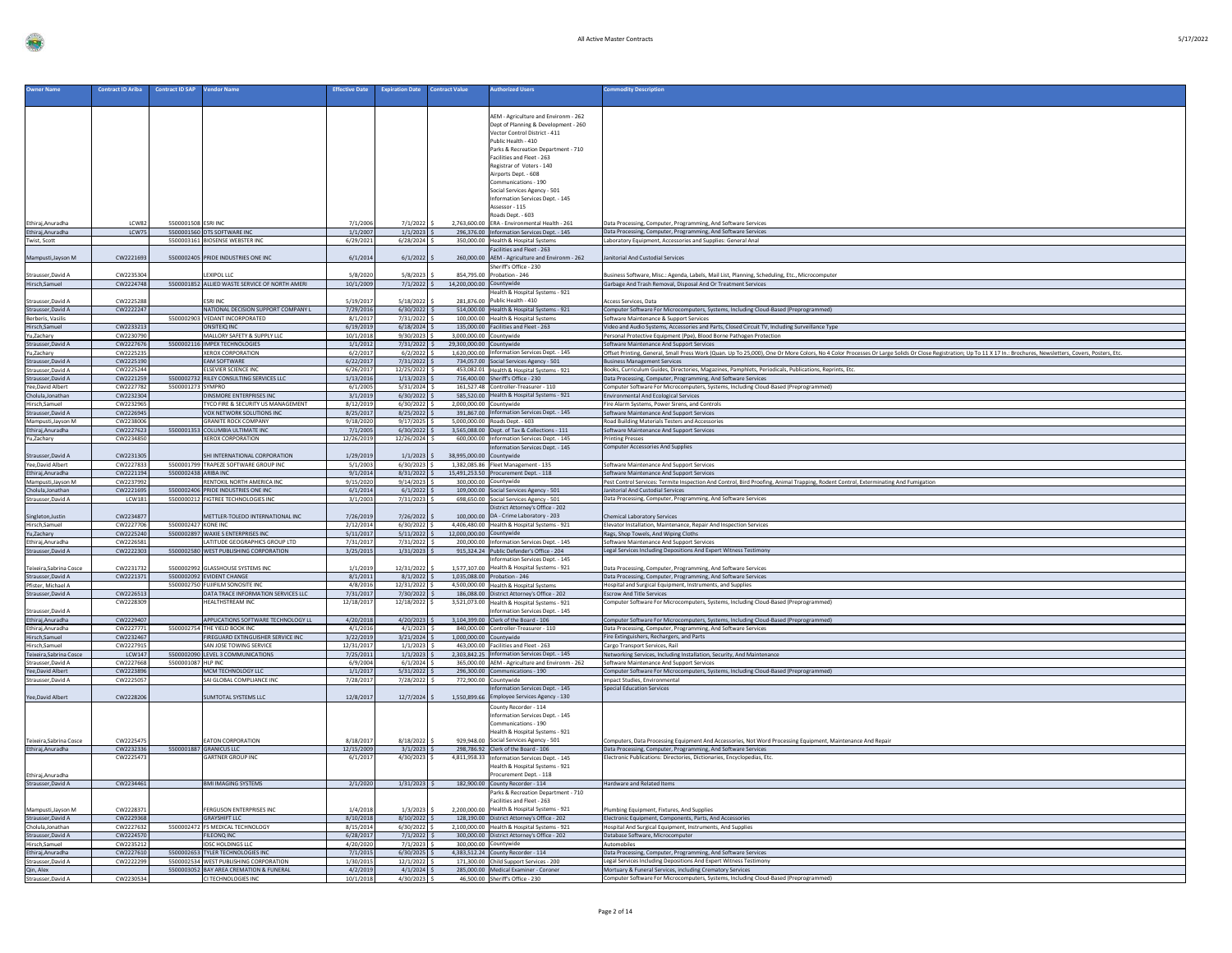| <b>Owner Name</b>                        | <b>Contract ID Ariba</b> | <b>Contract ID SAP</b> |                                                                                     | <b>Effective Date</b>    | <b>Expiration Date</b>          | <b>Contract Value</b>    | <b>Authorized Users</b>                                                                     | <b>Commodity Description</b>                                                                                                                                                        |
|------------------------------------------|--------------------------|------------------------|-------------------------------------------------------------------------------------|--------------------------|---------------------------------|--------------------------|---------------------------------------------------------------------------------------------|-------------------------------------------------------------------------------------------------------------------------------------------------------------------------------------|
|                                          |                          |                        | <b>Vendor Name</b>                                                                  |                          |                                 |                          |                                                                                             |                                                                                                                                                                                     |
|                                          | CW2233150                |                        | ORWARD ADVANTAGE INC                                                                | 6/24/2019                | $8/31/2022$ \$                  |                          | 1,230,183.00 Child Support Services - 200                                                   | Computer Software For Microcomputers, Systems, Including Cloud-Based (Preprogrammed)                                                                                                |
| Ethiraj, Anuradha                        |                          |                        |                                                                                     |                          |                                 |                          | Health & Hospital Systems - 921                                                             |                                                                                                                                                                                     |
| Strausser.David A                        | CW2221360                |                        | 5500002510 MICROCEPTION INC.                                                        | 12/15/2014               | 12/14/2022                      |                          | 133.122.00 Sheriff's Office - 230                                                           | Office Machines, Equipment, And Accessories                                                                                                                                         |
|                                          |                          |                        |                                                                                     |                          |                                 |                          | Social Services Agency - 501<br><b>Information Services Dept. - 145</b>                     | Networking Services, Including Installation, Security, And Maintenance                                                                                                              |
| Strausser, David A                       | <b>LCW114</b>            | 5500001483 QUALYS      |                                                                                     | 6/8/2006                 | 6/14/2024                       |                          | 3,473,596.00 Health & Hospital Systems - 921                                                |                                                                                                                                                                                     |
| Mampusti, Jayson M                       | CW2227724                |                        | 5500002688 RENTOKIL NORTH AMERICA INC                                               | 1/1/2015                 | $1/1/2023$ S                    |                          | 2,900,000.00 Countywide                                                                     | Pest Control Services: Termite Inspection And Control, Bird Proofing, Animal Trapping, Rodent Control, Exterminating And Fumigation                                                 |
| Singleton, Justin<br>Berberis, Vasilis G | CW2227697<br>CW2227151   |                        | 5500002681 CINTAS CORPORATION<br>LIFE TECHNOLOGIES CORPORATION                      | 8/31/2015<br>10/1/2017   | $12/31/2022$ \$<br>9/30/2022    |                          | 1,580,000.00 Countywide<br>28,118.90 Vector Control District - 411                          | <b>Clothing Accessories</b><br>Support Services, Computer, Includes Computer Warranties                                                                                             |
| Tu, Quan                                 |                          |                        | 5500002225 MEDIMIZER INC                                                            | 1/1/2003                 | 12/31/2022                      |                          | 80,869.68 Health & Hospital System:                                                         | Software Maintenance & Support Services                                                                                                                                             |
| Strausser, David A                       | CW2227535                |                        | 5500002698 LENOVO (UNITED STATES) INC                                               | 1/1/2016                 | 12/31/2022 \$                   |                          | 6,000,000.00 Countywide                                                                     | Data Processing, Computer, Programming, And Software Services                                                                                                                       |
| Teixeira, Sabrina Cosce                  | CW2221327<br>CW2221703   |                        | 5500001529 MEDICAL PRIORITY CONSULTANTS INC<br>5500002409 PRIDE INDUSTRIES ONE INC. | 9/6/2006<br>6/1/2014     | $1/1/2024$ \$<br>11/30/2022     |                          | 1,146,092.00 Communications - 190<br>1.438.000.00 Facilities and Fleet - 263                | Data Processing, Computer, Programming, And Software Services<br>anitorial And Custodial Services                                                                                   |
| Hirsch, Samue                            |                          |                        |                                                                                     |                          |                                 |                          | Health & Hospital Systems - 921                                                             |                                                                                                                                                                                     |
| Yu,Zachary                               | CW2227563                |                        | 5500002622 RMC A RAY MORGAN COMPANY LLC                                             | 6/9/2015                 | 11/30/2024                      | 15,150,000.00 Countywide |                                                                                             | Office Machines, Equipment, And Accessories                                                                                                                                         |
| Strausser, David A                       | CW222200                 |                        | JP TO DATE INC                                                                      | 7/1/2016                 | 9/30/2023                       |                          | Health & Hospital Systems - 921<br>2.150.371.00 Technology Services & Solutions - 145       | Computer Software For Microcomputers, Systems, Including Cloud-Based (Preprogrammed)                                                                                                |
| Yee, David Albert                        | ICW180                   | 5500001517 CA INC      |                                                                                     | 6/30/2006                | $6/29/2022$ S                   |                          | 2.558.176.80 Information Services Dept. - 145                                               | Data Processing, Computer, Programming, And Software Services                                                                                                                       |
| Hirsch, Samuel                           | CW2236513                |                        | SMARTER BUILDING TECHNOLOGIES ALLIA                                                 | 5/13/2020                | 5/12/2025                       |                          | 136,000.00 Facilities and Fleet - 263                                                       | Energy Computerized Control System, HVAC, Lighting, Utilities, etc., Installation, Maintenance and Repair Services                                                                  |
| Strausser, David A<br>Singleton, Justin  | CW2222698<br>CW2236737   |                        | SOFTWARE AG USA INC<br><b>BAY AREA PL SERVICES</b>                                  | 12/1/2016<br>6/1/2020    | 11/30/2024<br>5/31/2025         |                          | 13.570.520.00 Information Services Dept. - 145<br>125,000.00 Countywide                     | Computer Software For Microcomputers, Systems, Including Cloud-Based (Preprogrammed)<br>Clinical Laboratory Reagents and Tests (Blood Grouping, Diagnostics, Drug Monitoring, Etc.) |
| Martinez, Daniel                         | CW2238945                |                        | <b>VERIZON COMMUNICATIONS</b>                                                       | 4/1/2021                 | 6/1/2022                        |                          | 4.500.000.00 Procurement Dept. - 118                                                        | Telephone Services, Cellular                                                                                                                                                        |
| Yu,Zachary                               | <b>ICW163</b>            |                        | 5500002648 NESTLE WATERS NORTH AMERICA                                              | 7/1/2015                 | 7/1/2022                        |                          | 1,400,000.00 Countywide                                                                     | Water, Bottled, Drinking, Including Distilled, Mineral, Sparkling And Spring                                                                                                        |
| Strausser, David A<br>Mampusti, Jayson M | CW2227608<br>CW2233234   |                        | 5500002788 TANGENT COMPUTER INC<br>STORM WATER INSPECTION & MAINTENANC              | 4/15/2016<br>6/26/2019   | 4/14/2023<br>6/25/2024          |                          | 6,791,294.00 Health & Hospital Systems - 921<br>500,000.00 Roads Dept. - 603                | Data Processing, Computer, Programming, And Software Services<br>Storm Drain Cleaning, Repair, And Sludge Removal Services                                                          |
| Mampusti, Jayson M                       | CW2232612                |                        | HERC RENTALS INC                                                                    | 10/21/2019               | $10/31/2023$ :                  |                          | 1,600,000.00 Countywide                                                                     | Construction Equipment Rental or Lease                                                                                                                                              |
| Cholula, Jonathan                        | CW2232457                |                        | FIRST ALARM SECURITY AND PATROL INC                                                 | 3/1/2019                 | 6/30/2022                       |                          | 2,723,000.00 Health & Hospital Systems - 921                                                | Surveillance Cameras And Counter-Surveillance Equipment And Supplies                                                                                                                |
| Strausser, David A<br>Yee, David Albert  | LCW186<br><b>LCW128</b>  |                        | 5500001110 EVIDENT CHANGE<br>5500002642 TRAPEZE SOFTWARE GROUP INC                  | 7/1/2004<br>6/2/2015     | $7/1/2025$ :<br>$6/30/2023$ \$  |                          | 1,468,981.00 Social Services Agency - 501<br>998,652.80 Fleet Management - 135              | Data Processing, Computer, Programming, And Software Services<br>Software, Microcomputer                                                                                            |
| Cholula, Jonathan                        | CW2221362                |                        | 5500002756 THOMPSON, EVETTE                                                         | 2/9/2016                 | 2/9/2023                        |                          | 300,000.00 Countywide                                                                       | Office Machines, Equipment, And Accessories                                                                                                                                         |
| Pfister, Michael A                       | CW2228404                |                        | 5500001898 PHILIPS HEALTHCARE<br><b>KOEFRAN INDUSTRIES</b>                          | 5/25/2010<br>4/10/2018   | 6/30/2022                       |                          | 27,062,683.00 Health & Hospital Systems<br>71,983.00 AEM - Agriculture and Environm - 262   | Hospital and Surgical Equipment, Instruments, and Supplies                                                                                                                          |
| Mampusti, Jayson M                       | CW2228306                |                        | <b><i>OYNAMIC FUEL SOLUTIONS INC</i></b>                                            | 5/14/2018                | 4/10/2023<br>5/14/2023          |                          | 300,000,00 Facilities and Fleet - 263                                                       | Disposal And Removal, Dead Animals<br>Steel Tanks, Surface And Underground Type: Gasoline, Kerosene, Etc.                                                                           |
| Cholula, Jonathan                        |                          |                        |                                                                                     |                          |                                 |                          | Health & Hospital Systems - 921                                                             |                                                                                                                                                                                     |
| Strausser, David A                       | <b>LCW159</b>            | 5500002676 HP INC      | AMERICAN PRISON DATA SYSTEMS PBC                                                    | 9/15/2015                | 7/31/2023                       | 59,100,000.00 Countywide |                                                                                             | Hardware And Related Items                                                                                                                                                          |
|                                          | CW222901                 |                        |                                                                                     | 3/9/2018                 | 1/31/2023                       |                          | 544,946.50 Information Services Dept. - 145<br>Public Defender's Office - 204               | Microcomputers, Desktop Or Tower Based                                                                                                                                              |
| Yee, David Albert                        |                          |                        |                                                                                     |                          |                                 |                          | Probation - 246                                                                             |                                                                                                                                                                                     |
| Gonzales, Kristie                        | CW223957                 |                        | 5500003106 DIGIRAD CORPORATION<br><b>BOSCO OIL INC</b>                              | 2/1/2020<br>1/12/202     | 6/30/2024<br>1/11/2024          |                          | 250,000.00 Health & Hospital Systems                                                        | Imaging Systems, Microcomputer: Digital Imaging Network (DIN                                                                                                                        |
| Hirsch, Samuel                           |                          |                        |                                                                                     |                          |                                 | 5,000,000.00 Countywide  | Facilities and Fleet - 263                                                                  | Gasoline, Automotive                                                                                                                                                                |
| Ethiraj, Anuradha                        | CW2237172                |                        | <b>TRUSTARC INC</b>                                                                 | 6/25/2020                | $6/25/2022$ \$                  |                          | 25,000.00 Procurement Dept. - 118                                                           | Software Maintenance And Support Services                                                                                                                                           |
|                                          | CW2224524                |                        | <b><i>IRUEPOINT SOLUTIONS LLC</i></b>                                               | 3/10/2017                | 2/28/2024                       |                          | Information Services Dept. - 145                                                            |                                                                                                                                                                                     |
| Chris Eglesia                            | CW2221292                |                        | 5500002508 ALERTUS TECHNOLOGIES LLC                                                 | 11/26/2014               | 7/1/2022                        |                          | 1,236,030.00 Dept of Planning & Development - 260<br>229,160.00 Sheriff's Office - 230      | omputer Software For Microcomputers, Systems, Including Cloud-Based (Preprogrammed)<br>Data Processing, Computer, Programming, And Software Services                                |
| Strausser, David A                       |                          |                        |                                                                                     |                          |                                 |                          | Health & Hospital Systems - 921                                                             |                                                                                                                                                                                     |
| Sadri, Shahram                           | CW2235945                |                        | CARAHSOFT TECHNOLOGY CORPORATION<br>5500002861 GAUMARD SCIENTIFIC CO INC            | 3/5/2020<br>4/7/2017     | 3/4/2023<br>7/31/2022           |                          | 4,495,233.59 Technology Services & Solutions - 145<br>167,330.00 Health & Hospital Systems  | Installation Of Computers, Peripherals, And Related Equipment (Including Software)<br>Air Conditioning, Heating, and Ventilation Equipment, Parts                                   |
| Qin, Alex<br>Cholula, Jonathan           | CW2229573                |                        | <b>R &amp; R REERIGERATION &amp; AIR COND INC</b>                                   | 5/28/2018                | 5/27/2023                       |                          | 552,000.00 Countywide                                                                       | Industrial Equipment, Not Construction And Repair, Or Hvac Maintenance And Repair                                                                                                   |
| Yu,Zachary                               | CW2222964                |                        | RED WING BRANDS OF AMERICA INC                                                      | 10/1/2016                | 9/30/2022                       |                          | 850,000.00 Countywide                                                                       | Boots, Rubber, Safety Toe                                                                                                                                                           |
| Cholula, Jonathar<br>Berberis, Vasilis   | CW2232353                |                        | POWER PERSONNEL<br>5500002370 AGILENT TECHNOLOGIES INC                              | 3/1/2019<br>1/1/2014     | 7/1/2022<br>12/31/2023          |                          | 7,500,000.00 Health & Hospital Systems - 921<br>1,014,696.00 DA - Crime Laboratory          | Personnel Services, Temporary<br>Hospital & Medical Equipment, General, Maintenance/Repair                                                                                          |
| Yu,Zachary                               | CW2233398                |                        | OAK HILL MEMORIAL PK                                                                | 9/9/2019                 | 9/8/2023                        |                          | 97,000,00 Facilities and Fleet - 263                                                        | Grounds And Roadside Maintenance: Mowing, Edging, Plant, Not Tree Trimming, Etc.                                                                                                    |
| Strausser, David A                       | CW2241210                |                        | ESCAPE VELOCITY HOLDINGS INC                                                        | 7/1/2021                 | $6/30/2026$ \$                  |                          | 4,911,632.00 Technology Services & Solutions - 145                                          | Computer Software For Microcomputers, Systems, Including Cloud-Based (Preprogrammed)                                                                                                |
| Mampusti, Jayson M<br>Mampusti, Jayson M | CW2228141<br>CW2222705   |                        | <b>GARDENLAND CENTER INC</b><br>5500002833 BRIGHTVIEW TREE CARE SERVICES INC        | 12/18/2017<br>10/18/2016 | 12/18/2022<br>10/17/2022        |                          | 1,020,000.00 Countywide<br>3,000,000.00 Countywide                                          | Agricultural Equipment, Implements, And Accessories<br>Landscaping, Including Design, Fertilizing, Planting, Etc., Not Grounds Maintenance Or Tree Trimming Services                |
| Ethiraj, Anuradha                        | CW2228444                |                        | DEMOCRACY LIVE INC                                                                  | 1/2/2018                 | 1/1/2023                        |                          | 422,750.00 Registrar of Voters - 140                                                        | Computer Software For Microcomputers, Systems, Including Cloud-Based (Preprogrammed)                                                                                                |
| Berberis, Vasilis                        | CW2221846                |                        | 5500002303 LIFE TECHNOLOGIES CORPORATION<br>5500002782 NATIONAL FOOD GROUP INC      | 1/1/2014<br>4/15/2016    | $12/31/2024$ :                  |                          | 840.809.00 DA - Crime Laboratory                                                            | Hospital & Medical Equipment, General, Maintenance/Repair                                                                                                                           |
| Singleton, Justin<br>Strausser, David A  | CW2231363                |                        | NEXGEN ASSET MANAGEMENT                                                             | 1/1/2019                 | $10/15/2022$ :<br>$7/1/2022$ \$ |                          | 4,900,000.00 Dept. of Correction - 240<br>1,096,228.00 Parks & Recreation Department - 710  | Foods: Staple Grocery And Grocer'S Miscellaneous Items<br>Sporting Goods, Athletic Equipment And Athletic Facility Equipment                                                        |
|                                          | CW2222659                |                        | GARRATT-CALLAHAN COMPANY                                                            | 10/5/2016                | 10/4/2023                       |                          | 2,234,400.00 Facilities and Fleet - 263                                                     | Water Supply Plant Operating And Monitoring System Services, Including Water Resources Development And Water Quality Management Services                                            |
| Cholula, Jonathan<br>Singleton, Justin   | CW2223293                |                        | MIKES POPCORN LLC                                                                   | 11/16/2016               | 11/16/2022                      |                          | Health & Hospital Systems - 921<br>600.000.00 Dept. of Correction - 240                     | Popcorn                                                                                                                                                                             |
|                                          |                          |                        |                                                                                     |                          |                                 |                          | Public Health - 410                                                                         | Security Paper, Custom Printed (Quan. Over 100,000)                                                                                                                                 |
| Yu,Zachary                               | CW2229187                |                        | <b>VERITRACE INC</b>                                                                | 4/13/2018                | 4/12/2023                       |                          | 270,000.00 County Recorder - 114                                                            |                                                                                                                                                                                     |
| Cholula, Jonathan<br>Strausser, David A  | CW2235062<br>LCW201      |                        | P & D APPLIANCE SERVICE CENTER INC<br>5500001918 COMPUTER DEDUCTIONS INC            | 12/13/2019<br>2/1/2010   | 3/27/2023<br>2/1/2024           |                          | 350,000.00 Countywide<br>174,522.50 Sheriff's Office - 230                                  | Equipment Maintenance and Repair Services for General Equipment<br>Data Processing, Computer, Programming, And Software Services                                                    |
|                                          |                          |                        |                                                                                     |                          |                                 |                          | Pre-Trial Services - 210                                                                    |                                                                                                                                                                                     |
| Chris Eglesia                            | CW223046<br>CW2227809    |                        | KETTLE RIVER CONSULTING INC<br>5500002571 NETFILE INC                               | 10/18/2018<br>4/18/2015  | 10/17/2023<br>$4/17/2025$ \$    |                          | 466,000.00 Information Services Dept. - 145                                                 | Software Maintenance And Support Services                                                                                                                                           |
| Ethiraj, Anuradha<br>Qin, Alex           |                          |                        | 5500002945 MOBERG RESEARCH INC                                                      | 6/27/2018                | 6/26/2023                       |                          | 525,000.00 Registrar of Voters - 140<br>203,500.00 Health & Hospital Systems                | Computer Software For Microcomputers, Systems, Including Cloud-Based (Preprogrammed)<br>Medical Supplies and Pharmaceuticals (Not Otherwise Classifi                                |
|                                          | <b>LCW108</b>            |                        | 5500001998 MICROSOFT SERVICES                                                       | 2/1/2011                 | 12/30/2022 \$                   |                          | 8,023,736.00 Information Services Dept. - 145                                               | Data Processing, Computer, Programming, And Software Services                                                                                                                       |
|                                          |                          |                        |                                                                                     |                          |                                 |                          | Child Support Services - 200<br>Health & Hospital Systems - 921                             |                                                                                                                                                                                     |
| Ethiraj, Anuradha                        |                          |                        |                                                                                     |                          |                                 |                          | Countywide                                                                                  | Dressings, Condiments, Sauces, And Gravies                                                                                                                                          |
| Singleton, Justin                        | CW2225411                |                        | 5500002781 CITADEL ENTERPRISES INC                                                  | 4/22/201                 | $10/22/2022$ :                  |                          | 1,250,000.00 Dept. of Correction - 240                                                      |                                                                                                                                                                                     |
| Singleton, Justin                        | CW2224536                |                        | 5500002840 AXON ENTERPRISE INC<br>5500002530 ED JONES COMPANY, THE                  | 12/13/2016               | 12/12/2022 \$                   |                          | 8,000,000.00 Sheriff's Office - 230                                                         | <b>Computer Accessories And Supplies</b><br>Badges, Buttons, Emblems, And Patches, Metal; Cap, Game Wardens', Officers', Service Awards, Uniform, Etc.                              |
|                                          | CW2224935                |                        |                                                                                     | 12/18/2014               | $6/19/2022$ \$                  |                          | 325,000.00 Dept. of Correction - 240<br>Sheriff's Office - 230                              |                                                                                                                                                                                     |
|                                          |                          |                        |                                                                                     |                          |                                 |                          | Countywide                                                                                  |                                                                                                                                                                                     |
|                                          |                          |                        |                                                                                     |                          |                                 |                          | Probation - 246<br>District Attorney's Office - 202                                         |                                                                                                                                                                                     |
| Singleton, Justin                        |                          |                        |                                                                                     |                          |                                 |                          | Medical Examiner - Coroner - 293                                                            |                                                                                                                                                                                     |
| Ethiraj, Anuradha                        | CW2233895                |                        | MICHAEL BAKER INTERNATIONAL INC                                                     | 9/3/2019                 | $9/2/2022$ \$                   |                          | 500,000.00 Information Services Dept. - 145                                                 | Software Maintenance And Support Services                                                                                                                                           |
|                                          |                          |                        |                                                                                     | 1/14/2022                |                                 |                          | Registrar of Voters - 140                                                                   |                                                                                                                                                                                     |
| Yu,Zachary<br>Hirsch, Samuel             | CW2242852<br>CW2230148   |                        | DMT SOLUTIONS GLOBAL CORPORATION<br>LIVING SYSTEMS LAND MANAGEMENT LLC              | 7/16/2018                | 1/14/2025<br>7/16/2023          |                          | 1,500,000.00 Technology Services & Solutions - 145<br>500,000.00 Facilities and Fleet - 263 | Election and Voter Equipment and Supplies, Electronic<br>Site Work                                                                                                                  |
| Cholula, Jonathan                        | CW2231885                |                        | <b>UCS HOLDINGS INC</b>                                                             | 1/25/2019                | 1/24/2023                       |                          | 200.000.00 Health & Hospital Systems - 921                                                  | Employment Agency And Search Firm Service, Including Background Investigations And Drug Testing For Employment                                                                      |
| Tran, Henry<br>Hirsch, Samuel            | CW2232391<br>CW2221335   |                        | INTELLIGENT POWER SOLUTIONS INC<br>5500002153 ELOCK TECHNOLOGIES LLC                | 3/18/2019<br>4/2/2012    | $3/18/2023$ \$<br>$4/1/2024$ \$ |                          | 20,960.00 Information Services Dept. - 145<br>157,297.50 Facilities and Fleet - 263         | Quality Assurance And Control Consulting<br>Metal: Bars, Plates, Rods, Sheets, Strips, Structural Shapes, Tubing, And Fabricated Items                                              |
|                                          |                          |                        |                                                                                     |                          |                                 |                          |                                                                                             |                                                                                                                                                                                     |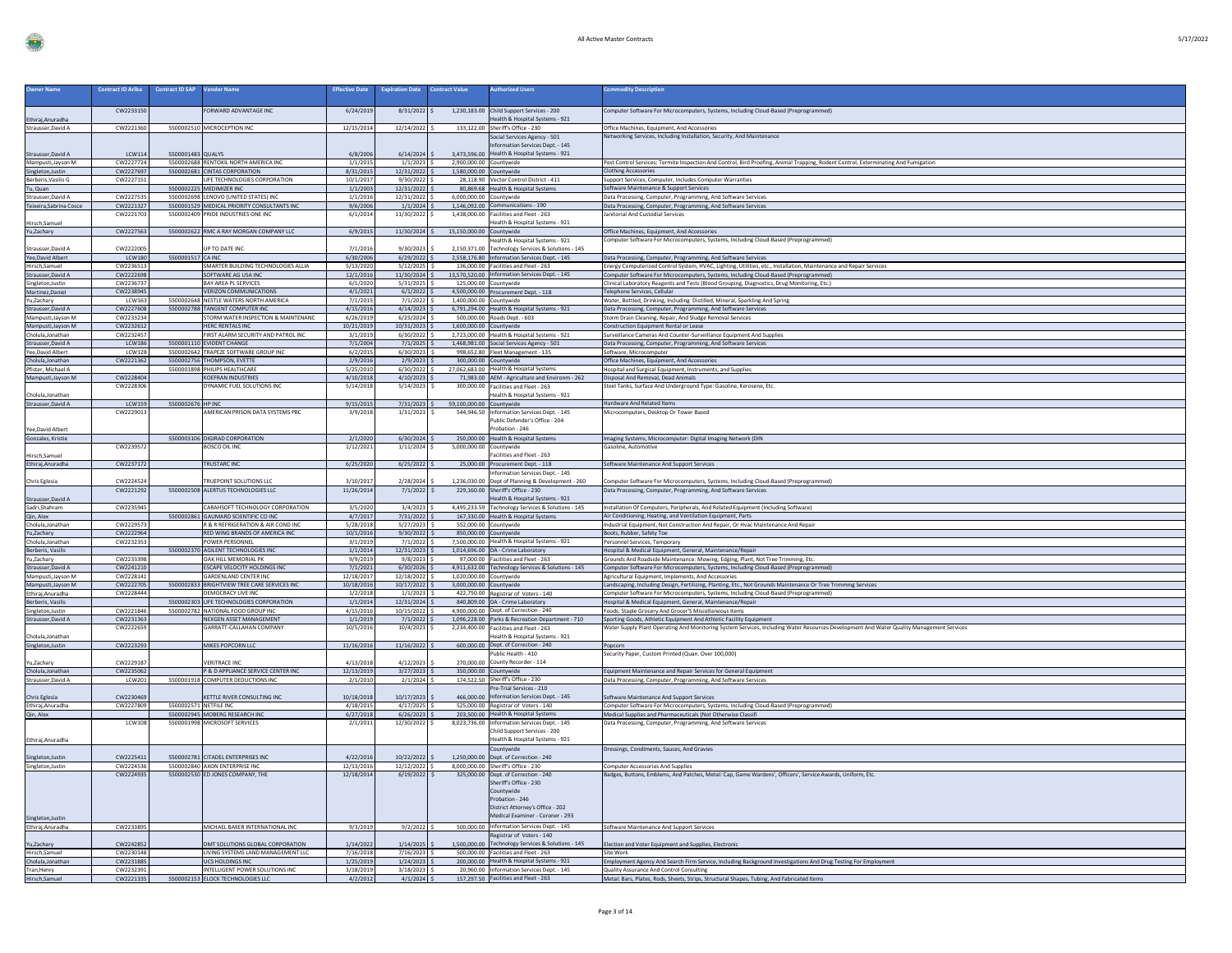|  | 5/ |
|--|----|

| <b>Owner Name</b>                        | <b>Contract ID Ariba</b> | <b>Contract ID SAP</b><br><b>Vendor Name</b>                          | <b>Effective Date</b>    | <b>Expiration Date</b>          | <b>Contract Value</b>   | uthorized Users                                                                                                                                                                                                                                                                                                      | nmodity Description                                                                                                                                                                                          |
|------------------------------------------|--------------------------|-----------------------------------------------------------------------|--------------------------|---------------------------------|-------------------------|----------------------------------------------------------------------------------------------------------------------------------------------------------------------------------------------------------------------------------------------------------------------------------------------------------------------|--------------------------------------------------------------------------------------------------------------------------------------------------------------------------------------------------------------|
|                                          |                          |                                                                       |                          |                                 |                         |                                                                                                                                                                                                                                                                                                                      |                                                                                                                                                                                                              |
|                                          | CW2227606                | YDKEAT LLC                                                            | 5/24/2016                | $5/23/2022$ \$                  |                         | 1,293,131.10 Health & Hospital Systems - 921<br>nformation Services Dept. - 145                                                                                                                                                                                                                                      | Data Processing, Computer, Programming, And Software Services                                                                                                                                                |
| Strausser, David A                       |                          |                                                                       |                          |                                 |                         | Child Support Services - 200                                                                                                                                                                                                                                                                                         |                                                                                                                                                                                                              |
| Rao, Sujata                              |                          | 5500002672 ELLEX INC                                                  | 9/14/2015                | $9/28/2024$ \$                  |                         | 65,067.00 Health & Hospital Systems                                                                                                                                                                                                                                                                                  | Hospital and Surgical Equipment, Instruments, and Supplies                                                                                                                                                   |
| Berberis, Vasilis                        |                          | 5500002552 OXFORD INSTRUMENTS AMERICA INC                             | 12/19/2015               | 12/18/2022 \$                   |                         | 68,330.00 DA - Crime Laboratory                                                                                                                                                                                                                                                                                      | Equipment Maintenance and Repair Services for General Equipm                                                                                                                                                 |
|                                          |                          |                                                                       |                          |                                 |                         | Social Services Agency - 501                                                                                                                                                                                                                                                                                         |                                                                                                                                                                                                              |
|                                          |                          |                                                                       |                          |                                 |                         | Information Services Dept. - 145<br>Valley Health Plan - 725                                                                                                                                                                                                                                                         |                                                                                                                                                                                                              |
| Ethiraj, Anuradha                        | LCW119                   | 5500002240 SKILLSOFT CORPORATION                                      | 1/31/2013                | $1/30/2024$ \$                  |                         | 2,199,103.99 Employee Services Agency - 130                                                                                                                                                                                                                                                                          | Data Processing, Computer, Programming, And Software Services                                                                                                                                                |
|                                          |                          |                                                                       |                          |                                 |                         | Information Services Dept. - 145                                                                                                                                                                                                                                                                                     | Data Processing, Computer, Programming, And Software Services                                                                                                                                                |
| Strausser, David A                       | CW2221333                | 5500002651 PLANVIEW DELAWARE LLC                                      | 8/1/2015                 | $8/1/2022$ \$                   |                         | 1,959,757.00 Health & Hospital Systems - 921                                                                                                                                                                                                                                                                         |                                                                                                                                                                                                              |
| Nguyen, Tuyen<br>Singleton, Justin       | CW2233705                | 5500002346 CADWELL LABORATORIES INC<br><b>BAY CITIES PRODUCE INC.</b> | 3/10/2014<br>8/16/2019   | $5/11/2024$ \$<br>$1/1/2023$ \$ | 4.000.000.00 Countywide | 66,452.00 Health & Hospital Systems                                                                                                                                                                                                                                                                                  | Hospital and Surgical Equipment, Instruments, and Supplies<br>Vegetables, Fresh                                                                                                                              |
| Ethiraj, Anuradha                        | CW2227570                | 5500002656 SAMARITAN TECHNOLOGIES LLC                                 | 7/1/2015                 | 7/30/2022 \$                    |                         | 655,493.16 Countywide                                                                                                                                                                                                                                                                                                | Business Software, Misc.: Agenda, Labels, Mail List, Planning, Scheduling, Etc., Microcomputer                                                                                                               |
|                                          |                          |                                                                       |                          |                                 |                         | ealth & Hospital Systems - 921                                                                                                                                                                                                                                                                                       |                                                                                                                                                                                                              |
| Hirsch, Samue                            | CW2238039                | AMFIL USA INC                                                         | 9/28/2020                | 9/28/2023                       | 1.200.000.00            | Facilities and Fleet - 263                                                                                                                                                                                                                                                                                           | Filters And Filter Media, Evaporative Cooler                                                                                                                                                                 |
| Strausser, David A<br>Mampusti, Jayson M | CW2226339<br>CW2227375   | <b>ITERIS INC</b><br>OUTDOOR CREATIONS INC                            | 7/1/2017<br>10/25/2017   | $7/1/2022$ \$<br>10/25/2022 \$  |                         | 163.150.00 Roads Dept. - 603<br>745,000.00 Parks & Recreation Department - 710                                                                                                                                                                                                                                       | <b>Communications And Media Related Services</b><br><b>Picnic Tables</b>                                                                                                                                     |
|                                          |                          |                                                                       |                          |                                 |                         |                                                                                                                                                                                                                                                                                                                      |                                                                                                                                                                                                              |
|                                          |                          |                                                                       |                          |                                 |                         | Sheriff's Office - 230<br>Dept. of Correction - 240<br>Probation - 246<br>District Attorney's Office - 202<br>County Recorder - 114<br>ERA - Environmental Health - 261<br>Roads Dept. - 603<br>Assessor - 115<br>Information Services Dept. - 145<br>Social Services Agency - 501<br>Public Defender's Office - 204 |                                                                                                                                                                                                              |
| Strausser, David A                       | CW2221996                | HEWLETT PACKARD ENTERPRISE COMPANY                                    | 7/1/2016                 | $6/30/2022$ \$                  |                         | 1,140,753.00 DA - Crime Laboratory - 203                                                                                                                                                                                                                                                                             | Support Services, Computer, Includes Computer Warranties                                                                                                                                                     |
| Singleton, Justin                        | CW2222101                | 5500002288 ATTENTI US INC                                             | 7/1/2013                 | $5/31/2023$ \$                  |                         | 1,170,000.00 Probation - 246                                                                                                                                                                                                                                                                                         | Software Maintenance And Support Services                                                                                                                                                                    |
|                                          |                          | PRO-SWEEP INC                                                         | 11/6/2018                | $11/5/2023$ \$                  |                         | 1,587,000.00 Health & Hospital Systems - 921<br>acilities and Fleet - 263                                                                                                                                                                                                                                            |                                                                                                                                                                                                              |
| Hirsch, Samuel                           | CW223086<br>CW2230875    | HE GOODYEAR TIRE & RUBBER COMPANY                                     | 10/11/2018               | 10/11/2022                      | 1,800,000.00            | Parks & Recreation Department - 710                                                                                                                                                                                                                                                                                  | Street Sweeping Services<br><b>Tires And Tubes, Passenger Vehicles</b>                                                                                                                                       |
| Mampusti, Jayson M                       |                          |                                                                       |                          |                                 |                         | acilities and Fleet - 263                                                                                                                                                                                                                                                                                            |                                                                                                                                                                                                              |
| Nguyen, Tuyen                            |                          | 5500002168 STERIS CORP                                                | 8/10/2012                | $8/31/2023$ \$                  |                         | 272,314.40 Health & Hospital Systems                                                                                                                                                                                                                                                                                 | Hospital and Surgical Equipment, Instruments, and Supplies                                                                                                                                                   |
|                                          | LCW52                    | 5500002216 IRON MOUNTAIN                                              | 1/14/2013                | $6/30/2022$ S                   |                         | 1,750,000.00 Clerk of the Board - 106<br>Communications - 190<br>Social Services Agency - 501<br>Assessor - 115<br>Information Services Dept. - 145<br>County Recorder - 114<br>District Attorney's Office - 202<br>Superior Court - 220<br>Health & Hospital Systems - 921<br>Tax Collector - 112                   | Vehicle Towing And Storage                                                                                                                                                                                   |
| Yu,Zachary<br>Ethiraj, Anuradha          | CW2234361                | Q-MATIC CORPORATUON                                                   | 10/1/2019                | 10/3/2024                       |                         | Controller-Treasurer - 110<br>Registrar of Voters - 140<br>Dept. of Tax & Collections - 111<br>356.834.96 County Recorder - 114                                                                                                                                                                                      | Software Maintenance And Support Services                                                                                                                                                                    |
| Yu,Zachary                               | CW2225348                | BENJAMIN LITHO INC                                                    | 5/23/2017                | $5/23/2022$ \$                  |                         | 400,000.00 Board of Supervisors - Dist. 5 - 105                                                                                                                                                                                                                                                                      | Advertising And Public Relations, Including Skywriting                                                                                                                                                       |
| Mampusti, Jayson M                       | CW2229099                | UNITED SITE SERVICES OF CALIFORNIA                                    | 4/1/2018                 | $4/1/2023$ \$                   |                         | 2,234,000.00 Parks & Recreation Department - 710                                                                                                                                                                                                                                                                     | Building, Fabricated, Pre-Fabricated Or Pre-Manufactured, Rental Or Lease                                                                                                                                    |
| Mampusti, Jayson M                       | CW2222657<br>CW2232919   | 5500002834 WEST COAST ARBORISTS INC<br>NETSMART NEW YORK INC          | 10/18/2016<br>5/21/2019  | 10/17/2023 \$<br>$5/21/2024$ \$ | 2,200,000.00 Countywide | 19,555,197.45 Technology Services & Solutions - 145                                                                                                                                                                                                                                                                  | Landscaping, Including Design, Fertilizing, Planting, Etc., Not Grounds Maintenance Or Tree Trimming Services<br>Applications Software, Main Frame Server Systems                                            |
| Strausser, David A                       |                          |                                                                       |                          |                                 |                         | ehavioral Health - 415                                                                                                                                                                                                                                                                                               |                                                                                                                                                                                                              |
| Ethiraj, Anuradha                        | CW2227647                | 5500001117 GOVERNMENT JOBS.COM INC                                    | 8/6/2004                 | 8/29/2024 S                     |                         | 2,057,680.61 Employee Services Agency - 130                                                                                                                                                                                                                                                                          | Software Maintenance And Support Services                                                                                                                                                                    |
| Yu,Zachary                               | CW2242235                | MOBILE MODULAR MANAGEMENT CORP                                        | 12/12/2021               | $7/1/2026$ S                    |                         | 2.000.000.00 Facilities and Fleet - 263                                                                                                                                                                                                                                                                              | Building, Fabricated, Pre-Fabricated Or Pre-Manufactured, Rental Or Lease                                                                                                                                    |
| Cholula, Jonathan                        | CW2230687                | BENJAMIN LITHO INC                                                    | 5/12/2017                | 1/1/2023                        | 1,875,000.00 Countywide |                                                                                                                                                                                                                                                                                                                      | Marketing Service, Including Distribution, Public Opinion Surveys, Research, Sales Promotions, Etc.                                                                                                          |
| Mampusti, Jayson M<br>Chris Eglesia      | CW2237809<br>CW2236875   | RENTOKIL NORTH AMERICA INC<br>INTERGRAPH CORPORATION                  | 9/1/2020<br>7/1/2020     | $8/31/2023$ \$<br>6/30/2025     |                         | 100,000.00 Countywide<br>4.811.200.00 Communications - 190                                                                                                                                                                                                                                                           | Pest Control Services: Termite Inspection And Control, Bird Proofing, Animal Trapping, Rodent Control, Exterminating And Fumigation<br>Computer Aided Design (Cad) And Vectorization Software, Microcomputer |
| Nguyen, Tuyen                            |                          | 5500002936 C R BARD INC                                               | 1/17/2018                | $1/16/2023$ \$                  |                         | 210,000.00 Health & Hospital Systems                                                                                                                                                                                                                                                                                 | Hospital and Surgical Equipment, Instruments, and Supplies                                                                                                                                                   |
| Strausser, David A                       | CW2228134                | 5500001572 CIBER GLOBAL LLC                                           | 10/1/2006                | 12/1/2023 \$                    |                         | 2,060,875.00 District Attorney's Office - 202                                                                                                                                                                                                                                                                        | <b>Computer Management Services</b>                                                                                                                                                                          |
| Strausser, David A                       | CW2235189                | INTOUCH TECHNOLOGIES INC                                              | 1/27/2020                | $6/30/2023$ \$                  |                         | 434,453.00 Health & Hospital Systems - 921                                                                                                                                                                                                                                                                           | Software Maintenance And Support Services                                                                                                                                                                    |
| Gonzales, Kristie<br>Noriega, David      |                          | 5500002556 MCG HEALTH LLC<br>5500002827 VEOLIA NORTH AMERICA INC      | 12/6/2015<br>9/6/2016    | 12/5/2025<br>$6/30/2022$ \$     |                         | 4,000,000.00 Valley Health Plan<br>850,000.00 Countywide                                                                                                                                                                                                                                                             | Books, Curriculum Guides, Directories, Magazines, Pamphlets,<br>Hazardous Material and Waste Services, Including Emergency R                                                                                 |
| Strausser, David A                       | CW2235838                | CML SECURITY LLC                                                      | 6/1/2020                 | $5/31/2023$ \$                  |                         | 259,166.76 Sheriff's Office - 230                                                                                                                                                                                                                                                                                    | Software Maintenance And Support Services                                                                                                                                                                    |
| Teixeira, Sabrina Cosce                  | CW2231603                | ALLSCRIPTS - MISYS HEALTHCARE SOLUT                                   | 12/28/2018               | 12/29/2023 \$                   |                         | 2,500,000.00 Health & Hospital Systems - 921                                                                                                                                                                                                                                                                         | Software Maintenance And Support Services                                                                                                                                                                    |
| Cholula, Jonathan                        | CW2228696                | ASSA ABLOY ENTRANCE SYSTEMS US INC                                    | 2/15/2019                | 2/14/2023                       |                         | 430,000.00 Health & Hospital Systems - 921                                                                                                                                                                                                                                                                           | Building Construction, Non-Residential, Office Bldg., Etc.                                                                                                                                                   |
| Strausser, David A<br>Tu. Quan           | CW2222945                | <b>CAROUSEL SYSTEMS</b><br>5500002836 CARDINAL HEALTH                 | 10/28/2016<br>11/22/2016 | 10/28/2022<br>11/21/2026 \$     |                         | 57,575.00 Health & Hospital Systems - 921<br>888,158.24 Health & Hospital Systems                                                                                                                                                                                                                                    | Computer Software For Microcomputers, Systems, Including Cloud-Based (Preprogrammed)<br>Hospital & Medical Equipment, General, Maintenance/Repair                                                            |
| Nguyen, Tuyen                            |                          | 5500002941 PENTAX OF AMERICA INC                                      | 2/1/2018                 | $1/31/2023$ \$                  |                         | 63,000.00 Health & Hospital Systems                                                                                                                                                                                                                                                                                  | Hospital, Surgical, and Medical Related Accessories and Sund                                                                                                                                                 |
| Cholula, Jonathan                        | CW2228518                | P & D APPLIANCE SERVICE CENTER INC.                                   | 3/28/2018                | $3/28/2023$ \$                  |                         | 260,000.00 Health & Hospital Systems - 921                                                                                                                                                                                                                                                                           | Material Handling Equipment Maintenance And Repair                                                                                                                                                           |
| Ethiraj, Anuradha                        | CW2222721                | 5500002137 CARAHSOFT TECHNOLOGY CORPORATION                           | 3/1/2012                 | $6/30/2023$ \$                  |                         | 591,000.00 Clerk of the Board - 106                                                                                                                                                                                                                                                                                  | Software Maintenance And Support Services                                                                                                                                                                    |
|                                          | CW222699                 | BRAVO WINDOW CLEANING INC                                             | 9/1/201                  | 8/31/2022                       | 750,000.00              | Parks & Recreation Department - 710<br>acilities and Fleet - 263                                                                                                                                                                                                                                                     | anitorial And Custodial Services                                                                                                                                                                             |
| Mampusti, Jayson M<br>Ethiraj, Anuradha  | CW2233289                | <b>KNOWINK LLC</b>                                                    | 8/30/2019                | $8/29/2023$ \$                  |                         | AEM - Agriculture and Environm - 262<br>3,413,191.00 Registrar of Voters - 140                                                                                                                                                                                                                                       | Election and Voter Equipment and Supplies, Electronic                                                                                                                                                        |
|                                          |                          |                                                                       |                          |                                 |                         | Social Services Agency - 501                                                                                                                                                                                                                                                                                         |                                                                                                                                                                                                              |
| Cholula, Jonathan                        | CW2228799                | & J VALUEPLUS                                                         | 4/1/2018                 | $4/1/2023$ \$                   |                         | 100,000.00 Information Services Dept. - 145                                                                                                                                                                                                                                                                          | <b>Management And Operation Services</b>                                                                                                                                                                     |
| Teixeira, Sabrina Cosce                  | CW2235006                | CLINICOMP INTERNATIONAL INC                                           | 12/2/2019                | 12/31/2022 \$                   |                         | 621,664.00 Health & Hospital Systems - 921                                                                                                                                                                                                                                                                           | Software Maintenance And Support Services                                                                                                                                                                    |
|                                          |                          |                                                                       |                          |                                 |                         | Airports Dept. - 608<br>Roads Dept. - 603                                                                                                                                                                                                                                                                            | lecycled Road And Highway Equipment And Supplies                                                                                                                                                             |
| Mampusti, Jayson M<br>Ethiraj, Anuradha  | CW2228164<br>CW2227171   | <b>REED &amp; GRAHAM INC</b><br>ROBIS ELECTION INC                    | 12/18/2017<br>10/16/2017 | 12/18/2022<br>$11/30/2022$ \$   | 3.000.000.00            | 500,000.00 Registrar of Voters - 140                                                                                                                                                                                                                                                                                 | Computer Software For Microcomputers, Systems, Including Cloud-Based (Preprogrammed)                                                                                                                         |
|                                          |                          |                                                                       |                          |                                 |                         | Health & Hospital Systems - 921                                                                                                                                                                                                                                                                                      | Foods: Dairy Products, Fresh                                                                                                                                                                                 |
|                                          |                          |                                                                       |                          |                                 |                         | Dept. of Correction - 240                                                                                                                                                                                                                                                                                            |                                                                                                                                                                                                              |
| Cholula, Jonathan<br>Hirsch, Samuel      | CW2236535                | FOSTER DAIRY FARMS                                                    | 5/20/2020                | 5/20/2025                       |                         | 2,000,000.00 Probation - 246                                                                                                                                                                                                                                                                                         |                                                                                                                                                                                                              |
|                                          | CW2222483                | 5500002753 JOHNSON CONTROLS INC                                       | 2/1/2016                 | $6/1/2023$ \$                   |                         | 185,000.00 Facilities and Fleet - 263                                                                                                                                                                                                                                                                                | Data Processing, Computer, Programming, And Software Services                                                                                                                                                |
| Cholula, Jonathan<br>Chris Eglesia       | CW2230734<br>CW2223529   | TAYLOR CORPORATION<br>5500002428 VOCERA COMMUNICATIONS INC            | 6/27/2017<br>3/16/2012   | 12/31/2022 \$                   |                         | 1,455,000.00 Countywide                                                                                                                                                                                                                                                                                              | Marketing Service, Including Distribution, Public Opinion Surveys, Research, Sales Promotions, Etc.<br>Data Processing, Computer, Programming, And Software Services                                         |
| Qin, Alex                                |                          | 5500002878 PHILIPS HEALTHCARE                                         | 2/12/2020                | $1/1/2024$ \$<br>$2/11/2025$ \$ |                         | 4,737,769.00 Health & Hospital Systems - 921<br>500,000.00 Health & Hospital Systems                                                                                                                                                                                                                                 | Software Maintenance & Support Services                                                                                                                                                                      |
| Gonzales, Kristie                        |                          | 5500002136 MIM SOFTWARE INC                                           | 6/4/2012                 | 10/31/2026 \$                   |                         | 234,912.00 Health & Hospital Systems                                                                                                                                                                                                                                                                                 | Hospital and Surgical Equipment, Instruments, and Supplies                                                                                                                                                   |
|                                          |                          |                                                                       |                          |                                 |                         |                                                                                                                                                                                                                                                                                                                      |                                                                                                                                                                                                              |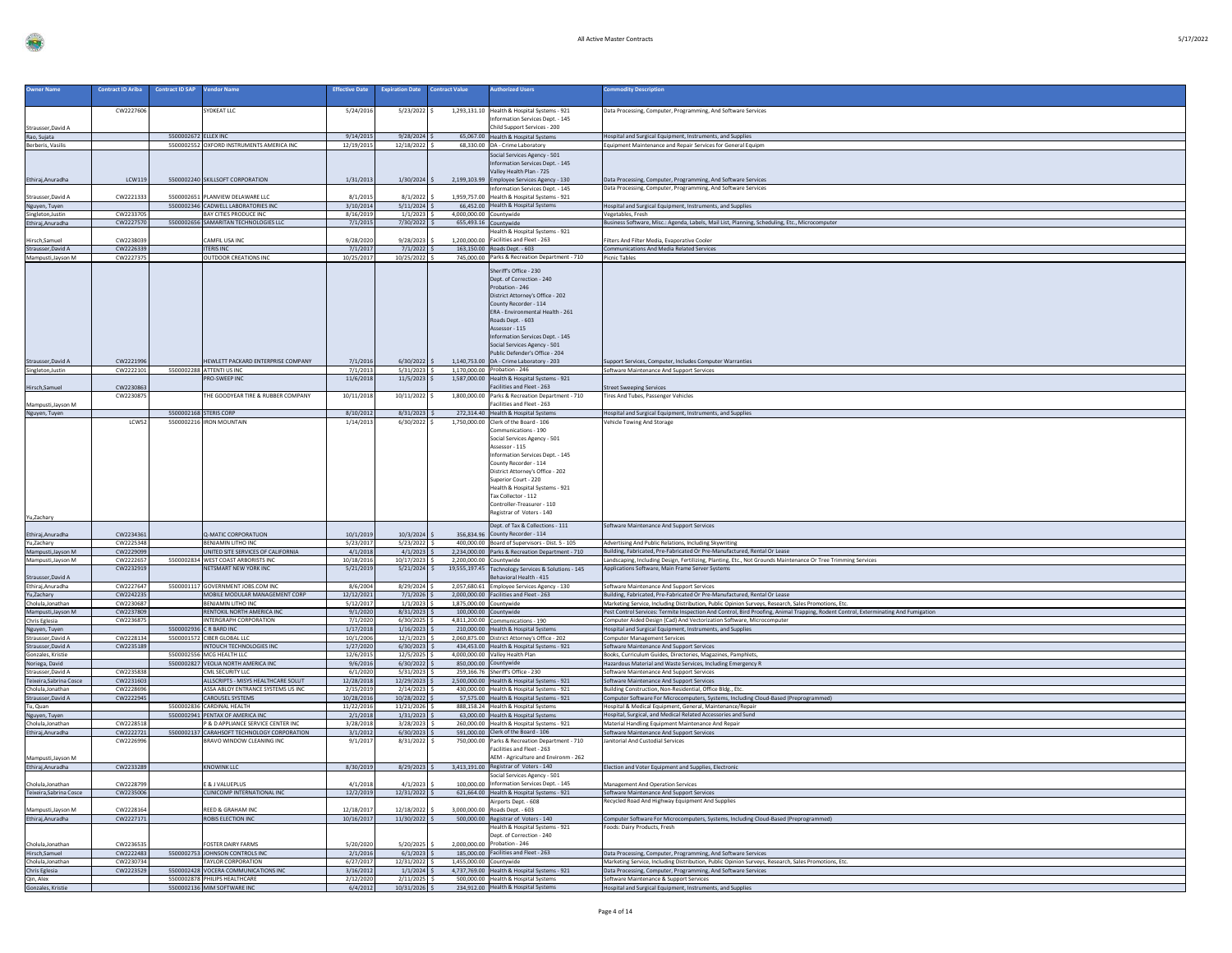|--|

| <b>Owner Name</b>                            | <b>Contract ID Ariba</b> | <b>Contract ID SAP</b><br><b>Vendor Name</b>                                   | <b>Effective Date</b>  | <b>Expiration Date</b>           | <b>Contract Value</b> | <b>Authorized Users</b>                                                                           | ommodity Description                                                                                                                                                  |
|----------------------------------------------|--------------------------|--------------------------------------------------------------------------------|------------------------|----------------------------------|-----------------------|---------------------------------------------------------------------------------------------------|-----------------------------------------------------------------------------------------------------------------------------------------------------------------------|
|                                              |                          |                                                                                |                        |                                  |                       |                                                                                                   |                                                                                                                                                                       |
| Cholula, Jonathan                            | CW2235270                | FRESH GRILL LLC                                                                | 2/10/2020              | $1/1/2023$ \$                    |                       | 1,500,000.00 Health & Hospital Systems - 921                                                      | Sandwiches, Ready-Made                                                                                                                                                |
|                                              |                          |                                                                                |                        |                                  |                       | Risk Management - 108                                                                             |                                                                                                                                                                       |
|                                              | CW2227178                | LIFE SAFETY ASSOCIATES                                                         |                        | 9/30/2022                        |                       | ocial Services Agency - 501<br>208,710.00 County Executive - 107                                  |                                                                                                                                                                       |
| Shen, Yahsueh<br>Ethirai.Anuradha            | CW2227837                | 5500002483 LINK2GOV                                                            | 10/1/2017<br>1/12/2010 | $6/30/2022$ \$                   |                       | 5,900,000.00 Countywide                                                                           | Vocational Training, All Types, Including Vocational Rehabilitation And Technical Education<br><b>Banking Services</b>                                                |
| Nguyen, Tuyen                                |                          | 5500003124 ORTHOSCAN INC                                                       | 7/1/2020               | $6/30/2025$ \$                   |                       | 400,000.00 Health & Hospital Systems                                                              | Imaging and Diagnostic Services                                                                                                                                       |
| Strausser, David A                           | CW2227572                | 5500002901 3M COMPANY                                                          | 7/17/2017              | $10/1/2022$ \$                   |                       | 3,622,220.82 Health & Hospital Systems - 921                                                      | Computer Software For Microcomputers, Systems, Including Cloud-Based (Preprogrammed)                                                                                  |
| Mampusti, Jayson M                           | CW2231133                | PACIFIC WATER ART INC                                                          | 11/19/2018             | 11/19/2023                       |                       | 350,000.00 Parks & Recreation Department - 710                                                    | <b>Water Treating Chemicals</b>                                                                                                                                       |
| Tang, Judy                                   |                          | 5500003166 BAXTER HEALTHCARE CORP<br>5500003091 OCCUPATIONAL HEALTH CENTERS OF | 6/22/2021              | 6/21/2026                        |                       | 7,600,000.00 Health & Hospital Systems                                                            | Pharmaceutical Equipment and Supplies (Not Otherwise Classif                                                                                                          |
| Pangilinan, Michael<br>Singleton, Justin     | CW2227660                | NEW HORIZON FOODS INC                                                          | 9/8/2020<br>10/25/2017 | 11/30/2022 \$<br>10/25/2022 S    |                       | 700,000.00 Countywide<br>1.000.000.00 Dept. of Correction - 240                                   | Clinical Laboratory Reagents and Tests (Blood Grouping, Diag<br>Foods: Bakery Products, Fresh                                                                         |
|                                              | CW2226050                | LEXISNEXIS RISK DATA MANAGEMENT INC                                            | 2/1/2015               | $5/1/2025$ \$                    |                       | 906,276.00 Social Services Agency - 501                                                           | In-Service Training, Employees                                                                                                                                        |
|                                              |                          |                                                                                |                        |                                  |                       | Dept. of Tax & Collections - 111                                                                  |                                                                                                                                                                       |
| Strausser, David A                           |                          |                                                                                |                        |                                  |                       | District Attorney's Office - 202                                                                  |                                                                                                                                                                       |
| Cholula, Jonathan                            | CW2234257                | STERICYCLE INC                                                                 | 9/27/2019              | $6/30/2022$ \$                   |                       | 1,225,000.00 Health & Hospital Systems - 921                                                      | Waste Disposal Services, Medical                                                                                                                                      |
| Ethiraj, Anuradha                            | CW2237532                | Q-MATIC CORPORATUON                                                            | 8/24/2020              | $10/4/2022$ \$                   |                       | 150,000.00 Social Services Agency - 501<br>Sheriff's Office - 230                                 | Software Maintenance And Support Services                                                                                                                             |
| Singleton, Justin                            | CW2222105                | 5500002358 ATTENTI US INC                                                      | 12/18/2013             | 5/31/2023                        |                       | 3,578,760.00 Pre-Trial Services - 210                                                             | Data Processing, Computer, Programming, And Software Services                                                                                                         |
|                                              |                          |                                                                                |                        |                                  |                       | Health & Hospital Systems                                                                         | Software Maintenance & Support Services                                                                                                                               |
| Twist, Scott                                 |                          | 5500002974 PHILIPS HEALTHCARE                                                  | 10/1/2018              | 9/30/2023                        |                       | 1,200,000.00 Technology Services & Solution                                                       |                                                                                                                                                                       |
|                                              |                          |                                                                                |                        |                                  |                       | Health & Hospital Systems                                                                         | Computer Software for Microcomputers, Systems including Clou                                                                                                          |
| Tang, Judy                                   |                          | 5500002975 MERGE HEALTHCARE SOLUTIONS INC                                      | 9/27/2018              | 9/26/2023                        | 4.050.000.00          | <b>Technology Services &amp; Solution</b>                                                         |                                                                                                                                                                       |
| Singleton, Justin                            | CW2234972<br>CW2222486   | OD SECURITY NORTH AMERICA LLC<br>NATIONAL FOOD GROUP INC                       | 5/5/2020<br>9/23/2016  | $4/6/2026$ \$<br>9/23/2022       |                       | 1,300,000.00 Sheriff's Office - 230<br>255,000.00 Dept. of Correction - 240                       | X-Ray Scanner, Passenger Baggage                                                                                                                                      |
| Singleton, Justin<br>Singleton, Justin       | CW2223593                | 5500002783 SAN JOSE VALLEY VEAL INC                                            | 4/15/2016              | 10/15/2022                       |                       | 165,000.00 Countywide                                                                             | Processing Services, Food<br><b>Management And Operation Services</b>                                                                                                 |
| Ethiraj, Anuradha                            | CW2233857                | NEKO INDUSTRIES INC                                                            | 12/18/2019             | 12/17/2024 \$                    |                       | 611,880.00 Assessor - 115                                                                         | <b>Business Management Services</b>                                                                                                                                   |
|                                              |                          |                                                                                |                        |                                  |                       | Health & Hospital Systems - 921                                                                   | Air Conditioning, Heating, And Ventilating Equipment, Parts And Accessories                                                                                           |
| Cholula, Jonathan                            | CW2234255                | ACIFIC COAST TRANE SERVICE                                                     | 3/10/2020              | 9/30/2022                        | 3.700.000.00          | Facilities and Fleet - 263                                                                        |                                                                                                                                                                       |
| Twist, Scott<br>Chris Eglesia                | CW2227726                | 5500002986 MEDTRONIC USA<br>5500002755 SACRAMENTO COMPUTER POWER INC           | 9/22/2020<br>3/9/2016  | 9/21/2025<br>1/1/2023            |                       | 140,000,00 Health & Hospital Systems<br>277,139.00 Assessor - 115                                 | Computer Software for Microcomputers, Systems including Clou<br>Data Processing, Computer, Programming, And Software Services                                         |
| Yu.Zacharv                                   | CW2239153                | THE SUDDATH COMPANIES                                                          | 1/1/2021               | 12/31/2025                       |                       | 2.500.000.00 Facilities and Fleet - 263                                                           | Moving And Relocation Services                                                                                                                                        |
| Teixeira, Sabrina Cosce                      | CW2236901                | CHERRYROAD TECHNOLOGIES INC                                                    | 8/27/2018              | $6/30/2022$ \$                   |                       | 2,059,860.00 Employee Services Agency - 130                                                       | Software, Microcomputer                                                                                                                                               |
|                                              |                          |                                                                                |                        |                                  |                       | District Attorney's Office - 202                                                                  |                                                                                                                                                                       |
|                                              |                          |                                                                                |                        |                                  |                       | Probation - 246                                                                                   |                                                                                                                                                                       |
| Singleton, Justin<br>Teixeira, Sabrina Cosce | CW223088<br>CW2233126    | SAN DIEGO POLICE EQUIPMENT COMPANY<br>MORPHO USA INC                           | 10/11/2018<br>7/1/2019 | 10/11/2022<br>$6/30/2024$ \$     |                       | 2,300,000.00 Sheriff's Office - 230<br>2,526,523.00 Sheriff's Office - 230                        | Guns, Pistols, Rifles, And Shotguns, Including Parts And Accessories<br>Software Maintenance And Support Services                                                     |
| Singleton, Justin                            | CW2223843                | 5500002784 THE FOOD EXCHANGE LLC                                               | 4/15/2016              | 10/15/2022                       |                       | 600.000.00 Countywide                                                                             | Foods: Perishable                                                                                                                                                     |
| Mampusti, Jayson M                           | CW2237379                | 5500003048 THE MICHELSON FOUND ANIMALS                                         | 4/22/2019              | $4/21/2024$ \$                   |                       | 70,000,00 AEM - Agriculture and Environm - 262                                                    | Animal Care Supplies: Collars, Clothing, Leashes, Litter Boxes, etc.                                                                                                  |
| Strausser, David A                           | CW2234230                | <b>TRACTMANAGER INC</b>                                                        | 9/30/2019              | $7/31/2022$ \$                   |                       | 162,500.00 Health & Hospital Systems - 921                                                        | Software Maintenance And Support Services                                                                                                                             |
| Teixeira, Sabrina Cosce                      | CW2238951                | HEALTH MANAGEMENT SYSTEMS INC                                                  | 3/5/2021               | $3/4/2024$ \$                    |                       | 742,400.00 Procurement Dept. - 118                                                                | Applications Software For Microcomputer Systems: Business, Mathematical And Statistical, Medical, Scientific, Etc.                                                    |
| Dy, Albert A                                 | CW2232450<br>CW2225325   | PERSIMMONY INTERNATIONAL INC<br><b>IIGHLAND WHOLESALE FOODS INC</b>            | 6/9/2019<br>8/25/2017  | 6/8/2024<br>2/24/2023            |                       | 3.500.000.00 Public Health - 410<br>1,800,000.00 Dept. of Correction - 240                        | Computer Software For Microcomputers, Systems, Including Cloud-Based (Preprogrammed)<br>Combination Meals, Shelf Stable, Including Ready To Eat Prepared Meals (Mre)  |
| Singleton, Justin<br>Ethiraj, Anuradha       | CW2237392                | WEST PUBLISHING CORPORATION                                                    | 8/1/2020               | 7/31/2023                        |                       | 280,000.00 County Counsel - 120                                                                   | Computer Software For Microcomputers, Systems, Including Cloud-Based (Preprogrammed)                                                                                  |
| Singleton, Justin                            | CW2231295                | STAT DELIVERY SERVICE INC                                                      | 12/1/2018              | 12/1/2023                        |                       | 200.000.00 Probation - 246                                                                        | Mailing Services: Addressing, Collating, Packaging, Sorting And Delivery                                                                                              |
| Tang, Judy                                   |                          | 5500002751 PHILIPS HEALTHCARE                                                  | 12/28/2016             | 12/27/2022 \$                    |                       | 4,000,000.00 Health & Hospital Systems                                                            | Hospital and Surgical Equipment, Instruments, and Supplies                                                                                                            |
| Twist, Scott                                 |                          | 5500001288 GETINGE USA INC                                                     | 3/21/2005              | $8/31/2025$ \$                   |                       | 1,957,520.00 Health & Hospital Systems<br>800,000,00 Sheriff's Office - 230                       | Hospital & Medical Equipment, General, Maintenance/Repair                                                                                                             |
| Singleton, Justin                            | CW2230245                | C ACTION POLICE SUPPLY                                                         | 7/16/2018              | 7/16/2023                        |                       | ssessor - 115                                                                                     | Personal Protective Equipment (Ppe), Blood Borne Pathogen Protection<br>Aerial Surveys and Mapping Services                                                           |
| Ethiraj, Anuradha                            | CW2235363                | THE SANBORN MAP COMPANY INC                                                    | 2/5/2020               | 2/4/2023                         | 4,800,000.00          | Technology Services & Solutions - 145                                                             |                                                                                                                                                                       |
| Berberis, Vasilis                            |                          | 5500002831 STACS DNA INC                                                       | 10/7/2016              | 10/6/2024                        |                       | 1,600,000.00 DA - Crime Laboratory                                                                | Software Maintenance & Support Services                                                                                                                               |
| Strausser, David A                           | CW2228326                | DISASTER RECOVERY CENTER INC<br>5500002927 LIVANOVA USA INC                    | 7/1/2018<br>4/1/2014   | $6/30/2022$ \$<br>$3/31/2024$ \$ |                       | 35,000.00 Health & Hospital Systems - 921<br>864,101.70 Health & Hospital Systems                 | <b>Telecommunication Services</b><br>Hospital and Surgical Equipment, Instruments, and Supplies                                                                       |
| Aralar, Reynaldo<br>Yu,Zachary               | CW2232224                | QUADIENT INC                                                                   | 2/28/2019              | $5/15/2022$ \$                   |                       | 1,000,000.00 Countywide                                                                           | Mailroom Furniture: Bins, Boxes, Carts, Consoles, Including Wrapping Consoles, Mail Systems, Sorters, Tables, Etc.                                                    |
|                                              |                          |                                                                                |                        |                                  |                       | heriff's Office - 230                                                                             | Ingineering Services                                                                                                                                                  |
| Strausser, David A                           | CW223599                 | <b>VERTIV CORPORATION</b>                                                      | 10/10/2014             | 10/9/2025                        | 267.729.66            | DA - Crime Laboratory - 203                                                                       |                                                                                                                                                                       |
| Ethiraj, Anuradha                            | CW2223199                | <b>WAVELENGTH AUTOMATION INC.</b>                                              | 12/1/2016              | 11/30/2022 \$                    |                       | 18,888.00 County Executive - 107                                                                  | Computer Software For Microcomputers, Systems, Including Cloud-Based (Preprogrammed)                                                                                  |
| Shen, Yahsueh<br>Yu,Zachary                  | CW2233379                | 5500003127 SIEMENS MEDICAL SOLUTIONS USA INC<br>ANIXTER INC                    | 9/25/2019<br>7/12/2019 | $9/24/2024$ \$<br>4/30/2023 \$   |                       | 15,135,000.00 Health & Hospital Systems<br>2,000,000.00 Countywide                                | Hospital Equipment, General, Rental or Lease<br>Hardware and Related Items                                                                                            |
| Ethiraj, Anuradha                            | CW2225218                | CHERWELL SOFTWARE LLC                                                          | 5/16/2017              | $2/29/2024$ \$                   |                       | 6,240,663.00 Information Services Dept. - 145                                                     | Software Maintenance And Support Services                                                                                                                             |
| Mampusti, Jayson M                           | CW2232574                | STAR CREEK LAND STEWARDS INC                                                   | 4/22/2019              | 4/22/2024                        |                       | 480,000,00 Parks & Recreation Department - 710                                                    | <b>Environmental And Ecological Services</b>                                                                                                                          |
| Hirsch, Samuel                               | CW2235262                | SUNNYVALE FORD INC                                                             | 1/20/2020              | 1/20/2023                        |                       | 1,800,000.00 Facilities and Fleet - 263                                                           | <b>Automobiles</b>                                                                                                                                                    |
|                                              | CW2235893                | <b>GSL SOLUTIONS INC</b>                                                       | 12/1/2020              | 12/1/2025                        |                       | Health & Hospital Systems - 921<br>3,593,465.00 Facilities and Fleet - 263                        |                                                                                                                                                                       |
| Strausser, David A                           |                          | 5500002446 AGFA DIVISION OF BAYER CORP                                         | 1/1/2015               | 9/30/2022                        |                       | 14,000,000.00 Health & Hospital Systems                                                           | Pharmacy Equipment, Dispensers and Accessories<br>lospital & Medical Equipment, General, Maintenance/Repair                                                           |
| Pfister, Michael A                           |                          |                                                                                |                        |                                  |                       | Adult & Child Custody Health                                                                      |                                                                                                                                                                       |
|                                              |                          | ACCELA INC                                                                     | 3/1/2017               | 2/28/2024                        |                       | Airports Dept. - 608                                                                              | Computer Software For Microcomputers, Systems, Including Cloud-Based (Preprogrammed)                                                                                  |
|                                              |                          |                                                                                |                        |                                  |                       | loads Dept. - 603                                                                                 |                                                                                                                                                                       |
| Strausser, David A<br>Strausser, David A     | CW2224522<br>LCW151      | 5500002705 3M COMPANY                                                          | 10/16/2015             | $7/1/2022$ \$                    |                       | 3,442,819.00 Dept of Planning & Development - 260<br>2.883.732.14 Health & Hospital Systems - 921 | Database Software, Microcomputer                                                                                                                                      |
| Singleton, Justin                            | CW2238942                | LC ACTION POLICE SUPPLY                                                        | 11/20/2020             | $11/19/2025$ S                   |                       | 300,000.00 Countywide                                                                             | Police Protection Equipment, Body Armor and Riot Shields and Supplies                                                                                                 |
| Ethiraj, Anuradha                            | CW2227556                | 5500002714 PERISCOPE INTERMEDIATE CORE                                         | 11/15/2005             | 11/15/2023                       |                       | 745,000.00 Procurement Dept. - 118                                                                | <b>Management And Operation Services</b>                                                                                                                              |
| Chris Eglesia                                | CW2241197                | POWWOW INC                                                                     | 6/30/2021              | $6/29/2024$ \$                   |                       | 500,000.00 Social Services Agency - 501                                                           | Computer Software For Microcomputers, Systems, Including Cloud-Based (Preprogrammed)                                                                                  |
| Mampusti, Jayson M                           | CW2229106                | ALPINE HELICOPTER SERV INC                                                     | 4/4/2018               | 4/4/2023                         |                       | 300.000.00 Vector Control District - 411                                                          | Disease Prevention And Control Services, Non-Contagious                                                                                                               |
| Strausser, David A<br>Yu,Zachary             | CW2227587<br>CW2222399   | 5500002738 ACCELA INC<br>ALEIA CORP                                            | 8/1/2011<br>9/1/2016   | $8/1/2023$ \$<br>$5/1/2023$ :    |                       | 2,305,898.33 ERA - Environmental Health - 261<br>460,000.00 Countywide                            | Software Maintenance And Support Services<br>Garbage And Trash Removal, Disposal And Or Treatment Services                                                            |
| Strausser, David A                           | CW2236659                | DATAWORKS PLUS LLC                                                             | 8/1/2020               | $7/31/2025$ \$                   |                       | 1,246,116.00 Sheriff's Office - 230                                                               | Hardware and Related Items                                                                                                                                            |
| Hirsch, Samuel                               | CW2234036                | ACT COMMODITIES INC                                                            | 11/25/2019             | 11/24/2024 \$                    |                       | 300,000.00 Facilities and Fleet - 263                                                             | Lighting, Solar Powered                                                                                                                                               |
| Teixeira, Sabrina Cosce                      | CW2229683                | DONALD C MILLER & ASSOCIATES INC                                               | 1/1/2019               | $1/1/2024$ \$                    |                       | 953,530.00 Health & Hospital Systems - 921                                                        | Computer Software For Microcomputers, Systems, Including Cloud-Based (Preprogrammed)                                                                                  |
|                                              |                          |                                                                                |                        |                                  |                       | County Counsel - 120                                                                              | Data Processing, Computer, Programming, And Software Services                                                                                                         |
| Yee, David Albert<br>Strausser, David A      | CW2241879<br>CW2228039   | ELX INC<br>CLINICAL REGISTRY SOLUTIONS LLC                                     | 6/15/2020<br>1/1/2018  | 6/14/2022<br>12/31/2022 \$       |                       | 100,000.00 Procurement Dept. - 118<br>271,980.00 Emergency Medical Services - 420                 | Computer Software For Microcomputers, Systems, Including Cloud-Based (Preprogrammed)                                                                                  |
| Yee.David Albert                             | CW2227621                | 5500002295 WOLTERS KLUWER FINANCIAL SERVICES I                                 | 7/1/2008               | $6/30/2025$ \$                   |                       | 348,351.00 Controller-Treasurer - 110                                                             | Computer Software For Microcomputers, Systems, Including Cloud-Based (Preprogrammed)                                                                                  |
| Singleton, Justin                            | CW2229097                | <b>GOOD SOURCE</b>                                                             | 3/23/2018              | $3/23/2023$ \$                   |                       | 170,000.00 Dept. of Correction - 240                                                              | Foods: Staple Grocery And Grocer'S Miscellaneous Items                                                                                                                |
| Ethiraj, Anuradha                            | CW2232598                | TREPP LLC                                                                      | 6/28/2019              | $6/28/2022$ :                    |                       | 485,370.00 Assessor - 115                                                                         | Computer Software For Microcomputers, Systems, Including Cloud-Based (Preprogrammed)                                                                                  |
| Chris Eglesia                                | CW2235613<br>CW2233324   | ETHERIC NETWORKS INC<br><b>SCBA SAFETY CHECK INC</b>                           | 2/28/2020              | $2/28/2025$ \$<br>$7/4/2022$ \$  |                       | 63,871.00 Communications - 190<br>100.000.00 Dept. of Correction - 240                            | Information Highway Electronic Services: Internet, Ethernet, World Wide Web, Virtual Tours, Including Construction Renderings, Etc.<br>Safety Services, Environmental |
| Singleton, Justin<br>Rao, Sujata             |                          | 5500002418 AGILENT TECHNOLOGIES INC                                            | 7/5/2019<br>9/23/2014  | 12/25/2024 \$                    |                       | 100,000.00 Public Health                                                                          | Hospital and Surgical Equipment, Instruments, and Supplies                                                                                                            |
| Nguyen, Tuyen                                |                          | 5500003205 SANUWAVE INC                                                        | 6/10/2017              | $6/9/2022$ S                     |                       | 60,000.00 Health & Hospital Systems                                                               | Hospital and Surgical Equipment, Instruments, and Supplies                                                                                                            |
|                                              |                          |                                                                                |                        |                                  |                       | County Executive - 107                                                                            |                                                                                                                                                                       |
| Martinez, Daniel                             | CW2239821                | PLAN IT GEO LLC                                                                | 3/22/2021              | 3/21/2024                        |                       | 27,200.00 Procurement Dept. - 118                                                                 | Geographic Information Systems (Gis)                                                                                                                                  |
| Mampusti, Jayson M                           | CW2229263                | CLARKE MOSQUITO CONTROL PRODUCTS IN                                            | 4/13/2018              | $4/13/2023$ \$                   |                       | 270.000.00 Vector Control District - 411                                                          | Pesticides And Chemicals: Agricultural And Industrial                                                                                                                 |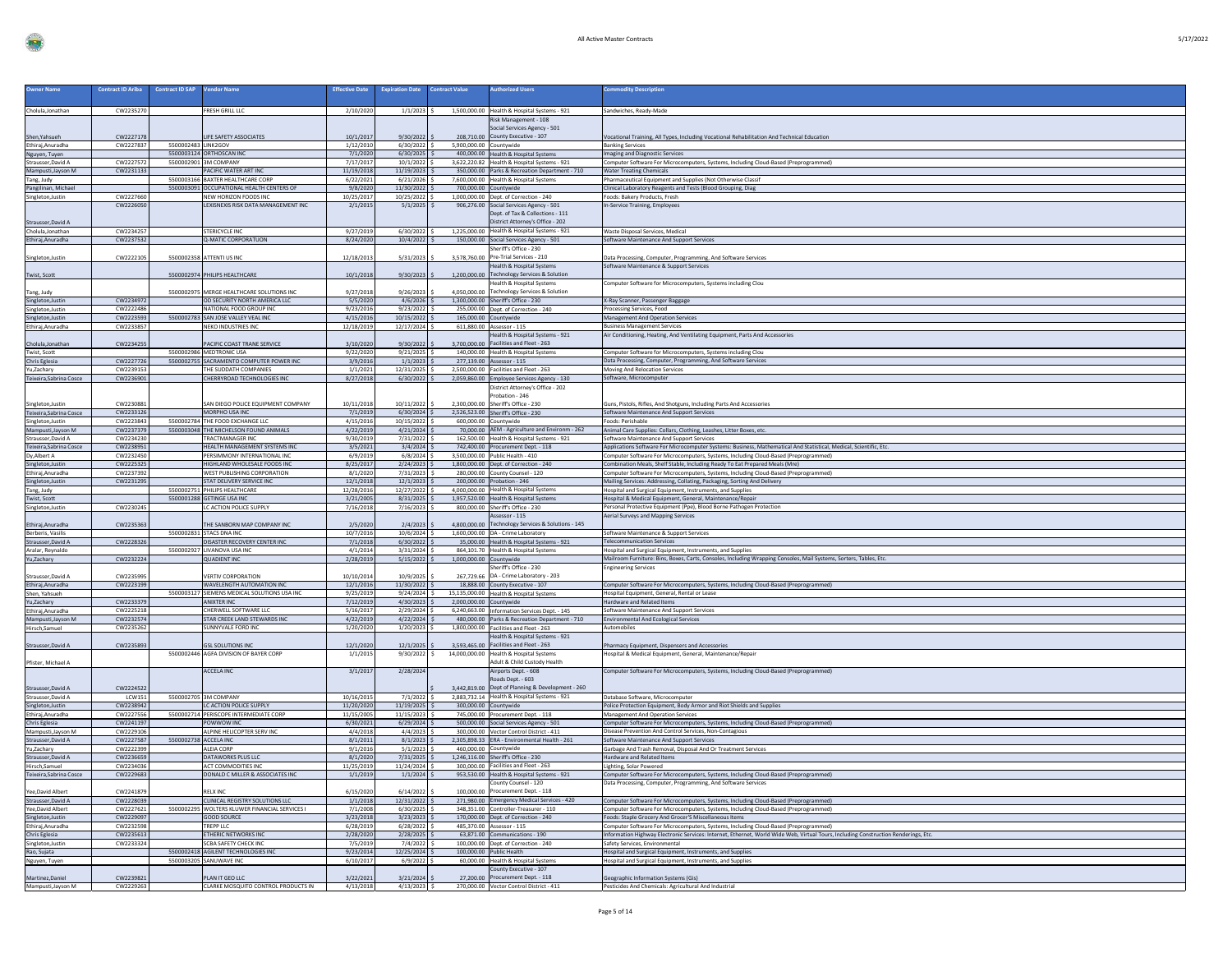| , 7 M<br>$\frac{1}{2}$<br>,, |
|------------------------------|
|------------------------------|

| <b>Owner Name</b>                        | <b>Contract ID Ariba</b> | <b>Contract ID SAP</b> | <b>Vendor Name</b>                                                     | <b>Effective Date</b>   | <b>Expiration Date</b>      | <b>Contract Value</b>    | <b>Authorized Users</b>                                                                    | <b>Commodity Description</b>                                                                                                                                                                                                            |
|------------------------------------------|--------------------------|------------------------|------------------------------------------------------------------------|-------------------------|-----------------------------|--------------------------|--------------------------------------------------------------------------------------------|-----------------------------------------------------------------------------------------------------------------------------------------------------------------------------------------------------------------------------------------|
|                                          |                          |                        |                                                                        |                         |                             |                          |                                                                                            |                                                                                                                                                                                                                                         |
|                                          |                          |                        |                                                                        |                         |                             |                          | Health & Hospital Systems - 921                                                            |                                                                                                                                                                                                                                         |
| Hirsch, Samuel<br>Mampusti, Jayson M     | CW2232776<br>CW2234959   |                        | FIX AIR AIR CONDITIONING PARTS & SU<br>CONTRACT SWEEPING SERVICES INC. | 5/1/2019<br>1/9/2020    | 4/30/2024<br>$1/8/2024$ \$  |                          | 1,100,000.00 Facilities and Fleet - 263<br>1.500.000.00 Roads Dent. - 603                  | eating, Ventilating And Air Conditioning (Hvac)<br><b>Street Sweeping Services</b>                                                                                                                                                      |
| Pfister, Michael A                       |                          |                        | 5500001905 HOLOGIC LIMITED PARTNERSHIP                                 | 6/11/2010               | 9/30/2022                   |                          | 3,814,171.02 Health & Hospital Systems                                                     | Hospital and Surgical Equipment, Instruments, and Supplies                                                                                                                                                                              |
| Mampusti, Jayson M                       | CW2232892                |                        | MOBILE MODULAR MANAGEMENT CORP                                         | 11/18/2019              | 11/17/2022                  |                          | 147,210.00 Parks & Recreation Department - 710                                             | Office Buildings, Modular and Portable                                                                                                                                                                                                  |
| Aralar, Reynaldo                         |                          |                        | 5500003113 STERIS CORP                                                 | 4/8/2020                | 6/30/2022                   |                          | 930,000.00 Health & Hospital Systems                                                       | Hospital Equipment, General, Rental or Lease                                                                                                                                                                                            |
| Singleton, Justin                        | CW2242358                |                        | OMMERCIAL SATELLITE SALES LLC                                          | 11/9/2021               | 11/9/2022                   |                          | 120,000.00 Dept. of Correction - 240<br>heriff's Office - 230                              | <b>Broadcasting Services, Television</b>                                                                                                                                                                                                |
| Aralar, Reynaldo                         |                          |                        | 5500003055 JM KECKLER MEDICAL CO INC                                   | 8/1/2019                | 8/30/2024                   |                          | 402,115.00 Health & Hospital Systems                                                       | Hospital and Surgical Equipment, Instruments, and Supplies                                                                                                                                                                              |
| Gonzales, Kristie L                      | CW2224945                |                        | 5500002763 MWI VETERINARY SUPPLY                                       | 5/1/2016                | 4/30/2023                   |                          | 150,000.00 AEM - Agriculture and Environm - 262                                            | Veterinary Equipment And Supplies                                                                                                                                                                                                       |
| Singleton, Justin                        | CW2227367                |                        | LC ACTION POLICE SUPPLY                                                | 10/6/2017               | 10/6/2022                   |                          | 500,000.00 Probation - 246                                                                 | <b>Clothing Accessories</b>                                                                                                                                                                                                             |
| Singleton, Justin                        | CW2239430                |                        | MACFARLANE, STACY ROBERT                                               | 1/1/2021                | 12/31/2025                  |                          | 46,750.00 Countywide                                                                       | Employment Agency And Search Firm Service, Including Background Investigations And Drug Testing For Employment                                                                                                                          |
| Cholula, Jonathan<br>Qin, Alex           | CW2227534                |                        | 5500002803 STERICYCLE INC<br>5500002991 MEDLINE INDUSTRIES INC         | 7/1/2016<br>8/27/2019   | 6/30/2022<br>8/26/2024      | 1.800.000.00 Countywide  | 450,000.00 Health & Hospital System                                                        | Waste Disposal Services, Medical<br>Medical Supplies and Pharmaceuticals (Not Otherwise Classifi                                                                                                                                        |
| Ethiraj, Anuradha                        | CW2237419                |                        | NEKO INDUSTRIES INC                                                    | 9/21/2020               | 12/17/2024                  |                          | 466,000.00 Employee Services Agency - 130                                                  | Computer Software For Microcomputers, Systems, Including Cloud-Based (Preprogrammed)                                                                                                                                                    |
| Yu,Zachary                               | CW2235463                |                        | <b>GOLDSTEIN, BARBARA</b>                                              | 1/29/2020               | 1/29/2023                   |                          | 680,580.00 County Executive - 107                                                          | <b>Consulting Services</b>                                                                                                                                                                                                              |
|                                          |                          |                        |                                                                        |                         |                             |                          | Tax Collector - 112                                                                        |                                                                                                                                                                                                                                         |
| Ethiraj, Anuradha                        | CW2222975                |                        | GORILLA LOGIC INC.                                                     | 11/30/2006              | 1/1/2024                    |                          | 29.676.990.00 Dept. of Tax & Collections - 111                                             | <b>Business Consulting</b>                                                                                                                                                                                                              |
| Yu,Zachary                               | CW2237627                |                        | STAPLES CONTRACT AND COMMERCIAL INC                                    | 8/2/2020                | $4/6/2024$ \$               | 5,000,000.00 Countywide  | Health & Hospital Systems - 921                                                            | Office Supplies, General                                                                                                                                                                                                                |
| Cholula, Jonathan                        | CW2235399                |                        | BAY CITY BOILER & ENGINEERING CO                                       | 1/27/2020               | 1/26/2023                   |                          | 2,000,000.00 Facilities and Fleet - 263                                                    | lumbing Equipment and Fixtures Maintenance and Repair                                                                                                                                                                                   |
| Aguila, Juan Carlos                      | CW2243639                |                        | <b>BOTACH INC</b>                                                      | 3/31/2022               | $4/1/2023$ :                |                          | 100,000.00 Sheriff's Office - 230                                                          | Masks, Filters, and Parts: Dust and Gas                                                                                                                                                                                                 |
|                                          | CW2228252                |                        | <b>GRANITE ROCK COMPANY</b>                                            | 12/28/2017              | 12/28/2022 \$               |                          | 1,500,000.00 Roads Dept. - 603                                                             | Recycled Road And Highway Equipment And Supplies                                                                                                                                                                                        |
| Mampusti, Jayson M<br>Hirsch, Samuel     | CW2238825                |                        | PIVOT INTERIOR INC                                                     | 1/1/202                 | $1/1/2025$ \$               | 15,000,000.00 Countywide | Airports Dept. - 608                                                                       | Furniture: Office                                                                                                                                                                                                                       |
|                                          |                          |                        | 5500002921 PATTERSON DENTAL SUPPLY INC                                 | 12/1/2017               | 11/30/2022 \$               |                          | 1,800,000.00 Health & Hospital Systems                                                     | Medical Supplies and Pharmaceuticals (Not Otherwise Classifi                                                                                                                                                                            |
| Gonzales, Kristie                        |                          |                        |                                                                        |                         |                             |                          | dult & Child Custody Health                                                                |                                                                                                                                                                                                                                         |
| Mampusti, Jayson M                       | CW2228060                |                        | FIRMA DESIGN GROUP                                                     | 12/12/2017              | 12/12/2022                  |                          | 500,000.00 Countywide                                                                      | andscaping, Including Design, Fertilizing, Planting, Etc., Not Grounds Maintenance Or Tree Trimming Services                                                                                                                            |
| Cholula, Jonathan                        | CW2237643                |                        | CHIASSON, AGUEDA NUNO                                                  | 8/17/2020               | 8/16/2023                   |                          | 450,000.00 Health & Hospital Systems - 921                                                 | quipment Maintenance and Repair Services for General Equipmen                                                                                                                                                                           |
| Singleton, Justin<br>Ethiraj, Anuradha   | CW2234434<br>CW2238563   |                        | AMZ PACKAGING INC<br>ZONES IT SOLUTIONS INC                            | 10/18/2019<br>11/1/2020 | 10/17/2024<br>11/30/2025    |                          | 45,000.00 Dept. of Correction - 240<br>55,231,796.66 Technology Services & Solutions - 145 | Plastic And Styrofoam Products: Cups, Forks, Plastic Coated Dishes, Plastic Food Wrap, Cooking Bags, Sandwich Bags, Spoons, Straws, Doilies, Etc<br>Computer Software For Microcomputers, Systems, Including Cloud-Based (Preprogrammed |
| Strausser, David A                       | LCW42                    |                        | 5500002253 AXION HEALTH INC                                            | 3/4/2013                | 12/16/2022 \$               |                          | 812,345.00 Health & Hospital Systems - 921                                                 | Database Software, Microcomputer                                                                                                                                                                                                        |
| Singleton, Justin<br>Hirsch, Samuel      | CW2222513                |                        | <b>GOOD SOURCE</b>                                                     | 10/1/2016               | $10/1/2022$ \$              |                          | 170,000.00 Dept. of Correction - 240                                                       | Foods: Perishable                                                                                                                                                                                                                       |
|                                          | CW2234824                |                        | SCHNEIDER ELECTRIC BUILDINGS AMERIC                                    | 3/10/2020               | 3/9/2025                    |                          | 3,372,045.00 Countywide                                                                    | <b>HVAC Equipment, Accessories and Supplies</b>                                                                                                                                                                                         |
| Su, Rachel (Jinhua                       |                          |                        | 5500002970 HAEMONETICS CORPORATION                                     | 12/25/2019              | 12/25/2024                  |                          | 550,000.00 Health & Hospital Systems                                                       | Medical Supplies and Pharmaceuticals (Not Otherwise Classifi                                                                                                                                                                            |
| Chris Eglesia<br>Singleton, Justin       | CW2235942<br>CW2229595   |                        | 5500002701 ONSOLVE INTERMEDIATE HOLDING COMPAN<br>WALKENHORSTS         | 4/1/2014<br>5/16/2018   | 4/1/2023<br>5/16/2023       |                          | 390.000.00 Social Services Agency - 501<br>100,000.00 Dept. of Correction - 240            | Data Entry And Remote Job Entry Devices: Voice Activated: Voice Recognition, Voice Digitization, Speech Synthesizers, Etc.<br>Ground Stations, Satellite: Transmit/Receive And Receive Only, Including Antennas                         |
| Strausser, David A                       | CW2225521                |                        | 5500002856 HEWLETT PACKARD ENTERPRISE COMPANY                          | 8/11/2015               | $9/1/2022$ \$               | 12,500,000.00 Countywide |                                                                                            | Public Information Services, Including Press Releases                                                                                                                                                                                   |
| Strausser, David A                       | CW2229031                |                        | CCT TECHNOLOGIES                                                       | 3/8/2018                | 3/7/2026                    |                          | 1,200,000.00 Information Services Dept. - 145                                              | Hardware And Related Items                                                                                                                                                                                                              |
| Dy, Albert A                             | CW2232168                |                        | DOMINION VOTING SYSTEMS INC                                            | 5/1/2019                | 4/30/2027                   |                          | 16,145,660.00 Registrar of Voters - 140                                                    | Election and Voter Equipment and Supplies, Electronic                                                                                                                                                                                   |
|                                          |                          |                        |                                                                        |                         |                             |                          | Technology Services & Solutions - 145<br>Communications - 190                              | oftware Maintenance And Support Services                                                                                                                                                                                                |
| Yee, David Albert<br>Nguyen, Tuyen       | CW2243032                |                        | <b>MCM TECHNOLOGY LLC</b><br>5500003111 STRYKER SALES CORP             | 2/15/2022<br>9/15/2020  | 5/31/2027<br>9/9/2025       | 220,000.00               | 250,000.00 Health & Hospital Systems                                                       | Hospital, Surgical, and Medical Related Accessories and Sund                                                                                                                                                                            |
| Ethiraj, Anuradha                        | CW2237358                |                        | CENTER FOR INTERNET SECURITY INC                                       | 8/1/2020                | 7/31/2023                   |                          | 260,000.00 County Executive - 107                                                          | Software Maintenance And Support Services                                                                                                                                                                                               |
|                                          |                          |                        |                                                                        |                         |                             |                          |                                                                                            |                                                                                                                                                                                                                                         |
| Singleton.Justin                         | CW2231438                |                        | P & R PAPER SUPPLY COMPANY                                             | 12/16/2018              | 12/15/2023                  | 4,000,000.00 Countywide  |                                                                                            | Miscellaneous Services, No. 1                                                                                                                                                                                                           |
|                                          |                          |                        |                                                                        |                         |                             |                          | <b>Health &amp; Hospital Systems</b>                                                       |                                                                                                                                                                                                                                         |
| Berberis, Vasilis                        |                          |                        | 5500003058 QIAGEN NORTH AMERICAN HOLDINGS INC                          | 4/7/2015                | 4/6/2025                    |                          | 1,030,000.00 DA - Crime Laboratory                                                         | Iinical Laboratory Reagents and Tests (Blood Grouping, Diag                                                                                                                                                                             |
| Teixeira, Sabrina Cosce                  | CW2242737                |                        | INTELLIGENT MEDICAL OBJECTS INC<br>DAVEY RESOURCE GROUP INC            | 12/15/2021              | 12/14/2024                  |                          | 150,000.00 Valley Health Plan - 725                                                        | Software, Microcomputer                                                                                                                                                                                                                 |
| Mampusti, Jayson M<br>Ethiraj, Anuradha  | CW2230103<br>CW2237056   |                        | COLLECTION SOLUTIONS SOFTWARE INC                                      | 8/23/2017<br>6/30/2020  | 8/23/2022<br>7/1/2023       |                          | 400,000.00 Countywide<br>4,154,040.00 Dept. of Tax & Collections - 111                     | <b>Environmental And Ecological Services</b><br>Applications Software, Main Frame Server Systems                                                                                                                                        |
| Hirsch, Samuel                           | CW2235127                |                        | WW GRAINGER INC                                                        | 4/1/2020                | 6/30/2024                   | 18,000,000.00 Countywide |                                                                                            | Maintenance And Repair Services, Building                                                                                                                                                                                               |
| Kadri, Shaqib                            | CW2237870                |                        | WEST PUBLISHING CORPORATION                                            | 10/1/2020               | 9/30/2025                   |                          | 808,183.80 County Counsel - 120                                                            | Research Services, Other Than Business                                                                                                                                                                                                  |
|                                          |                          |                        |                                                                        |                         |                             |                          | lealth & Hospital System                                                                   | Automotive and Trailer Equipment and Parts                                                                                                                                                                                              |
| Rao, Sujata                              |                          |                        | 5500002885 OPHTHALMIC INSTRUMENTS INC<br>SURURBAN PROPANE              | 5/12/2017               | 5/11/2022                   |                          | 1,200,000.00 Adult & Child Custody Health                                                  | Butane And Propane, Including Liquefied Petroleum Gas                                                                                                                                                                                   |
| Cholula, Jonathan                        | CW2241244<br>CW2226181   |                        | <b>BIRITE FOOD SERVICE DISTRIBUTORS</b>                                | 7/14/2021<br>8/2/201    | 7/14/2024<br>8/2/2022       |                          | 375,000.00 Countywide<br>1,300,000.00 Dept. of Correction - 240                            | Foods: Bakery Products, Fresh                                                                                                                                                                                                           |
| Singleton, Justin<br>Berberis, Vasilis   |                          |                        | 5500002340 ORASURE TECHNOLOGIES INC                                    | 3/18/2014               | 3/17/2024                   |                          | 700,000.00 DA - Crime Laboratory                                                           | Clinical Laboratory Reagents and Tests (Blood Grouping, Diag                                                                                                                                                                            |
| Aguila, Juan Carlos                      | CW2241567                |                        | <b>GREEN, RONNA</b>                                                    | 8/16/2021               | 8/15/2022                   |                          | 25,000.00 Probation - 246                                                                  | Personal Hygiene And Grooming Equipment And Supplies                                                                                                                                                                                    |
| Strausser, David A                       | <b>LCW160</b>            |                        | 5500002675 PC SPECIALISTS IN                                           | 9/15/2019               | 9/14/2022                   |                          | 5,000,000.00 Countywide                                                                    | <b>Computer Accessories And Supplies</b>                                                                                                                                                                                                |
| Martinez, Daniel                         | CW2241055<br>CW2235453   |                        | A T & T MOBILITY<br>VICTORY SUPPLY                                     | 6/25/2021<br>2/18/2020  | 8/11/2024<br>1/17/2025      |                          | 2,404,224.00 Procurement Dept. - 118<br>170,000.00 Sheriff's Court/Custody Oper. - 231     | Telephone Services, Cellular                                                                                                                                                                                                            |
| Singleton, Justin<br>Su, Rachel (Jinhua) |                          |                        | 5500002645 BIOMERIEUX INC                                              | 9/15/2015               | 12/31/2023                  |                          | 1,790,000.00 Health & Hospital Systems                                                     | Bedding, All Types<br>Clinical Laboratory Reagents and Tests (Blood Grouping, Diag                                                                                                                                                      |
| Mampusti, Jayson M                       | CW2233096                |                        | COLE SUPPLY COMPANY INC                                                | 7/7/2019                | 7/7/2024                    |                          | 150,000.00 Parks & Recreation Department - 710                                             | Cleaner, Hard Products, General Purpose, Liquid, Including Graffiti Cleaners                                                                                                                                                            |
| Singleton, Justin                        | CW2225497                |                        | <b>BAKE BEST TRAYS LLC</b>                                             | 7/24/2017               | 7/23/2022                   |                          | 1,300,000.00 Dept. of Correction - 240                                                     | Paper And Plastic Products, Disposable                                                                                                                                                                                                  |
| Su, Rachel (Jinhua)                      |                          |                        | 5500002608 SYSMEX AMERICA INC                                          | 8/14/2015               | 8/13/2023                   |                          | 2,000,000.00 Health & Hospital Systems                                                     | Hospital and Surgical Equipment, Instruments, and Supplies                                                                                                                                                                              |
| Yu,Zachary                               | CW2222490<br>CW2236778   |                        | 5500002825 SILICON VALLEY SECURITY & PATROL IN<br>EBSCO INDUSTRIES INC | 10/4/2016<br>12/31/2020 | 10/3/2022<br>6/30/2025      | 2.000.000.00 Countywide  | 680,000.00 Health & Hospital Systems - 921                                                 | Police, Correctional Facility And Security Access Equipment And Supplies<br>ducational: Elearning, Foreign Languages, Math, Science, Social Studies, Etc., Microcomputer                                                                |
| Chris Eglesia<br>Teixeira, Sabrina Cosce | CW2241641                |                        | MGT OF AMERICA LLC                                                     | 10/1/2021               | 9/30/2024                   |                          | 24.000.00 Controller-Treasurer - 110                                                       | Computer Software For Microcomputers, Systems, Including Cloud-Based (Preprogrammed)                                                                                                                                                    |
| Cholula, Jonathan                        | CW2236608                |                        | COOPER ATKINS CORPORATION                                              | 1/1/201                 | 12/31/2023                  |                          | 1,575,000.00 Health & Hospital Systems - 921                                               | Miscellaneous Testing And Calibration Services                                                                                                                                                                                          |
|                                          | CW2235575                |                        | MESA ENERGY SYSTEMS INC                                                | 3/9/2020                | $2/8/2023$ :                |                          | 575,000.00 Parks & Recreation Department - 710                                             | inergy Computerized Control System, HVAC, Lighting, Utilities, etc., Installation, Maintenance and Repair Services                                                                                                                      |
|                                          |                          |                        |                                                                        |                         |                             |                          | Health & Hospital Systems - 921                                                            |                                                                                                                                                                                                                                         |
| Hirsch, Samuel                           |                          |                        |                                                                        |                         |                             |                          | Facilities and Fleet - 263                                                                 |                                                                                                                                                                                                                                         |
| Singleton, Justin<br>Hirsch, Samuel      | CW2236722<br>CW2232790   |                        | LC ACTION POLICE SUPPLY<br>L D STROBEL CO INC                          | 5/20/2020<br>5/15/2019  | 5/19/2025<br>$5/15/2024$ \$ |                          | 1,650,000.00 Countywide<br>300.000.00 Communications - 190                                 | olice Protection Equipment, Body Armor and Riot Shields and Supplies<br>Industrial Equipment, Not Construction And Repair, Or Hvac Maintenance And Repair                                                                               |
| Shen, Yahsueh                            |                          |                        | 5500002978 BODE CELLMARK FORENSICS INC                                 | 11/30/2018              | 11/30/2022                  |                          | 750.000.00 DA - Crime Laboratory                                                           | Clinical Laboratory Reagents and Tests (Blood Grouping, Diag                                                                                                                                                                            |
| Cholula, Jonathan                        | CW2227501                |                        | LANIER PARKING METER SERVICES LLC                                      | 11/14/2017              | 11/14/2022 \$               |                          | 8,100,000.00 Health & Hospital Systems - 921                                               | Parking Management Services, Including Operations, Admissions, And Supervision                                                                                                                                                          |
|                                          |                          |                        |                                                                        |                         |                             |                          | Health & Hospital Systems - 921                                                            |                                                                                                                                                                                                                                         |
| Strausser, David A                       | CW2240232                |                        | <b>HEALTHSTREAM INC</b>                                                | 10/4/2019               | 10/3/2024                   |                          | 602,290.00 Technology Services & Solutions - 145<br>Sheriff's Office - 230                 | Software Maintenance And Support Services                                                                                                                                                                                               |
|                                          | CW2241496                |                        | BRIARWOOD PRODUCTS LLC                                                 | 8/18/2021               | 8/17/2026                   |                          | 25,000.00 Dept. of Correction - 240                                                        | Janitorial Supplies, General Line                                                                                                                                                                                                       |
| Aguila, Juan Carlos                      |                          |                        |                                                                        |                         |                             |                          | DA - Crime Laboratory                                                                      |                                                                                                                                                                                                                                         |
| Berberis, Vasilis                        |                          |                        | 5500002724 VWR INTERNATIONAL INC                                       | 12/21/2019              | 12/21/2023                  |                          | 1,800,000.00 Health & Hospital Systems                                                     | Testing Instruments, Laboratory, (Not Otherwise Classified)                                                                                                                                                                             |
|                                          |                          |                        | 5500001430 MCKESSON HIGH VOLUME SOLUTIONS INC                          | 11/29/2005              | $2/28/2023$ \$              |                          | 7,000,000.00 Health & Hospital Systems                                                     | Pharmaceutical Equipment and Supplies (Not Otherwise Classif                                                                                                                                                                            |
| Tseng, Yimin                             | CW2233074                |                        | OPEX CORP                                                              |                         | 7/1/2024                    |                          | Dept. of Tax & Collections - 111<br>600.000.00 Social Services Agency - 501                | Mailing, Packaging, And Shipping Machines, Including Packaging Material Dispensing Machines                                                                                                                                             |
| Yu,Zachary<br>Yu,Zachary                 | CW2232971                |                        | MEEKS, KATHRYN MARY                                                    | 8/1/2019<br>9/16/2019   | $9/16/2022$ \$              |                          | 500,000.00 Countywide                                                                      | <b>Consulting Services</b>                                                                                                                                                                                                              |
|                                          |                          |                        |                                                                        |                         |                             |                          | Pre-Trial Services - 210                                                                   | Network Components: Adapter Cards, Bridges, Connectors, Expansion Modules/Ports, Firewall Devices, Hubs, Line Drivers, Msaus, Routers, Switches, Transceivers, Etc.                                                                     |
| Singleton, Justin                        | CW222356                 |                        | ALCOHOL MONITORING SYSTEMS INC                                         | 12/7/2016               | 10/1/2024                   |                          | 8,478,000.00 Probation - 246                                                               |                                                                                                                                                                                                                                         |
|                                          |                          |                        |                                                                        |                         |                             |                          | Technology Services & Solutions - 145                                                      | <b>Hospital And Medical Equipment, General, Maintenance And Repair</b>                                                                                                                                                                  |
| Teixeira, Sabrina Cosce<br>Hirsch,Samuel | CW2241179<br>CW2232916   |                        | TANGENT COMPUTER INC<br>S S CLEAN NORTHERN CALIFORNIA INC              | 10/1/2021<br>5/4/2018   | 9/30/2026<br>$5/4/2023$ \$  | 1,000,000.00 Countywide  | 5,000,000.00 Health & Hospital Systems - 921                                               | Carpet Cleaning, Dyeing, Installation And Repair Services                                                                                                                                                                               |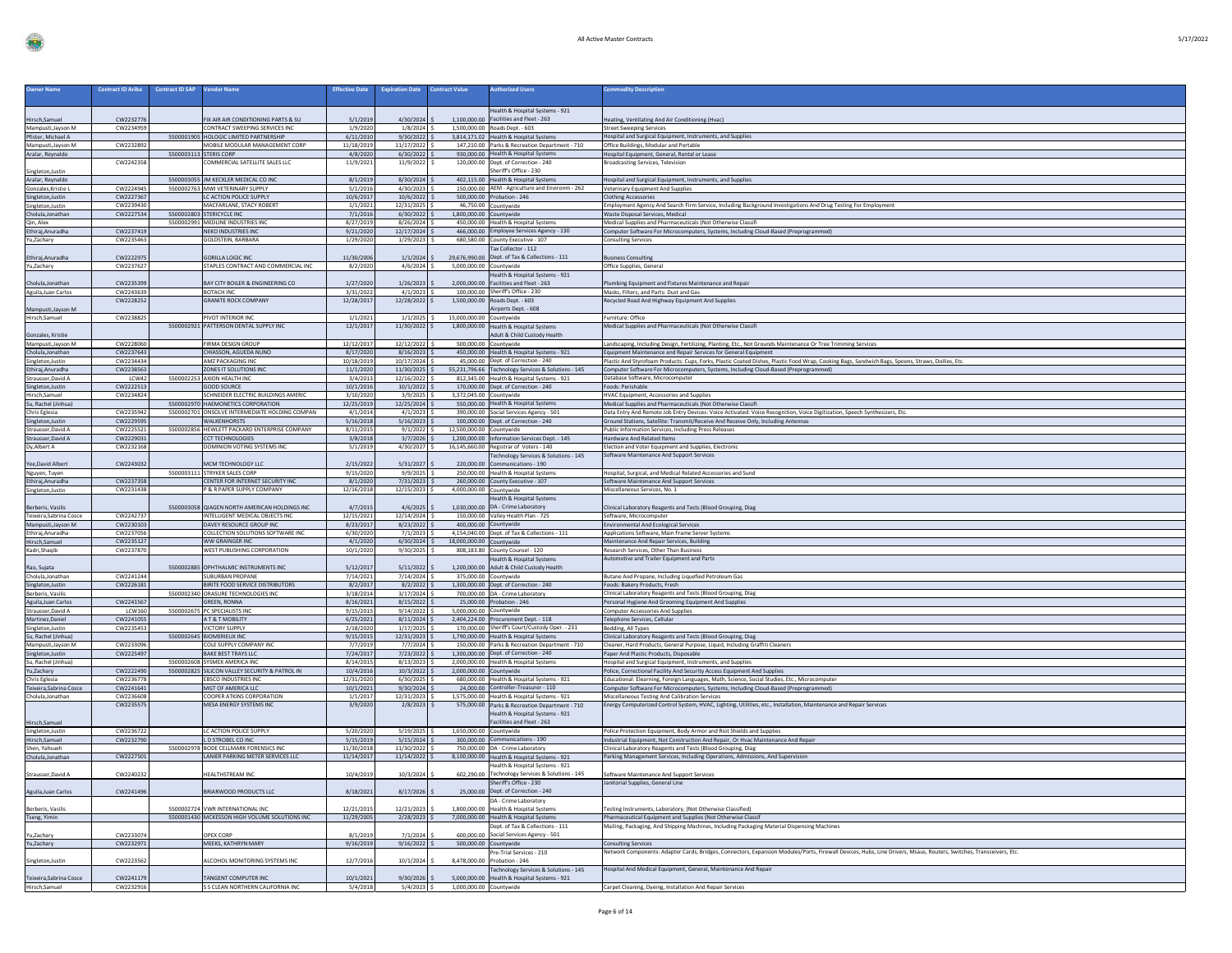| $\mathbf{1}$ | 1713<br>,,,,, |  |  |
|--------------|---------------|--|--|
|              |               |  |  |

| <b>Owner Name</b>                          | <b>Contract ID Ariba</b> | <b>Contract ID SAP</b><br><b>Vendor Name</b>                               | <b>Effective Date</b>   | <b>Expiration Date</b>           | <b>Contract Value</b>      | <b>Authorized Users</b>                                                                      | <b>Commodity Description</b>                                                                                                                             |
|--------------------------------------------|--------------------------|----------------------------------------------------------------------------|-------------------------|----------------------------------|----------------------------|----------------------------------------------------------------------------------------------|----------------------------------------------------------------------------------------------------------------------------------------------------------|
|                                            |                          |                                                                            |                         |                                  |                            |                                                                                              |                                                                                                                                                          |
| Plascencia, Lisa                           | CW2243086                | CREATIVE COOLING TECHNOLOGIES                                              | 1/28/2022               | $1/27/2026$ \$                   |                            | 500,000.00 Health & Hospital Systems - 921                                                   | Unclassified                                                                                                                                             |
| Chris Eglesia                              | CW2238394                | CENTRALSQUARE TECHNOLOGIES LLC                                             | 9/21/2020               | $9/20/2025$ \$                   |                            | 2,600,000.00 Sheriff's Office - 230                                                          | Computer Software For Microcomputers, Systems, Including Cloud-Based (Preprogrammed)                                                                     |
| Qin, Alex                                  | CW2239169                | 5500003188 TIMELESS MEDICAL SYSTEMS INC<br>USIQ INC                        | 8/26/2021<br>12/11/2020 | $8/25/2024$ \$<br>12/10/2025 \$  |                            | 500,000.00 Health & Hospital Systems<br>400,000.00 Countywide                                | Inventory Management Software, Microcomputer<br>Police Protection Equipment, Body Armor and Riot Shields and Supplies                                    |
| Singleton, Justin                          |                          |                                                                            |                         |                                  |                            | Roads Dept. - 603                                                                            |                                                                                                                                                          |
| Mampusti, Jayson M                         | CW223733                 | <b>ARROW ASPHALT</b>                                                       | 8/3/2020                | 8/3/2023                         |                            | 1,200,000.00 Airports Dept. - 608                                                            | Construction Equipment Rental or Lease                                                                                                                   |
| Martinez, Daniel                           | CW2236106                | NICHEVISION FORENSICS LLC                                                  | 9/1/2020                | $1/31/2025$ \$                   |                            | 1,150,125.00 DA - Crime Laboratory - 203                                                     | Software Maintenance And Support Services                                                                                                                |
| Qin, Alex                                  |                          | 5500003081 CMSS INC                                                        | 9/11/2019               | 2/5/2023                         |                            | 950,000.00 Medical Examiner - Coroner                                                        | Health Care Services (Not Otherwise Classified)                                                                                                          |
| Pfister, Michael A                         |                          | 5500001158 TERARECON INC                                                   | 9/30/2004               | 7/8/2023                         |                            | 1,342,640.75 Health & Hospital Systems                                                       | Computer Hardware and Peripherals for Microcomputers                                                                                                     |
|                                            |                          | 5500002578 FOLLETT LLC                                                     | 4/1/2015                | 6/30/2022                        | 3,000,000.00 Public Health | <b>Health &amp; Hospital Systems</b>                                                         |                                                                                                                                                          |
| Berberis, Vasilis                          |                          |                                                                            |                         |                                  |                            | Airports Dept. - 608                                                                         | ospital, Surgical, and Medical Related Accessories and Sunc<br>Road Building Materials Testers and Accessories                                           |
|                                            |                          |                                                                            |                         |                                  |                            | Facilities and Fleet - 263                                                                   |                                                                                                                                                          |
| Mampusti, Jayson M                         | CW2238073                | REED & GRAHAM INC                                                          | 9/18/2020               | 9/17/2025                        |                            | 5,000,000.00 Roads Dept. - 603                                                               |                                                                                                                                                          |
| Su, Rachel (Jinhua)                        |                          | 5500003100 NATIONAL MEDICAL SERVICES INC                                   | 7/1/2020                | 6/30/2025                        |                            | 1,000,000.00 Medical Examiner - Coroner                                                      | Biochemical Reagents and Tests: Antibiotic Assays, Different                                                                                             |
|                                            | CW2230710                | NETSMART NEW YORK INC                                                      | 5/15/201                | 5/20/2024                        |                            | 6,044,391.00 Technology Services & Solutions - 145                                           | Computer Software For Microcomputers, Systems, Including Cloud-Based (Preprogrammed)                                                                     |
| Strausser, David A<br>Strausser, David A   | CW2236911                | <b>MD RANGER INC</b>                                                       | 6/14/2020               | $6/26/2023$ \$                   |                            | Health & Hospital Systems - 921<br>273,900.00 Health & Hospital Systems - 921                | Computer Software For Microcomputers, Systems, Including Cloud-Based (Preprogrammed)                                                                     |
| Martinez, Daniel                           | CW2241117                | DIMENSION DATA NORTH AMERICA INC                                           | 7/1/2021                | $7/1/2024$ \$                    |                            | 2,984,895.00 Procurement Dept. - 118                                                         | Software Maintenance And Support Services                                                                                                                |
| Ethiraj, Anuradha                          | CW2241278                | SHI INTERNATIONAL CORPORATION                                              | 7/13/2021               | $7/16/2024$ \$                   | 1,315,773.75 Countywide    |                                                                                              | Software, Microcomputer                                                                                                                                  |
|                                            |                          |                                                                            |                         |                                  |                            | Social Services Agency - 501                                                                 |                                                                                                                                                          |
| Strausser, David A                         | CW2242107                | SAP PUBLIC SERVICES INC                                                    | 2/7/2022                | 2/7/2025                         |                            | 157,724.00 Technology Services & Solutions - 145                                             | Software Maintenance And Support Services                                                                                                                |
| Singleton, Justin                          | CW2227761                | <b>BOB BARKER COMPANY INC</b>                                              | 11/1/2017               | 11/1/2022                        |                            | 20,000.00 Dept. of Correction - 240                                                          | <b>Shoes And Boots</b>                                                                                                                                   |
| Strausser, David A                         | LCW118<br>CW2232534      | 5500001514 SIRSI CORPORATION<br>AXON ENTERPRISE INC                        | 7/6/2006<br>10/22/2019  | 5/31/2022<br>10/22/2022 \$       |                            | 171,999.00 Health & Hospital Systems - 921<br>2,200,000.00 Sheriff's Office - 230            | Software Maintenance And Support Services                                                                                                                |
| Singleton, Justin<br>Cholula, Jonathan     | CW2237787                | BLOSSOM FOODS LLC                                                          | 8/17/2020               | $6/30/2023$ \$                   |                            | 550,000.00 Health & Hospital Systems - 921                                                   | Video and Audio Systems, Accessories and Parts, Closed Circuit TV, Including Surveillance Type<br>Foods: Perishable                                      |
| Tang, Judy                                 |                          | 5500002719 MASIMO AMERICAS INC                                             | 12/16/2015              | $2/15/2026$ \$                   |                            | 21,909,839.00 Health & Hospital Systems                                                      | Hospital & Medical Equipment, General, Maintenance/Repair                                                                                                |
| Rao, Sujata                                |                          | 5500002570 ATOM MEDICAL USA LLC                                            | 2/24/2015               | $2/22/2025$ \$                   |                            | 1,350,000.00 Health & Hospital Systems                                                       | lospital and Surgical Equipment, Instruments, and Supplies                                                                                               |
|                                            | CW2237410                | WEST COAST RUBBER RECYCLING                                                | 7/16/2020               | $7/16/2025$ \$                   |                            | 75,000.00 Facilities and Fleet - 263                                                         | <b>Tire Shredding, Disposal and Recycling Services</b>                                                                                                   |
|                                            |                          |                                                                            |                         |                                  |                            | Parks & Recreation Department - 710                                                          |                                                                                                                                                          |
|                                            |                          |                                                                            |                         |                                  |                            | Airports Dept. - 608<br>Roads Dept. - 603                                                    |                                                                                                                                                          |
|                                            |                          |                                                                            |                         |                                  |                            | Fleet Management - 135                                                                       |                                                                                                                                                          |
| Yu,Zachary<br>Strausser, David A           | CW2234220                | JOURNAL TECHNOLOGIES INC                                                   | 9/23/2014               | $5/22/2022$ \$                   |                            | 2,431,420.00 Public Defender's Office - 204                                                  | Software Maintenance And Support Services                                                                                                                |
| Singleton, Justin                          | CW2239425                | PANG, DARRYL C B                                                           | 1/1/2021                | 12/31/2025 \$                    |                            | 127,500.00 Countywide                                                                        | Employment Agency And Search Firm Service, Including Background Investigations And Drug Testing For Employment                                           |
| Strausser, David A                         | LCW106                   | 5500001773 GLOBAL HEALTHCARE EXCHANGE LLC                                  | 3/17/2009               | 11/30/2024 \$                    |                            | 2,102,472.00 Health & Hospital Systems - 921                                                 | Data Processing, Computer, Programming, And Software Services                                                                                            |
|                                            |                          |                                                                            |                         |                                  |                            | Health & Hospital Systems - 921                                                              | Software Maintenance And Support Services                                                                                                                |
| Strausser, David A                         | CW2227673                | 5500002282 IMAGETREND INC                                                  | 5/22/2013               | $5/22/2023$ \$                   |                            | 2,676,989.00 Emergency Medical Services - 420                                                |                                                                                                                                                          |
| Strausser, David A<br>Strausser, David A   | CW2227095<br>CW2222292   | CENTAURI HEALTH SOLUTIONS INC<br>5500002181 N HARRIS COMPUTER CORP         | 9/11/2017<br>10/17/2011 | $6/30/2022$ \$<br>8/31/2022      |                            | 5,599,960.00 Health & Hospital Systems - 921<br>78,230.00 Sheriff's Office - 230             | Computer Software For Microcomputers, Systems, Including Cloud-Based (Preprogrammed)                                                                     |
| Chris Eglesia                              | CW2241459                | AVIAT US INC                                                               | 10/8/2021               | 10/8/2024 \$                     |                            | 500,000.00 Communications - 190                                                              | Data Processing, Computer, Programming, And Software Services<br>Communications: Networking, Linking, Etc. (Includes Clustering Software), Microcomputer |
| Berberis, Vasilis                          |                          | 5500001977 WATERS TECHNOLOGIES CORPORATION                                 | 8/5/2010                | 3/28/2025                        |                            | 800,000.00 Health & Hospital Systems                                                         | Medical Gases, Anesthesia and Respiration Therapy: Carbon Di                                                                                             |
|                                            | CW2225341                | <b><i>REL-AIRE PRODUCTIONS IN</i></b>                                      | 5/30/2017               | $5/30/2022$ \$                   |                            | 80,000.00 Parks & Recreation Department - 710                                                | Sound Or Music Editing Software, Microcompute                                                                                                            |
| Mampusti, Jayson M<br>Singleton, Justin    | CW2225339                | EAST BAY RESTAURANT SUPPLY INC                                             | 6/30/2017               | $6/29/2022$ \$                   |                            | 100,000.00 Dept. of Correction - 240                                                         | Cafeteria And Kitchen Equipment, Commercial                                                                                                              |
| Berberis, Vasilis                          |                          | 5500002477 TERUMO BCT INC                                                  | 12/10/2014              | 12/10/2022 \$                    |                            | 560,000.00 Health & Hospital Systems                                                         | Hospital & Medical Equipment, General, Maintenance/Repair                                                                                                |
| Su, Rachel (Jinhua)<br>Miyamoto, Chaz Ryan | CW2240997                | 5500003089 WERFEN USA LLC<br><b>AZCO</b>                                   | 5/25/2020<br>6/18/2021  | $5/24/2025$ \$<br>6/17/2026      |                            | 700,000.00 Health & Hospital Systems<br>800,000.00 Roads Dept. - 603                         | Abrasives Equipment and Tools<br>Crossing Equipment, Railroad, Including Crossing Signs, Including Parts and Accessories                                 |
| Yu,Zachary                                 | CW2237846                | 5500003098 TAYLOR CORPORATION                                              | 5/1/2020                | 4/30/2025                        | 1,400,000.00 Countywide    |                                                                                              | Frophies, Plaques, Awards, Certificates, Etc.                                                                                                            |
|                                            | CW2234136                | PACIFIC WEST SECURITY IN                                                   | 10/1/2019               | $9/30/2024$ \$                   | 1,500,000.00 Countywide    |                                                                                              | Access Control Systems and Security Systems                                                                                                              |
| Hirsch, Samuel<br>Singleton, Justin        | CW2227418                | ROYAL PACKAGING                                                            | 10/30/2017              | 10/30/2022 \$                    |                            | 400,000.00 Dept. of Correction - 240                                                         | Bags, Paper: Regular Weight, Heavy Weight, Nail, Etc.                                                                                                    |
| Tang, Judy                                 |                          | 5500002859 PROVATION MEDICAL INC                                           | 5/22/2017               | $5/21/2025$ \$                   |                            | 820,000.00 Health & Hospital Systems                                                         | Software Maintenance & Support Services                                                                                                                  |
| Tseng, Yimin                               |                          | 5500003184 TARGA PARENT HOLDING LLC                                        | 11/7/2021               | $11/6/2026$ \$                   | 1,500,000.00 Countywide    |                                                                                              | Hospital Equipment, General, Rental or Lease                                                                                                             |
| Strausser, David A<br>Strausser, David A   | CW2227792<br>LCW79       | 5500001835 ALLSCRIPTS - MISYS HEALTHCARE SOLUT<br>5500001672 EMSYSTEMS LLC | 4/24/2009<br>10/1/2007  | 7/24/2025<br>$10/1/2022$ \$      |                            | 1,358,266.00 Health & Hospital Systems - 921<br>1,080,249.28 Health & Hospital Systems - 921 | Computers, Data Processing Equipment And Accessories, Not Word Processing Equipment, Maintenance And Repair<br>Software Maintenance And Support Services |
| Strausser, David A                         | CW2227926                | 5500002376 MEDIQUANT LLC                                                   | 12/23/2013              | $4/30/2022$ \$                   |                            | 3,183,559.00 Health & Hospital Systems - 921                                                 | Data Processing, Computer, Programming, And Software Services                                                                                            |
| Yu,Zachary                                 | CW2241144                | THERMCRAFT INC                                                             | 7/1/2021                | $7/1/2022$ \$                    |                            | 100,000.00 Countywide                                                                        | Office Supplies, General                                                                                                                                 |
| Aralar, Reynaldo                           |                          | 5500002171 SMITHS MEDICAL ASD INC                                          | 5/17/2012               | 10/28/2023 \$                    |                            | 1,095,996.48 Health & Hospital Systems                                                       | Hospital and Surgical Equipment, Instruments, and Supplies                                                                                               |
| Yu,Zachary                                 | CW2235382                | INTERNATIONAL SECURITY PRODUCTS                                            | 2/6/2020                | $2/6/2023$ \$                    |                            | 250,000.00 Assessor - 115                                                                    | Printing And Typesetting Services                                                                                                                        |
| Yu,Zachary                                 | CW2236102                | TOPPAN MERRILL USA INC                                                     | 5/5/2020                | 5/4/2025                         |                            | 12,500,000.00 Registrar of Voters - 140                                                      | Printing And Typesetting Services                                                                                                                        |
| Tu, Quan                                   | CW2237386                | 5500002158 VOICEBROOK INC<br><b>IMPACT LIGHTING INC</b>                    | 9/18/2012<br>8/11/2020  | 6/30/2022<br>$8/11/2025$ \$      |                            | 500,000.00 Health & Hospital Systems<br>3,500,000.00 Parks & Recreation Department - 710     | Computer Software for Microcomputers, Systems including Clou<br>Party, Holiday, And Event Decorating And Planning Services                               |
| Mampusti, Jayson M<br>Singleton, Justin    | CW2225184                | THE POSH BAKERY INC                                                        | 5/4/2017                | $11/4/2022$ \$                   | 2,800,000.00 Countywide    |                                                                                              | Foods: Bakery Products, Fresh                                                                                                                            |
| Strausser, David A                         | CW2224449                | 5500002736 HEWLETT PACKARD ENTERPRISE COMPANY                              | 1/1/2016                | 12/31/2022 \$                    | 2,500,000.00 Countywide    |                                                                                              | Data Processing, Computer, Programming, And Software Services                                                                                            |
| Strausser, David A                         | CW2232848                | <b>GRANICUS LLC</b>                                                        | 9/18/2017               | $9/18/2022$ \$                   |                            | 227,600.00 Public Health - 410                                                               | Computer Software For Microcomputers, Systems, Including Cloud-Based (Preprogrammed)                                                                     |
| Shen, Yahsueh<br>Singleton, Justin         |                          | 5500003126 SIEMENS MEDICAL SOLUTIONS USA INC                               | 11/1/2018               | $9/24/2028$ S                    |                            | 11,650,000.00 Health & Hospital Systems                                                      | Hospital & Medical Equipment, General, Maintenance/Repair                                                                                                |
|                                            | CW2229274<br>CW2238154   | COOKS CORRECTIONAL KITCHEN EQUIPMEN<br>NTHRIVE INC                         | 4/27/2018<br>9/20/2020  | $4/27/2023$ \$<br>9/19/2025      |                            | 170,000.00 Dept. of Correction - 240<br>1,054,000.00 Health & Hospital Systems - 921         | Cafeteria And Kitchen Equipment, Commercial                                                                                                              |
| Strausser, David A<br>Berberis, Vasilis    |                          | 5500002509 EMD MILLIPORE CORPORATION                                       | 7/1/2020                | $6/30/2023$ \$                   |                            | 520,000.00 Health & Hospital Systems                                                         | omputer Software For Microcomputers, Systems, Including Cloud-Based (Preprogrammed)<br>Chemicals, Laboratory: ACS, CP, Practical, Reagent Grade, et      |
|                                            |                          |                                                                            |                         |                                  |                            | Health & Hospital Systems                                                                    | Software Maintenance & Support Services                                                                                                                  |
| Twist, Scott                               |                          | 5500002532 EPIPHANY HEALTHCARE DATA MANAGEMENT                             | 1/22/2008               | 12/31/2023                       |                            | 502,135.00 Technology Services & Solution                                                    |                                                                                                                                                          |
| Yu,Zachary                                 | CW2229372                | ALL SEASONS EVENT RENTALS LLC                                              | 5/7/2018                | $5/7/2023$ \$                    |                            | 195,000.00 Countywide                                                                        | Building, Fabricated, Pre-Fabricated Or Pre-Manufactured, Rental Or Lease                                                                                |
| Teixeira, Sabrina Cosce                    | LCW177                   | 5500002251 EMPOROS SYSTEMS CORPORATION                                     | 2/22/2013               | 2/21/2024                        |                            | 1,571,723.44 Health & Hospital Systems - 921                                                 | <b>Drugs And Pharmaceuticals</b>                                                                                                                         |
| Martinez, Daniel                           | CW2226986                | ELSEVIER SCIENCE INC                                                       | 10/31/2017              | 10/31/2022                       |                            | 41,373.00 Health & Hospital Systems - 921                                                    | Business Software, Misc.: Agenda, Labels, Mail List, Planning, Scheduling, Etc., Microcomputer                                                           |
| Ethiraj, Anuradha                          | CW223271                 | VISTASHARE LLC                                                             | 4/1/2020                | 3/31/2025                        |                            | 76,000.00 County Executive - 107<br>Health & Hospital Systems - 921                          | Software Maintenance And Support Services<br>Software Maintenance And Support Services                                                                   |
| Yee, David Albert                          | CW2240276                | SPIRAL SOFTWARE                                                            | 11/1/2020               | 10/31/2024 \$                    |                            | 292,068.00 Technology Services & Solutions - 145                                             |                                                                                                                                                          |
| Aralar, Reynaldo                           |                          | 5500003084 STRYKER SALES CORP                                              | 10/25/2019              | 10/24/2024 \$                    |                            | 4,000,000.00 Health & Hospital Systems                                                       | Hospital and Surgical Equipment, Instruments, and Supplies                                                                                               |
| Noriega, David                             | CW2241328                | <b>WORKRITE ERGONOMICS LLC</b>                                             | 7/23/2021               | $5/31/2023$ \$                   | 2,000,000.00 Countywide    |                                                                                              | Work Stations, Modular, Systems Furniture                                                                                                                |
| Tu, Quan                                   |                          | 5500002793 ABBOTT RAPID DIAGNOSTICS INFORMATIC                             | 1/10/2017               | $7/9/2022$ \$                    |                            | 473,515.50 Health & Hospital Systems                                                         | Software Maintenance & Support Services                                                                                                                  |
| Singleton, Justin                          | CW2239322                | CREATIVE SECURITY COMPANY INC                                              | 1/1/2021                | 12/31/2025 \$                    | 1,000,000.00 Countywide    |                                                                                              | Employment Agency And Search Firm Service, Including Background Investigations And Drug Testing For Employment                                           |
| Singleton, Justin<br>Singleton, Justin     | CW2238485<br>CW2235572   | DEC INC.<br><b>SUMMIT UNIFORMS</b>                                         | 9/25/2020<br>2/7/2020   | $9/24/2025$ \$<br>$2/7/2023$ \$  | 1,300,000.00 Countywide    | 90,000.00 Sheriff's Office - 230                                                             | Airplanes, Helicopters and Accessories Maintenance and Repair Services<br>Clothing: Athletic, Casual, Dress, Uniform, Weather And Work Related           |
| Mampusti, Jayson M                         | CW2229261                | ADAPCO LLC                                                                 | 4/13/2018               | $4/13/2023$ \$                   |                            | 360,000.00 Vector Control District - 411                                                     | Pesticides And Chemicals: Agricultural And Industrial                                                                                                    |
| Strausser, David A                         | CW2236842                | <b>MEDBRIDGE INC</b>                                                       | 6/10/2020               | $6/10/2023$ \$                   |                            | 327,387.00 Health & Hospital Systems - 921                                                   | Medical Software, All Types, Microcomputer                                                                                                               |
| Yu,Zachary                                 | CW2235648                | <b>WASTE MANAGEMENT</b>                                                    | 8/1/2020                | $8/1/2025$ \$                    | 1,500,000.00 Countywide    |                                                                                              | Landfill Services                                                                                                                                        |
| Singleton, Justin                          | CW2238500                | CRIME SCENE CLEANERS INC                                                   | 11/3/2020               | $11/3/2025$ \$                   | 2,200,000.00 Countywide    |                                                                                              | Remediation Services, Environmental, Including Rehabilitation Services Hazardous Waste And Mold Remediation                                              |
| Yu,Zachary                                 | CW2229773                | INSTANT ASPHALT INC<br>5500001126 CYBERNIUS MEDICAL LTD                    | 6/20/2018               | $6/20/2023$ \$<br>$3/31/2024$ \$ | 800.000.00 Countywide      | 481,861.00 Health & Hospital Systems                                                         | Building Construction, Non-Residential, Office Bldg., Etc.                                                                                               |
| Rao, Sujata                                |                          |                                                                            | 5/19/2003               |                                  |                            | Roads Dept. - 603                                                                            | Computer Software for Microcomputers, Systems including Clou                                                                                             |
|                                            |                          |                                                                            |                         |                                  |                            | Airports Dept. - 608                                                                         |                                                                                                                                                          |
|                                            | CW2239044                | EJ WARD INC                                                                | 3/8/2021                | 12/8/2024 \$                     |                            | 600,000.00 Facilities and Fleet - 263                                                        | Satellite Global Positioning System Information Services (Gps), Including Surveying Services                                                             |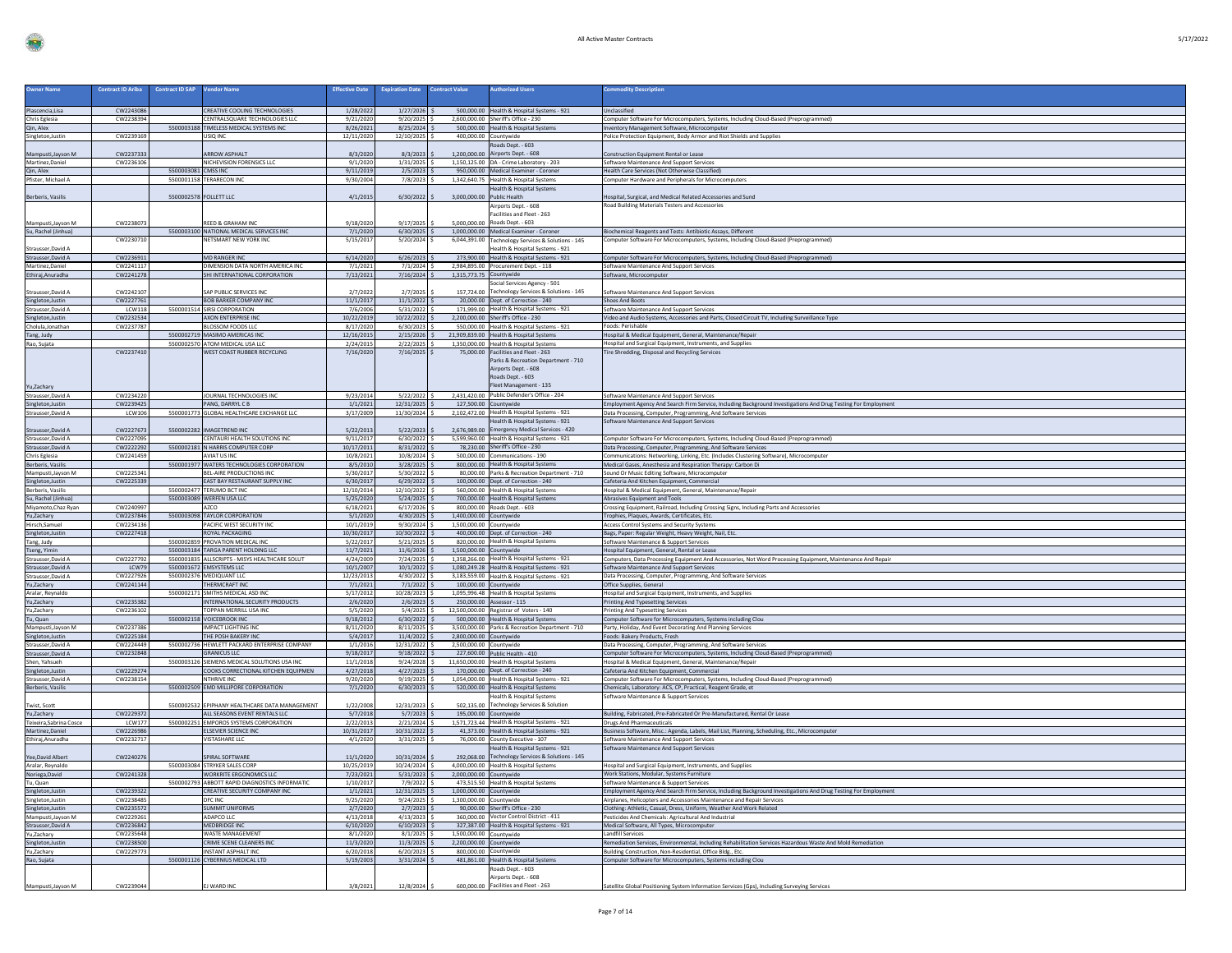|  | i |
|--|---|
|--|---|

| Owner Name                             | <b>Contract ID Ariba</b> | <b>Contract ID SAP</b> | <b>Vendor Name</b>                                   | <b>Effective Date</b>   | <b>Expiration Date</b>       | <b>Contract Value</b> | <b>Authorized Users</b>                                                                 | <b>Commodity Descriptior</b>                                                                                                               |
|----------------------------------------|--------------------------|------------------------|------------------------------------------------------|-------------------------|------------------------------|-----------------------|-----------------------------------------------------------------------------------------|--------------------------------------------------------------------------------------------------------------------------------------------|
|                                        |                          |                        |                                                      |                         |                              |                       |                                                                                         |                                                                                                                                            |
|                                        |                          |                        |                                                      |                         |                              |                       | Countywide                                                                              | Fuel Oil, Diesel                                                                                                                           |
| Hirsch, Samuel                         | CW223958                 |                        | <b>COM LOPES DISTRIBUTING</b>                        | 1/12/2021               | 1/11/2024                    |                       | 500,000.00 Facilities and Fleet - 263                                                   |                                                                                                                                            |
| Dy, Albert A                           | CW2232119                |                        | TYLER TECHNOLOGIES INC                               | 3/1/2019                | $2/29/2024$ :                |                       | 1,800,000.00 Assessor - 115                                                             | Computer Software For Microcomputers, Systems, Including Cloud-Based (Preprogrammed)                                                       |
| Tseng, Yimin                           |                          |                        | 5500002884 GOETECH LLC                               | 6/19/2017               | 6/18/2022                    |                       | 665,000.00 Health & Hospital Systems                                                    | Hospital and Surgical Equipment, Instruments, and Supplies                                                                                 |
| Yu,Zachary                             | CW2239224                |                        | IMPEC GROUP INC                                      | 1/15/2021               | 1/15/2024                    |                       | 25,000.00 Communications - 190                                                          | <b>Building And Facilities Management Services</b><br>Lighting Units, Emergency, Battery Operated; and Batteries                           |
| Mampusti, Jayson M                     | CW2237825                |                        | <b>NESTERN PACIFIC SIGNAL LLC</b>                    | 9/1/2020                | 9/1/2023                     |                       | Roads Dept. - 603<br>1,300,000.00 Airports Dept. - 608                                  |                                                                                                                                            |
| Mampusti Javson M                      | CW2236632                |                        | JA MOMANEY SERVICES INC                              | 5/25/2020               | 5/25/2023                    |                       | 1.000.000.00 Roads Dent. - 603                                                          | Traffic Signals And Equipment, Electric Systems                                                                                            |
| Ethiraj, Anuradha                      | CW2234267                |                        | <b>GRANITE TELECOMMUNICATIONS LLC</b>                | 10/1/2019               | 6/30/2022                    |                       | 110,000.00 Health & Hospital Systems - 921                                              | Radio And Telecommunications Equipment And Accessory Rental Or Lease, Including Radio Towers And Telephone Poles                           |
| Twist, Scott                           |                          |                        | 5500002928 EMERGENCY CARE RESEARCH INSTITUTE         | 3/1/2018                | 2/28/2023                    |                       | 148,026.00 Health & Hospital Systems                                                    | Networking Services, Incl. Installation, Security, and Maint                                                                               |
| Kadri, Shaqib                          | CW2236473                |                        | CROSSROADS SOFTWARE INC                              | 5/20/2020               | $5/19/2025$ \$               |                       | 160,000.00 Roads Dept. - 603                                                            | Computer Software For Microcomputers, Systems, Including Cloud-Based (Preprogrammed)                                                       |
|                                        |                          |                        |                                                      |                         |                              |                       | Health & Hospital Systems - 921                                                         | Software Maintenance And Support Services                                                                                                  |
|                                        |                          |                        | DIMENSION REPORTS LLC                                |                         |                              |                       | Technology Services & Solutions - 145<br>381,000.00 Behavioral Health - 415             |                                                                                                                                            |
| Strausser, David A                     | CW223995<br>CW2240585    |                        | MELISSA DATA CORPORATION                             | 7/1/202<br>6/5/2021     | 6/30/2026<br>6/4/2026        |                       | 57,500.00 Valley Health Plan - 725                                                      | Computer Software For Microcomputers, Systems, Including Cloud-Based (Preprogrammed)                                                       |
| Teixeira, Sabrina Cosce                |                          |                        |                                                      |                         |                              |                       | rocurement Dept. - 118                                                                  |                                                                                                                                            |
| Yu,Zachary                             | CW2236166                |                        | SAN JOSE COMMUNITY MEDIA ACCESS COR                  | 4/1/2020                | 3/31/2025 \$                 |                       | 500,000.00 Countywide                                                                   | Audio And Video Production Services                                                                                                        |
|                                        |                          |                        |                                                      |                         |                              |                       | robation                                                                                | Laboratory and Field Equipment and Supplies: Biology, Botany                                                                               |
|                                        |                          |                        |                                                      |                         |                              |                       | Pre-Trial Services                                                                      |                                                                                                                                            |
|                                        |                          |                        |                                                      |                         |                              |                       | Dept. of Correction                                                                     |                                                                                                                                            |
| Gonzales, Kristie                      |                          |                        | 5500003070 REDWOOD TOXICOLOGY LABORATORY INC         | 9/1/2019                | 7/31/2024                    |                       | 291,137.59 Behavioral Health Services                                                   |                                                                                                                                            |
| Strausser, David A                     | CW2239726<br>CW2238890   |                        | <b>BINTI INC</b><br>GHIRALDINI, MARIA A              | 2/22/2021<br>11/12/2020 | $2/21/2026$ \$<br>11/11/2025 |                       | 732,000.00 Technology Services & Solutions - 145<br>65,000.00 Dept. of Correction - 240 | Computer Software For Microcomputers, Systems, Including Cloud-Based (Preprogrammed)<br>Diskettes, Disk Packs, Labels, Etc.                |
|                                        |                          |                        |                                                      |                         |                              |                       | Sheriff's Office - 230                                                                  |                                                                                                                                            |
| Singleton, Justin                      |                          |                        |                                                      |                         |                              |                       | <b>Health &amp; Hospital Systems</b>                                                    | Software Maintenance & Support Services                                                                                                    |
| Pfister, Michael A                     |                          |                        | 5500002766 NUANCE COMMUNICATIONS INC                 | 7/25/2016               | 9/30/2023                    |                       | 5,425,809.82 Technology Services & Solution                                             |                                                                                                                                            |
| Yu,Zachary                             | CW2238147                |                        | RMC A RAY MORGAN COMPANY LLC                         | 9/28/2020               | $9/28/2025$ \$               |                       | 1,000,000.00 Technology Services & Solutions - 145                                      | <b>Printing Presses</b>                                                                                                                    |
|                                        |                          |                        |                                                      |                         |                              |                       | Roads Dept. - 603                                                                       | Construction Equipment Rental or Lease                                                                                                     |
| Mampusti, Jayson M                     | CW2237330                |                        | <b>SRANITE ROCK COMPANY</b>                          | 7/27/2020               | 7/27/2023                    | 500,000.00            | Airports Dept. - 608                                                                    |                                                                                                                                            |
| Noriega, David                         | CW2240593                |                        | <b>IBISWORLD INC</b>                                 | 7/1/2018                | 6/30/2023                    |                       | 99,764.79 Procurement Dept. - 118                                                       | Marketing Service, Including Distribution, Public Opinion Surveys, Research, Sales Promotions, Etc.                                        |
| Tu. Quan                               |                          |                        | 5500002529 COLLEGE OF AMERICAN PATHOLOGISTS          | 11/2/2017               | 1/23/2025                    |                       | lealth & Hospital Systen<br>90,000,00 Technology Services & Solution                    | Software Maintenance & Support Services                                                                                                    |
| Chris Eglesia                          | CW2242182                |                        | LEVEL II INC                                         | 11/1/2021               | 10/31/2026 \$                |                       | 451,000.00 Sheriff's Office - 230                                                       | Computer Software For Microcomputers, Systems, Including Cloud-Based (Preprogrammed)                                                       |
| Gonzales, Kristie                      |                          |                        | 5500003152 APOLLO MANAGED CARE INC                   | 1/14/2021               | $1/13/2026$ \$               |                       | 85,000.00 Valley Health Plan                                                            | Books, Curriculum Guides, Directories, Magazines, Pamphlets,                                                                               |
|                                        |                          |                        |                                                      |                         |                              |                       | lealth & Hospital Systems - 921                                                         |                                                                                                                                            |
| Cholula, Jonathan                      | CW2243690                |                        | JNITED SITE SERVICES OF CALIFORNIA                   | 10/4/2017               | 10/4/2022                    |                       | 240,300.00 Behavioral Health - 415                                                      | Building, Fabricated, Pre-Fabricated Or Pre-Manufactured, Rental Or Lease                                                                  |
| Teixeira.Sabrina Cosce                 | CW2238612                |                        | 5500002725 BUSINESS RESOURCE GROUP                   | 1/1/2016                | 7/13/2023 \$                 |                       | 3,524,821.00 Technology Services & Solutions - 145                                      | (TSS ONLY) IT Professional Services                                                                                                        |
| Singleton, Justin                      | CW2241934                |                        | PACIFIC FITNESS PRODUCTS LLC                         | 10/6/2021               | $10/1/2024$ \$               |                       | 500,000.00 Countywide                                                                   | Gymnasium Apparatus and Equipment: Bicycle Trainers, Climbing Ropes, Exerciser Units, Game Standards, Horizontal, Parallel, and Stall Bars |
| Yu,Zachary                             | CW2231262                |                        | DMT SOLUTIONS GLOBAL CORPORATION                     | 12/12/2005              | $6/1/2022$ \$                |                       | 1,300,000.00 Registrar of Voters - 140                                                  | Office Machines, Equipment, And Accessories                                                                                                |
|                                        |                          |                        |                                                      |                         |                              |                       | County Executive - 107<br>Registrar of Voters - 140                                     |                                                                                                                                            |
|                                        |                          |                        |                                                      |                         |                              |                       | Technology Services & Solutions - 145                                                   |                                                                                                                                            |
| Yee, David Albert                      | CW2235861                |                        | ARTICULATE GLOBAL INC                                | 2/18/2022               | 2/28/2025                    |                       | 200,000.00 Parks & Recreation Department - 710                                          | Software Maintenance And Support Services                                                                                                  |
| Mampusti, Jayson M                     | CW2237169                |                        | SUMMIT UNIFORMS                                      | 6/30/2020               | $6/30/2025$ \$               |                       | 950,000.00 Parks & Recreation Department - 710                                          | Uniforms, Synthetic Fabric                                                                                                                 |
|                                        |                          |                        |                                                      |                         |                              |                       |                                                                                         |                                                                                                                                            |
|                                        |                          |                        |                                                      |                         |                              |                       | Sheriff's Office - 230                                                                  |                                                                                                                                            |
| Singleton, Justin                      | CW2242319                |                        | <b>VFT INC</b>                                       | 11/23/2021              | 11/23/2022                   |                       | 120,000.00 Dept. of Correction - 240                                                    | <b>Mattress Pads</b>                                                                                                                       |
| Mampusti, Jayson M                     | CW2235309                |                        | PACIFIC FIREWOOD & LUMBER CO.                        | 3/27/2020               | $3/26/2025$ \$               |                       | 350,000.00 Parks & Recreation Department - 710                                          | Lumber, Softwood (SPF)                                                                                                                     |
| Singleton, Justin                      | CW2231813                |                        | <b>BI INCORPORATED</b>                               | 3/6/2019                | 6/30/2022                    |                       | 800,000.00 Countywide                                                                   | Surveillance Cameras And Counter-Surveillance Equipment And Supplies                                                                       |
|                                        | CW2243138                |                        | BI-LEEDA INC                                         | 1/24/2022               | 1/25/2023                    | 100,000,00            | Sheriff's Office - 230                                                                  | Feaching And Instruction Services: Elementary And Secondary Education, Higher Education And Adult Education                                |
| Aguila, Juan Carlos                    | CW2237800                |                        | THERMA IIC                                           | 10/1/2020               | $9/30/2023$ \$               |                       | Dept. of Correction - 240                                                               |                                                                                                                                            |
| Hirsch, Samuel<br>Tu. Quan             |                          |                        | 5500001081 CLICKVIEW CORPORATION                     | 6/1/2004                | $5/31/2023$ \$               |                       | 750,000.00 Countywide<br>776,000.00 Health & Hospital Systems                           | Heating, Ventilating And Air Conditioning (Hvac)<br>Software Maintenance & Support Services                                                |
| Yu,Zachary                             | CW2234915                |                        | PRECISION ELEARNING AND DEVELOPMENT                  | 1/10/2020               | 1/10/2023                    |                       | 750,000.00 Countywide                                                                   | Educational & Training Services (For LO POOL ONLY)                                                                                         |
| Aralar, Reynaldo                       |                          |                        | 5500003192 BRAINLAB INC                              | 10/1/2021               | $9/30/2026$ \$               |                       | 1,740,000.00 Health & Hospital Systems                                                  | Hospital & Medical Equipment, General, Maintenance/Repair                                                                                  |
| Twist, Scott                           |                          |                        | 5500003195 SENTEC INC                                | 10/15/2021              | 10/14/2024 \$                |                       | 1,350,000.00 Health & Hospital Systems                                                  | Analyzer Equipment, Medical (Not Otherwise Classified)                                                                                     |
| Miyamoto, Chaz Ryan                    | CW2239274                |                        | VICTORY SUPPLY                                       | 2/9/2021                | $2/9/2026$ \$                |                       | 520,000.00 Probation - 246                                                              | Personal Hygiene And Grooming Equipment And Supplies                                                                                       |
| Hirsch, Samuel                         | CW2241291<br>CW2238105   |                        | <b>WEX BANK</b><br>PHIGENICS LLC                     | 1/11/2022<br>11/2/2020  | $9/7/2024$ \$<br>11/2/2023   |                       | 6,500,000.00 Facilities and Fleet - 263<br>1,500,000.00 Facilities and Fleet - 263      | Credit Card, Charge Card Services                                                                                                          |
| Cholula, Jonathan                      |                          |                        |                                                      |                         |                              |                       | lealth & Hospital Systems - 921                                                         | Water Quality Monitoring Equipment, Laboratory: BOD Analyzers, Turbidimeters, Well Samplers, etc.                                          |
| Singleton, Justin                      | CW2230841                |                        | NATIONAL FOOD GROUP INC                              | 10/12/2018              | $10/11/2023$ :               |                       | 500,000.00 Dept. of Correction - 240                                                    | Foods: Staple Grocery And Grocer'S Miscellaneous Items                                                                                     |
| Singleton, Justin                      | CW2239585                |                        | NATIONAL FOOD GROUP INC                              | 1/15/2021               | 1/15/2026                    |                       | 1.300.000.00 Dept. of Correction - 240                                                  | Fruits, Dried                                                                                                                              |
|                                        | CW2236946                |                        | <b>GRANITE ROCK COMPANY</b>                          | 6/15/2020               | 6/17/2023                    |                       | 1,000,000.00 Roads Dept. - 603                                                          | Construction Equipment Rental or Lease                                                                                                     |
| Mampusti, Jayson M                     |                          |                        |                                                      |                         |                              |                       | Airports Dept. - 608                                                                    |                                                                                                                                            |
| Strausser, David A                     | CW2221764                |                        | SUREADHERE MOBILE TECHNOLOGY INC                     | 6/24/2016               | 6/23/2023                    |                       | 300,000.00 Public Health - 410                                                          | Computer Software For Microcomputers, Systems, Including Cloud-Based (Preprogrammed)                                                       |
| Hirsch, Samuel                         | CW2237316                |                        | WATERSYSTEMS CLEANING                                | 7/15/2020               | 7/14/2023                    |                       | 750,000.00 Facilities and Fleet - 263<br>Health & Hospital Systems - 921                | Washing, Waxing, Polishing, Steam Cleaning, Disinfecting, Decal Removal, Etc.                                                              |
| Yu,Zachary                             | CW2237881                |                        | RODZINA INDUSTRIES INC                               | 9/1/2020                | $9/1/2025$ \$                |                       | 150,000.00 Countywide                                                                   | Rubber Stamps, Stamp Pads, Stamp Pad Ink And Stamp Racks                                                                                   |
|                                        |                          |                        |                                                      |                         |                              |                       | Facilities and Fleet - 263                                                              | Resins, Sodium Ion Exchange, Water Softening                                                                                               |
| Hirsch, Samuel                         | CW2234933                |                        | WATER WAREHOUSE INC                                  | 12/9/2019               | 12/9/2022                    | 2,400,000.00          | Health & Hospital Systems - 921                                                         |                                                                                                                                            |
| Yu,Zachary                             | CW2233623                |                        | RAMPY, ANGEL B                                       | 8/27/2019               | 8/27/2022 \$                 | 1,000,000.00          | Countywide                                                                              | <b>Organizational Development Consulting</b>                                                                                               |
| Strausser, David A                     | CW2242923                |                        | PRESIDIO HOLDINGS INC                                | 12/29/2021              | 12/28/2024 S                 |                       | 2,767,250.67 Technology Services & Solutions - 145                                      | Computer Software For Microcomputers, Systems, Including Cloud-Based (Preprogrammed)                                                       |
| Rao, Sujata                            |                          |                        | 5500002937 B BRAUN MEDICAL INC                       | 8/14/2018               | 8/13/2023 \$                 |                       | 5,025,865.00 Health & Hospital Systems                                                  | Hospital and Surgical Equipment, Instruments, and Supplies                                                                                 |
| Yu,Zachary                             | CW2231214                |                        | SHRED-IT US JV LLC                                   | 12/4/2018               | $5/14/2022$ \$               |                       | 3,050,000.00 Countywide<br>acilities and Fleet - 263                                    | Paper Cutting, Drilling, Folding, Punching, Shredding, Trimming, Etc.                                                                      |
| Hirsch, Samuel                         | CW2239583                |                        | <b>TOM LOPES DISTRIBUTING</b>                        | 1/12/2021               | 1/11/2024                    | 5.000.000.00          | Countywide                                                                              | Fuel Oil, Diesel                                                                                                                           |
| Hirsch, Samuel                         | CW2241588                |                        | PIPE AND PLANT SOLUTIONS INC                         | 8/20/2021               | $8/20/2026$ \$               |                       | 2,000,000.00 Countywide                                                                 | Drains, Grease Traps, Etc.                                                                                                                 |
|                                        |                          |                        |                                                      |                         |                              |                       | Technology Services & Solutions - 145                                                   |                                                                                                                                            |
| Teixeira.Sabrina Cosce                 | CW2237377                |                        | 5500002376 MEDIQUANT LLC                             | 12/23/2013              | $4/30/2025$ S                |                       | 3.355.474.00 Health & Hospital Systems - 921                                            | Data Processing, Computer, Programming, And Software Services                                                                              |
| Mampusti, Jayson M                     | CW2237816                |                        | ANIMAL DAMAGE MANAGEMENT                             | 9/1/2020                | $8/31/2023$ \$               |                       | 100,000.00 Countywide                                                                   | Pest Control Services: Termite Inspection And Control, Bird Proofing, Animal Trapping, Rodent Control, Exterminating And Fumigation        |
| Su, Rachel (Jinhua)                    |                          |                        | 5500001092 BECTON DICKINSON                          | 1/18/2005               | 12/31/2022 \$                |                       | 1,400,000.00 Health & Hospital Systems                                                  | Laboratory Equipment, Accessories and Supplies: General Anal                                                                               |
| Yee, David Albert                      | CW2241202                |                        | CAN-AM TECHNOLOGIES INC                              | 7/1/2021                | $6/30/2023$ \$               |                       | 900,000.00 Dept. of Tax & Collections - 111                                             | Software Maintenance And Support Services                                                                                                  |
|                                        |                          |                        |                                                      |                         |                              |                       | Roads Dept. - 603                                                                       |                                                                                                                                            |
| Mampusti, Jayson M<br>Yu,Zachary       | CW2237328<br>CW2233799   |                        | NORCAL RENTAL GROUP LLC<br><b>GRANT THORNTON LLP</b> | 8/10/2020<br>8/27/2019  | 8/10/2023<br>$8/27/2022$ \$  |                       | 200,000.00 Airports Dept. - 608<br>2,500,000.00 Countywide                              | Construction Equipment Rental or Lease<br><b>Organizational Development Consulting</b>                                                     |
| Singleton, Justin                      | CW2224951                |                        | <b>SUMMIT UNIFORMS</b>                               | 7/19/2017               | $7/19/2022$ \$               |                       | 500,000.00 Countywide                                                                   | Boots, Rubber, Safety Toe                                                                                                                  |
| Ethiraj, Anuradha                      | CW2234429                |                        | DOMINION VOTING SYSTEMS INC                          | 10/9/2019               | $8/12/2027$ \$               |                       | 6,000,000.00 Registrar of Voters - 140                                                  | Software Maintenance And Support Services                                                                                                  |
| Sadri.Shahram                          | CW2235424                |                        | PRESIDIO HOLDINGS INC.                               | 2/11/2020               | $2/10/2025$ \$               |                       | 20,000,000.00 Technology Services & Solutions - 145                                     | Computer Software For Microcomputers, Systems, Including Cloud-Based (Preprogrammed)                                                       |
| Mampusti, Jayson M                     | CW2240199                |                        | ES OPCO USA LLC                                      | 4/13/2018               | 4/13/2023                    |                       | 150,000.00 Vector Control District - 411                                                | Pesticides And Chemicals: Agricultural And Industrial                                                                                      |
| Cholula, Jonathan<br>Singleton, Justin | LCW22<br>CW2237245       |                        | 5500001791 PAC-VAN INC<br>PRIDE INDUSTRIES ONE INC   | 7/1/2008<br>9/1/2020    | 3/1/2023<br>$5/31/2022$ \$   |                       | 550,000.00 Health & Hospital Systems - 921<br>250,000.00 Probation - 246                | Building, Fabricated, Pre-Fabricated Or Pre-Manufactured, Rental Or Lease<br>Janitorial And Custodial Services                             |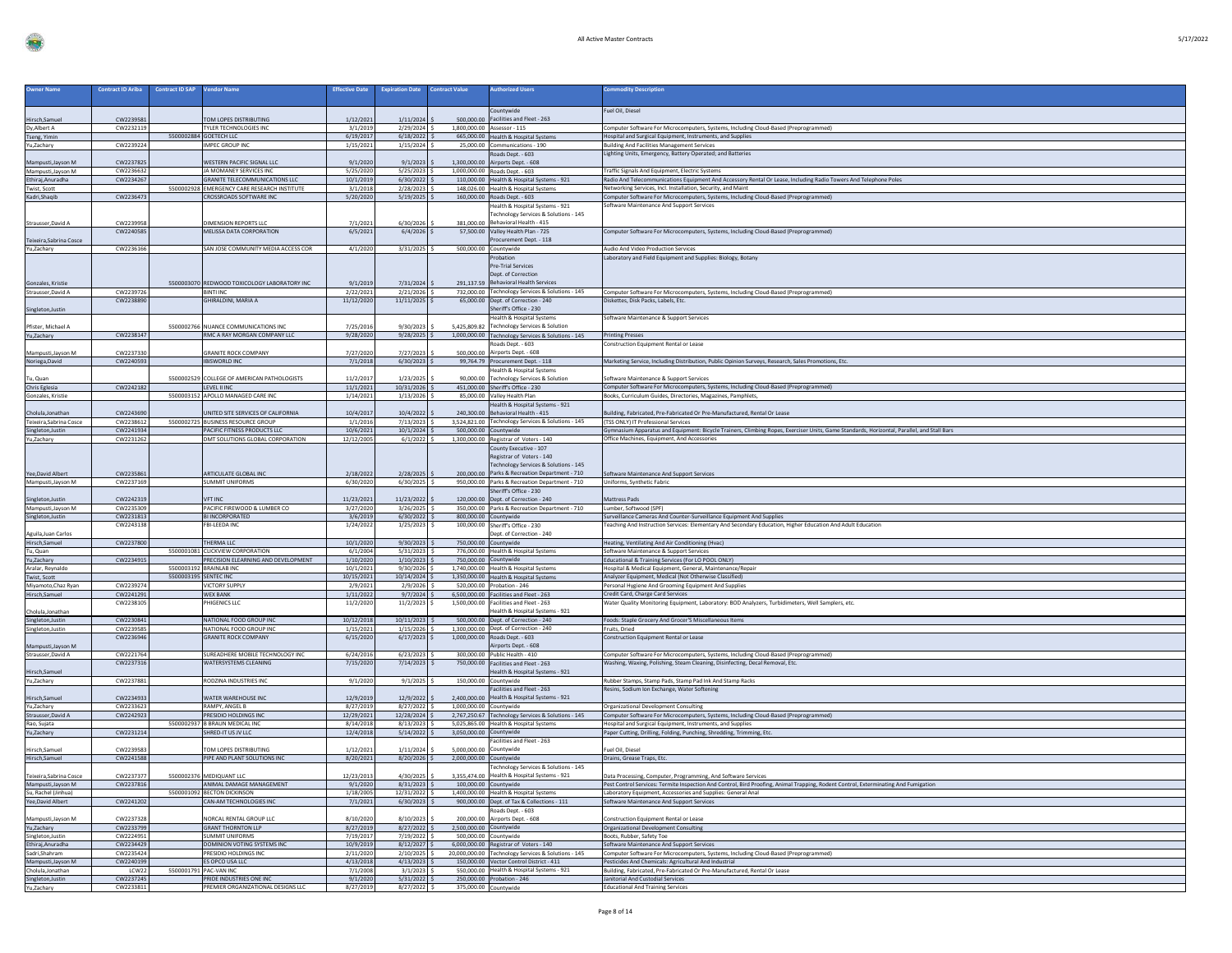|  | '17/2022 |  |
|--|----------|--|
|  |          |  |

| <b>Owner Name</b>                         | <b>Contract ID Ariba</b> | <b>Contract ID SAP</b> | <b>Vendor Name</b>                                                       | <b>ffective Date</b>    | <b>Expiration Date</b>          | <b>Contract Value</b>                              | <b>Luthorized Users</b>                                                                                                                                                                                                                                                               | mmodity Description                                                                                                                                                                                           |
|-------------------------------------------|--------------------------|------------------------|--------------------------------------------------------------------------|-------------------------|---------------------------------|----------------------------------------------------|---------------------------------------------------------------------------------------------------------------------------------------------------------------------------------------------------------------------------------------------------------------------------------------|---------------------------------------------------------------------------------------------------------------------------------------------------------------------------------------------------------------|
| Singleton, Justin                         | CW2229256                |                        | <b>GOOD SOURCE</b>                                                       | 4/27/2018               |                                 |                                                    | 4/27/2023 \$100,000.00 Dept. of Correction - 240                                                                                                                                                                                                                                      | Miscellaneous Services, No. 1                                                                                                                                                                                 |
|                                           |                          |                        |                                                                          |                         |                                 |                                                    | Aedical Examiner - Coroner - 293<br>School Linked Services - 418<br>Valley Health Plan - 725<br>Public Health - 410<br>Vector Control District - 411<br>Facilities and Fleet - 263<br>ERA - Environmental Health - 261<br>Registrar of Voters - 140<br>Employee Services Agency - 130 |                                                                                                                                                                                                               |
|                                           |                          |                        |                                                                          |                         |                                 |                                                    | Fleet Management - 135<br>Social Services Agency - 501<br>Adult & Child Custody Health - 414<br>Health & Hospital Systems - 921                                                                                                                                                       |                                                                                                                                                                                                               |
| Cholula, Jonathan                         | LCWS.                    |                        | 5500001752 IRON MOUNTAIN                                                 | 10/1/2008               | $6/30/2022$ \$                  |                                                    | 16,600,000.00 Alcohol & Drug Services - 417                                                                                                                                                                                                                                           | Vehicle Towing And Storage                                                                                                                                                                                    |
| Pangilinan, Michael                       |                          |                        | 5500003076 PARTNERS IN COMMUNICATION LLC                                 | 8/9/2019                | $8/8/2022$ \$                   | 400,000.00 Countywide                              |                                                                                                                                                                                                                                                                                       | Interpreter Services, Foreign Language, Hearing Impaired, et                                                                                                                                                  |
| Su, Rachel (Jinhua)<br>Hirsch, Samuel     | CW2240939                |                        | 5500002050 DIAGNOSTICA STAGO INC<br><b>GRAYBAR ELECTRIC COMPANY</b>      | 3/18/2011<br>6/16/2021  | 12/31/2023<br>$1/31/2023$ \$    | 2,000,000.00 Countywide                            | 3,000,000.00 Health & Hospital Systems                                                                                                                                                                                                                                                | Laboratory Equipment, Accessories and Supplies: General Anal<br>Lighting Fixtures Maintenance and Repair                                                                                                      |
| Cholula, Jonathan                         | CW223535                 |                        | SEARS, ROSALIE                                                           | 1/15/2020               | 1/14/2023                       |                                                    | Health & Hospital Systems - 921<br>350,000.00 Facilities and Fleet - 263                                                                                                                                                                                                              | Vashing, Waxing, Polishing, Steam Cleaning, Disinfecting, Decal Removal, Etc.                                                                                                                                 |
| Aralar, Reynaldo                          | CW2236018                |                        | 5500002155 STRYKER SALES CORP<br>MCKENDRY DOOR SALES INC                 | 7/19/2012<br>4/20/2020  | $6/30/2023$ \$<br>4/19/2023     |                                                    | 2,032,000.00 Health & Hospital Systems<br>1,000,000.00 Facilities and Fleet - 263                                                                                                                                                                                                     | Hospital and Surgical Equipment, Instruments, and Supplies<br>Doors, Overhead, Garage, etc.                                                                                                                   |
| Hirsch, Samuel                            |                          |                        |                                                                          |                         |                                 |                                                    | Health & Hospital Systems - 921                                                                                                                                                                                                                                                       |                                                                                                                                                                                                               |
| Rao, Sujata                               |                          |                        | 5500002768 COOPER SURGICAL                                               | 3/7/2016                | 3/6/2026                        |                                                    | 1,686,000.00 Health & Hospital Systems                                                                                                                                                                                                                                                | Hospital and Surgical Equipment, Instruments, and Supplies                                                                                                                                                    |
| Pfister, Michael A                        |                          |                        | 5500003143 GE PRECISION HEALTHCARE LLC                                   | 6/8/2016                | 6/30/2022                       | 7,000,000.00 Countywide                            |                                                                                                                                                                                                                                                                                       | Hospital Equipment, General, Rental or Lease                                                                                                                                                                  |
| Aguila, Juan Carlos                       | CW2243277<br>CW2241173   |                        | PROFESSIONAL POLICE SUPPLY INC<br>THE GORDIAN GROUP INC                  | 2/16/2022<br>7/1/2021   | $2/17/2023$ \$<br>$6/30/2022$ S |                                                    | 500.000.00 Sheriff's Office - 230<br>1,500,000.00 Facilities and Fleet - 263                                                                                                                                                                                                          | Defense System And Homeland Security Equipment, Weapons And Accessories<br>Software Maintenance And Support Services                                                                                          |
| Hirsch, Samuel                            |                          |                        |                                                                          |                         |                                 |                                                    | Health & Hospital Systems - 921<br>Parks & Recreation Department - 710<br>Roads Dept. - 603                                                                                                                                                                                           |                                                                                                                                                                                                               |
| Hirsch, Samuel                            | CW2234549                |                        | BUSINESS FURNITURE SOLUTIONS INC                                         | 2/7/2020                | $2/6/2023$ \$                   | 5.000.000.00 Countywide                            |                                                                                                                                                                                                                                                                                       | Furniture: Office                                                                                                                                                                                             |
|                                           |                          |                        |                                                                          |                         |                                 |                                                    | <b>Public Health</b>                                                                                                                                                                                                                                                                  |                                                                                                                                                                                                               |
| Rao, Sujata                               |                          |                        | 5500002977 EVOQUA WATER TECHNOLOGIES LLC                                 | 10/22/2018              | 12/31/2024                      |                                                    | DA - Crime Laboratory<br>464,600.00 Vector Control District                                                                                                                                                                                                                           | lospital and Surgical Equipment, Instruments, and Supplies                                                                                                                                                    |
|                                           |                          |                        |                                                                          |                         |                                 |                                                    | Dept. of Correction - 240<br>Sheriff's Office - 230                                                                                                                                                                                                                                   |                                                                                                                                                                                                               |
| Miyamoto, Chaz Ryan                       | CW2239242                |                        | <b>/ICTORY SUPPLY</b>                                                    | 12/18/2020              | 12/18/2023                      |                                                    | 5,000,000.00 Sheriff's Court/Custody Oper. - 231                                                                                                                                                                                                                                      | <b>Imate Clothing</b>                                                                                                                                                                                         |
| Hirsch, Samuel                            | CW2230076<br>CW2235789   |                        | FASTENAL CO<br>AMERICAN TEXTILE SYSTEMS                                  | 3/27/2020<br>2/21/2020  | $6/30/2023$ \$                  | 1,200,000.00 Countywide<br>1,700,000.00 Countywide |                                                                                                                                                                                                                                                                                       | Electronic Equipment, Components, Parts, And Accessories                                                                                                                                                      |
| Singleton, Justin                         |                          |                        |                                                                          |                         | $2/20/2025$ \$                  |                                                    | Sheriff's Court/Custody Oper. - 231<br>Probation - 246                                                                                                                                                                                                                                | <b>Bedding, All Types</b>                                                                                                                                                                                     |
|                                           |                          |                        |                                                                          |                         |                                 |                                                    | Health & Hospital Systems                                                                                                                                                                                                                                                             |                                                                                                                                                                                                               |
| Rao, Sujata<br>Aguila, Juan Carlos        | CW2241609                |                        | 5500002976 MERGE HEALTHCARE SOLUTIONS INC<br>IMPERIAL BAG & PAPER CO LLC | 1/1/201<br>12/16/2018   | 12/31/2024<br>$12/16/2023$ S    | 4,000,000.00 Countywide                            | 450,000.00 Technology Services & Solution                                                                                                                                                                                                                                             | omputer Software for Microcomputers, Systems including Clou<br>Paper And Plastic Products, Disposable                                                                                                         |
|                                           |                          |                        |                                                                          |                         |                                 |                                                    | Social Services Agency - 501<br>Probation - 246<br>Dept. of Correction - 240<br>Health & Hospital Systems - 921                                                                                                                                                                       |                                                                                                                                                                                                               |
| Aguila, Juan Carlos                       | CW224312                 |                        | <b>CHEFS TOYS LLC</b>                                                    | 1/24/202                | 12/31/2022                      |                                                    | 250,000.00 Sheriff's Office - 230<br>1,500,000.00 Health & Hospital Systems - 921                                                                                                                                                                                                     | Cafeteria And Kitchen Equipment, Commercial                                                                                                                                                                   |
| Cholula, Jonathan<br>Singleton, Justin    | CW2239735<br>CW2227749   |                        | R F MACDONALD & CO<br>5500002925 INTERLINE BRANDS INC                    | 2/8/2021<br>11/3/2017   | $2/8/2024$ \$<br>11/3/2022      |                                                    | 300,000.00 Dept. of Correction - 240                                                                                                                                                                                                                                                  | Boiler Parts And Accessories (Not Otherwise Classified)<br>Rags, Shop Towels, And Wiping Cloths                                                                                                               |
| Qin, Shenglong                            | CW2227507                |                        | PACIFIC MEDICAL GROUP INC                                                | 10/5/2016               | $10/5/2022$ S                   |                                                    | 4,500,000.00 Health & Hospital Systems - 921                                                                                                                                                                                                                                          | Material Handling Equipment Maintenance And Repair                                                                                                                                                            |
| Hirsch, Samuel<br>Cholula, Jonathan       | CW2238120<br>CW2239485   |                        | <b>KBM OFFICE EQUIPMENT INC</b><br>AIRGAS INC.                           | 10/15/2020<br>12/1/2020 | 12/31/2024 S<br>11/30/2025 \$   | 5,000,000.00 Countywide                            | 4,300,000.00 DA - Crime Laboratory - 203<br>Roads Dept. - 603<br>AEM - Agriculture and Environm - 262<br>Airports Dept. - 608<br>Parks & Recreation Department - 710<br>Facilities and Fleet - 263<br>Health & Hospital Systems - 921<br>Dept. of Correction - 240                    | Furniture: Office<br>Laboratory Gases: Argon, Carbon Dioxide, Helium, Hydrogen, Nitrogen, Etc.                                                                                                                |
| Singleton, Justin                         | CW2240742                |                        | INV TECH SERVICES LLC                                                    | 7/7/2021                | $7/7/2022$ \$                   |                                                    | 400,000.00 Parks & Recreation Department - 710                                                                                                                                                                                                                                        | Targets, Target Pasters, and Rifle Range Equipment, Including Portable Shooting Ranges and Range Finders                                                                                                      |
| Hirsch, Samuel                            | CW2235268                |                        | DGDG 10 LLC                                                              | 1/27/2020               | $1/27/2023$ \$                  |                                                    | 1,800,000.00 Facilities and Fleet - 263                                                                                                                                                                                                                                               |                                                                                                                                                                                                               |
| Strausser, David A<br>Berberis, Vasilis G | CW2230742<br>CW2243416   |                        | VERTIQ SOFTWARE LLC<br>LIFE TECHNOLOGIES CORPORATION                     | 12/28/2018<br>2/15/2018 | 12/27/2023<br>$2/14/2023$ \$    |                                                    | 250,000.00 Medical Examiner - Coroner - 293<br>2,400,000.00 DA - Crime Laboratory - 203                                                                                                                                                                                               | Data Processing, Computer, Programming, And Software Services<br>Clinical Laboratory Reagents and Tests (Blood Grouping, Diagnostics, Drug Monitoring, Etc.)                                                  |
| Yu,Zachary                                | CW2232997                |                        | SILICON VALLEY ERGONOMICS LLC                                            | 9/16/2019               | $9/16/2022$ \$                  | 500,000.00 Countywide                              |                                                                                                                                                                                                                                                                                       | <b>Consulting Services</b>                                                                                                                                                                                    |
| Pfister, Michael A                        |                          |                        | 5500002906 GENERAL ELECTRIC COMPANY                                      | 9/1/2017                | $8/31/2022$ \$                  |                                                    | 12,000,000.00 Health & Hospital Systems                                                                                                                                                                                                                                               | Hospital and Surgical Equipment, Instruments, and Supplies                                                                                                                                                    |
| Yu,Zachary<br>Mampusti, Jayson M          | CW2235450<br>CW2237988   |                        | ZANKER ROAD RESOURCE MANAGEMENT LTD<br>FORTEL TRAFFIC INC                | 2/1/2020<br>9/14/2020   | $1/31/2025$ \$<br>9/14/2023     | 500,000.00 Countywide                              | Roads Dept. - 603<br>1,200,000.00 Airports Dept. - 608                                                                                                                                                                                                                                | <b>Landfill Services</b><br>Traffic Signals And Equipment, Electric Systems                                                                                                                                   |
| Singleton, Justin                         | CW224238                 |                        | INTERIOR DESIGNS BY RICCI INC                                            | 11/23/2021              | 11/23/2022                      |                                                    | Dept. of Correction - 240<br>100,000.00 Sheriff's Office - 230                                                                                                                                                                                                                        | Mattress Covers, Cotton or Vinyl                                                                                                                                                                              |
| Noriega, David                            | CW2240371                |                        | FRASER, MICHAEL JAY                                                      | 6/24/2021               | 12/31/2025                      |                                                    | 300,000.00 Sheriff's Office - 230                                                                                                                                                                                                                                                     | Employment Agency And Search Firm Service, Including Background Investigations And Drug Testing For Employment                                                                                                |
| Yee, David Albert                         | CW2241836                |                        | CARING FOR HEALTHCARE LLC                                                | 10/6/2021               | 10/5/2024                       |                                                    | 600,000.00 Valley Health Plan - 725                                                                                                                                                                                                                                                   | Software Maintenance And Support Services                                                                                                                                                                     |
| Noriega, David<br>Gonzales, Kristie       | CW2241138                |                        | <b>COOKE &amp; ASSOCIATES INC</b><br>5500002965 ISCHEMAVIEW INC          | 6/30/2021<br>7/19/2019  | $12/31/2025$ \$<br>7/18/2024 \$ |                                                    | 400,000.00 Countywide<br>600,000.00 Health & Hospital Systems                                                                                                                                                                                                                         | Employment Agency And Search Firm Service, Including Background Investigations And Drug Testing For Employment<br>Hospital and Surgical Equipment, Instruments, and Supplies                                  |
| Yu,Zachary                                | CW222744                 |                        | PDM STEEL SERVICE CENTERS                                                | 12/15/2017              | 12/15/2022                      | 300,000.00 Countywide                              |                                                                                                                                                                                                                                                                                       | Metals And Metal Products, Manufacturing Services                                                                                                                                                             |
| Mampusti, Jayson M                        | CW223510                 |                        | SWARCO REFLEX INC                                                        | 1/1/2020                | 1/1/2025                        |                                                    | Roads Dept. - 603<br>500,000.00 Airports Dept. - 608                                                                                                                                                                                                                                  | Beads, Glass, Sign and Stripe                                                                                                                                                                                 |
| Hirsch, Samuel                            | CW224265                 |                        | <b>PREVENT LIFE SAFETY SERVICES INC</b>                                  | 12/10/2021              | 12/9/2024                       |                                                    | Facilities and Fleet - 263<br>1,500,000.00 Health & Hospital Systems - 921                                                                                                                                                                                                            | Doors, Swinging, Including Handicapped                                                                                                                                                                        |
| Singleton, Justin                         | CW2234913                |                        | CABRERA, LOUIS                                                           | 12/6/2019               | 12/6/2022                       |                                                    | 120,000.00 Probation - 246                                                                                                                                                                                                                                                            | <b>Barber and Beautician Services</b>                                                                                                                                                                         |
| Aguila, Juan Carlos                       | CW2242913                |                        | THE CHANGE COMPANIES INC                                                 | 12/30/2020              | 12/30/2025                      |                                                    | Dept. of Correction - 240<br>150,000.00 Sheriff's Office - 230                                                                                                                                                                                                                        | Books, Curriculum Guides, Directories, Magazines, Pamphlets, Periodicals, Publications, Reprints, Etc.                                                                                                        |
| Singleton, Justin<br>Mampusti, Jayson M   | CW2239737<br>CW2240652   |                        | HEATH, ANITA COLEY<br><b>LASER IMPRESSIONS INC</b>                       | 1/29/2021<br>7/7/2021   | $1/28/2026$ \$<br>$7/7/2023$ :  | 600,000.00 Countywide                              | 80,000.00 Countywide                                                                                                                                                                                                                                                                  | Employment Agency And Search Firm Service, Including Background Investigations And Drug Testing For Employment<br>Engravings, Etchings, Linocuts, Lithographs, Scrolls, Serigraphs, and Similar Reproductions |
| Singleton, Justin                         | CW2239347                |                        | LAW ENFORCEMENT PSYCHOLOGICAL SERVI                                      | 1/1/2021                | 12/31/2025                      | 600.000.00 Countywide                              |                                                                                                                                                                                                                                                                                       | Psychologists, Psychological And Psychiatric Services, Including Behavioral Management Services                                                                                                               |
| Martinez, Daniel                          | CW2243538                |                        | 5500002774 MOTOROLA INC                                                  | 4/5/2022                | $4/4/2025$ \$                   |                                                    | 4.500.000.00 Procurement Dept. - 118                                                                                                                                                                                                                                                  | Frequency Data Communication Equipment, Radio (Including Identification Equipment)                                                                                                                            |
| Rao, Sujata                               |                          |                        | 5500003135 DIASORIN MOLECULAR LLC                                        | 9/9/2020                | $9/8/2022$ \$                   |                                                    | 2,000,000.00 Health & Hospital Systems                                                                                                                                                                                                                                                | Testing Instruments, Laboratory, (Not Otherwise Classified)                                                                                                                                                   |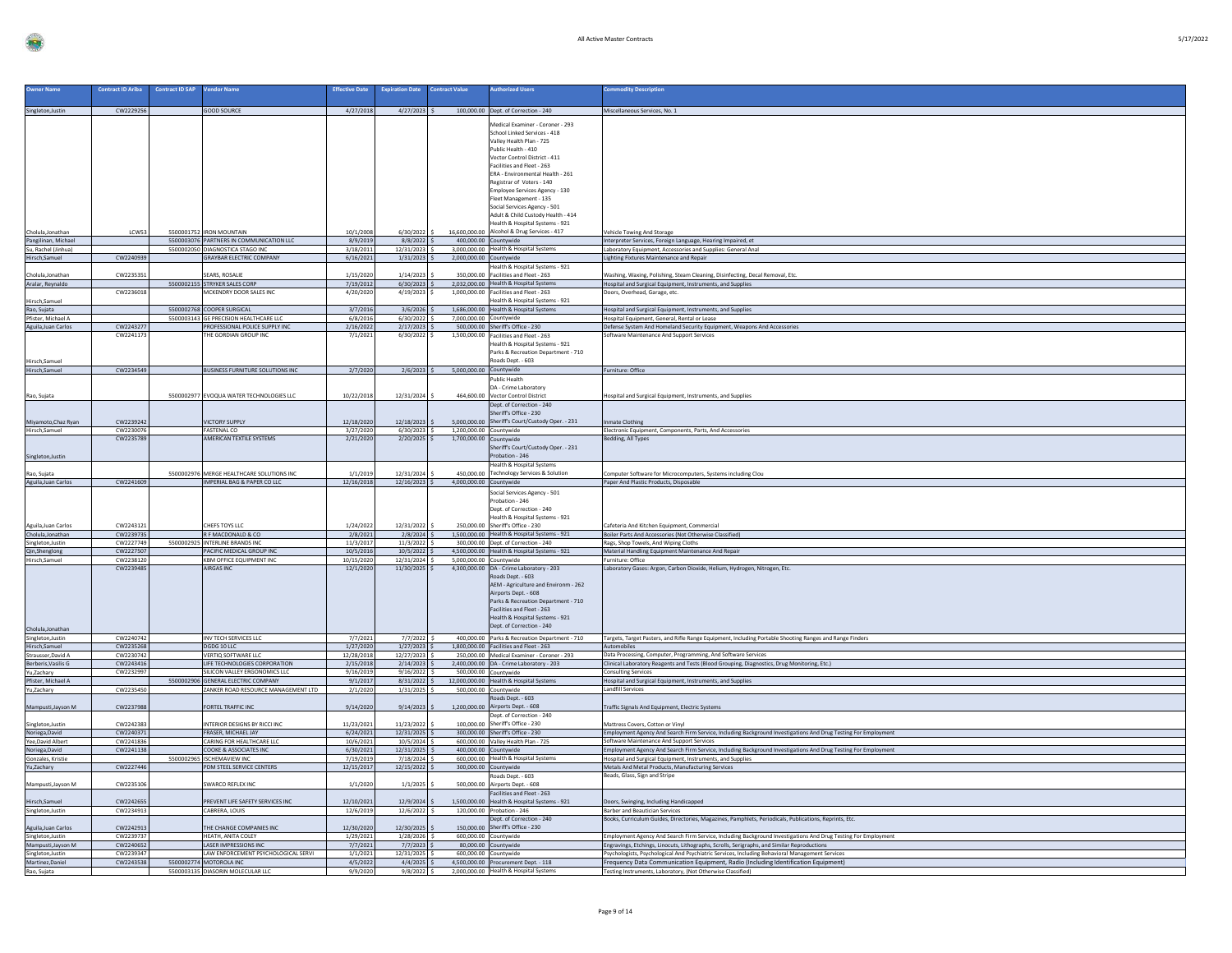| <b>Owner Name</b>                          | <b>Contract ID Ariba</b> | <b>Contract ID SAP</b> | <b>Vendor Name</b>                                                              | <b>Effective Date</b>    | <b>Expiration Date</b>           | <b>Contract Value</b>   | <b>Luthorized Users</b>                                                                | <b>Commodity Description</b>                                                                                                                                                                                                        |
|--------------------------------------------|--------------------------|------------------------|---------------------------------------------------------------------------------|--------------------------|----------------------------------|-------------------------|----------------------------------------------------------------------------------------|-------------------------------------------------------------------------------------------------------------------------------------------------------------------------------------------------------------------------------------|
|                                            |                          |                        |                                                                                 |                          |                                  |                         | Facilities and Fleet - 263                                                             |                                                                                                                                                                                                                                     |
|                                            | CW2243124                |                        | <b>GEMINI SECURITY GROUP</b>                                                    | 1/26/2022                | 1/27/2023                        |                         | Sheriff's Office - 230<br>50,000.00 Dept. of Correction - 240                          |                                                                                                                                                                                                                                     |
| Aguila, Juan Carlos                        |                          |                        |                                                                                 |                          |                                  |                         | Health & Hospital System:                                                              | Surveillance Cameras And Counter-Surveillance Equipment And Supplies                                                                                                                                                                |
| Berberis, Vasilis                          |                          |                        | 5500002455 AL-TAR SERVICES INC                                                  | 7/29/2014                | 6/30/2022                        |                         | 1,643,000.00 DA - Crime Laboratory                                                     | Hospital & Medical Equipment, General, Maintenance/Repair                                                                                                                                                                           |
| Pangilinan, Michael<br>Mampusti, Jayson M  | CW2237968                |                        | 5500002972 TRANSCEND TRANSLATIONS<br>ANIMAL DAMAGE MANAGEMENT                   | 7/1/2018<br>9/15/2020    | $6/30/2023$ \$<br>9/14/2023      | 1,500,000.00 Countywide | 450,000.00 Countywide                                                                  | <b>Business Management Services</b><br>Pest Control Services: Termite Inspection And Control, Bird Proofing, Animal Trapping, Rodent Control, Exterminating And Fumigation                                                          |
| Su, Rachel (Jinhua)                        |                          | 5500002900             | THERMO FISHER SCIENTIFIC ASHEVILLE                                              | 8/4/2017                 | 8/3/2023                         |                         | 700,000.00 Health & Hospital Systems                                                   | Hospital & Medical Equipment, General, Maintenance/Repair                                                                                                                                                                           |
| Ethiraj, Anuradha                          | CW2231249                |                        | <b>BID4ASSETS INC</b>                                                           | 1/10/2019                | 12/16/2022 \$                    |                         | 100,000.00 Dept. of Tax & Collections - 111                                            | <b>Business Management Services</b>                                                                                                                                                                                                 |
| Pangilinan, Michael<br>Yu,Zachary          | CW2233807                |                        | 5500003066 TRANSPERFECT HOLDINGS LLC<br>ONTHEGO TECHNOLOGIES LLC                | 6/25/2021<br>8/27/2019   | $6/30/2022$ \$<br>8/27/2023 \$   |                         | 1,500,000.00 Countywide<br>375,000.00 Countywide                                       | <b>Felephone Services, Including Installation</b><br><b>Educational And Training Services</b>                                                                                                                                       |
|                                            |                          |                        |                                                                                 |                          |                                  |                         | Roads Dept. - 603                                                                      | Fuel, Oil, Grease And Lubricants                                                                                                                                                                                                    |
|                                            |                          |                        |                                                                                 |                          |                                  |                         | Parks & Recreation Department - 710                                                    |                                                                                                                                                                                                                                     |
| Mampusti, Jayson M<br>Singleton, Justin    | CW2238857<br>CW2238882   |                        | TOM LOPES DISTRIBUTING<br>ECOLAB INC                                            | 11/23/2020<br>11/16/2020 | 11/23/2023<br>11/15/2025         | 1,300,000.00 Countywide | 800,000.00 Facilities and Fleet - 263                                                  | Aromatic Hydrocarbon Mixtures, Cleaning Solvents                                                                                                                                                                                    |
| Su, Rachel (Jinhua)                        |                          |                        | 5500002915 SIEMENS HEALTHCARE DIAGNOSTICS INC                                   | 8/30/2018                | 8/29/2023                        |                         | 1,415,000.00 Health & Hospital Systems                                                 | Chemicals, Laboratory: ACS, CP, Practical, Reagent Grade, et                                                                                                                                                                        |
| Yu,Zachary                                 | CW2233618                |                        | MORGAN SEMINAR GROUP LLC                                                        | 8/27/2019                | 8/27/2022                        |                         | 375.000.00 Countywide                                                                  | <b>Educational And Training Service</b>                                                                                                                                                                                             |
| Su, Rachel (Jinhua)<br>Pangilinan, Michael |                          |                        | 5500002458 BECKMAN COULTER INC<br>5500002955 UNIVERSE TECHNICAL TRANSLATION INC | 7/1/2014<br>6/25/2021    | $6/30/2022$ \$<br>$6/30/2022$ \$ | 1,500,000.00 Countywide | 3,000,000.00 Health & Hospital Systems                                                 | Laboratory Equipment and Accessory Rental or Lease<br>Telephone Services, Including Installation                                                                                                                                    |
| Chris Eglesia                              | CW2239938                |                        | <b>GLOBAL TEL LINK CORPORATION</b>                                              | 10/22/2019               | 10/22/2022                       |                         | 2.500.000.00 Sheriff's Office - 230                                                    | Microcomputers, Desktop Or Tower Based                                                                                                                                                                                              |
|                                            | CW224197                 |                        | A INC                                                                           | 6/30/2010                | 6/29/2022                        |                         | 1,869,367.00 Technology Services & Solutions - 145                                     | Software Maintenance And Support Services                                                                                                                                                                                           |
| Yee, David Albert                          |                          |                        |                                                                                 |                          |                                  |                         | Health & Hospital Systems - 921<br>Social Services Agency - 501                        |                                                                                                                                                                                                                                     |
|                                            |                          |                        |                                                                                 |                          |                                  |                         | Procurement Dept. - 118                                                                |                                                                                                                                                                                                                                     |
| Martinez, Daniel                           | CW224059                 |                        | T-MOBILE USA INC                                                                | 4/1/2021                 | 8/11/2024                        |                         | 1,000,000.00 Technology Services & Solutions - 145                                     | Felephone Services, Cellular                                                                                                                                                                                                        |
|                                            | CW224079                 |                        | MEDREPORTGUARD PBC                                                              | 10/12/2021               | 10/11/2024 \$                    |                         | 500,001.00 Health & Hospital Systems - 921<br>Technology Services & Solutions - 145    | Computer Software For Microcomputers, Systems, Including Cloud-Based (Preprogrammed)                                                                                                                                                |
| Teixeira, Sabrina Cosce                    |                          |                        |                                                                                 |                          |                                  |                         | County Executive - 107                                                                 |                                                                                                                                                                                                                                     |
| Rao, Sujata                                |                          |                        | 5500003051 DIASORIN INC                                                         | 1/10/2020                | $6/25/2022$ \$                   |                         | 2,000,000.00 Health & Hospital Systems                                                 | Engine Instruments: Fuel, Manifold and Oil Pressure, Oil Tem                                                                                                                                                                        |
| Cholula, Jonathan                          | CW2238753                |                        | REYES COCA-COLA BOTTLING LLC                                                    | 11/25/2020               | 11/25/2025                       |                         | 800.000.00 Countywide<br><b>Health &amp; Hospital Systems</b>                          | Soft Drinks                                                                                                                                                                                                                         |
| Gonzales, Kristie                          |                          |                        | 5500002922 BURKHART DENTAL SUPPLY COMPANY                                       | 12/1/2017                | 11/30/2022                       |                         | 1,800,000.00 Adult & Child Custody Health                                              | Medical Supplies and Pharmaceuticals (Not Otherwise Classifi                                                                                                                                                                        |
| Cholula, Jonathan                          | CW2235044                |                        | VICTORY SUPPLY                                                                  | 12/10/2019               | 12/10/2024                       |                         | 390,000.00 Health & Hospital Systems - 921                                             | Clothing: Athletic, Casual, Dress, Uniform, Weather And Work Related                                                                                                                                                                |
| Pangilinan, Michael                        | CW223900                 |                        | 5500002953 VOIANCE LANGUAGE SERVICES LLC<br><b>IFOR INC</b>                     | 6/28/2021<br>7/1/2010    | $6/30/2023$ \$<br>10/31/2022     | 8,000,000.00 Countywide | 1,454,291.00 Procurement Dept. - 118                                                   | Telephone Services, Including Installation<br>Data Entry And Remote Job Entry Devices: Voice Activated: Voice Recognition, Voice Digitization, Speech Synthesizers, Etc.                                                            |
| Teixeira, Sabrina Cosc                     |                          |                        |                                                                                 |                          |                                  |                         | Technology Services & Solutions - 145                                                  |                                                                                                                                                                                                                                     |
| Cholula, Jonathan                          | CW2236028                |                        | <b>F &amp; W PLASTICS</b>                                                       | 3/17/2020                | 3/16/2025                        |                         | 700,000.00 Countywide                                                                  | Flatware and Cutlery, Household                                                                                                                                                                                                     |
| Yu,Zachary                                 | CW2232976<br>CW2234562   |                        | VSI RISK MANAGEMENT & ERGONOMICS IN<br>ALLIED DRAPERY SERVICE INC               | 9/16/2019                | 9/16/2022                        |                         | 500,000.00 Countywide                                                                  | <b>Consulting Services</b>                                                                                                                                                                                                          |
| Cholula, Jonathan<br>Tu, Quan              |                          | 5500003103             | <b>HELENA LABS</b>                                                              | 1/8/2020<br>9/16/2020    | $1/7/2023$ \$<br>9/15/2025       |                         | 1,000,000.00 Health & Hospital Systems - 921<br>1.500.000.00 Health & Hospital Systems | <b>Cubicle Curtains and Privacy Screens</b><br>Laboratory and Scientific Equipment and Supplies (Not Otherw                                                                                                                         |
| Yu,Zachary                                 | CW2233813                |                        | REMIER ORGANIZATIONAL DESIGNS LLC                                               | 8/27/2019                | 8/27/2022                        |                         | 500,000.00 Countywide                                                                  | <b>Organizational Development Consulting</b>                                                                                                                                                                                        |
| Yu,Zachary                                 | CW2233625<br>CW2233809   |                        | NICHOLSON, ANN N<br>HADDOCK, PATRICIA                                           | 8/27/2019<br>8/27/2019   | 8/27/2022<br>$8/27/2023$ 9       | 2,500,000.00 Countywide | 375,000.00 Countywide                                                                  | Organizational Development Consulting<br><b>Educational And Training Services</b>                                                                                                                                                   |
| Yu,Zachary                                 | CW2241479                |                        | LEARWATER PACKAGING INC                                                         | 8/13/2021                | 8/14/2026                        |                         | 125,000.00 Dept. of Correction - 240                                                   | Shrink Film Packaging Equipment And Supplies                                                                                                                                                                                        |
| Aguila, Juan Carlos                        |                          |                        |                                                                                 |                          |                                  |                         | Sheriff's Office - 230                                                                 |                                                                                                                                                                                                                                     |
|                                            |                          |                        |                                                                                 |                          |                                  |                         |                                                                                        |                                                                                                                                                                                                                                     |
| Yu,Zachary                                 | CW2233797                |                        | FAIETA, DIANNE P                                                                | 8/27/2019                | 8/27/2022                        | 375,000.00 Countywide   |                                                                                        | <b>Educational And Training Services</b>                                                                                                                                                                                            |
| Yu,Zachary<br>Yu,Zachary                   | CW2233620<br>CW2234921   |                        | <b>IEARD, SHEYNA I</b><br><b>VERSE LEARNING LLC</b>                             | 8/27/2019<br>1/10/2020   | 8/27/2023<br>1/10/2023           |                         | 375,000.00 Countywide<br>375,000.00 Countywide                                         | <b>Educational And Training Services</b>                                                                                                                                                                                            |
|                                            |                          |                        |                                                                                 |                          |                                  |                         | lealth & Hospital System:                                                              | Educational & Training Services (For LO POOL ONLY)                                                                                                                                                                                  |
|                                            |                          |                        |                                                                                 |                          |                                  |                         | Medical Examiner - Coroner                                                             |                                                                                                                                                                                                                                     |
| Su, Rachel (Jinhua)<br>Yu,Zachary          | CW2233791                |                        | 5500002881 CARDINAL HEALTH<br>COOPERATIVE PERSONNEL SERVICES                    | 10/1/2017<br>8/27/2019   | 9/30/2022<br>$8/27/2023$ \$      |                         | 7,500,000.00 Public Health<br>625,000.00 Countywide                                    | aboratory and Field Equipment and Supplies: Biology, Botany.<br><b>Educational And Training Services</b>                                                                                                                            |
|                                            | CW223921                 |                        | THE CHANGE COMPANIES INC                                                        | 12/30/2020               | 12/31/2025                       |                         | 150,000.00 Dept. of Correction - 240                                                   | Books, Curriculum Guides, Directories, Magazines, Pamphlets, Periodicals, Publications, Reprints, Etc.                                                                                                                              |
| Aguila, Juan Carlos                        |                          |                        |                                                                                 |                          |                                  |                         | Sheriff's Office - 230                                                                 |                                                                                                                                                                                                                                     |
|                                            | CW223804:                |                        | TOTAL FILTRATION SERVICES INC                                                   | 9/28/2020                | 9/28/2023                        |                         | Facilities and Fleet - 263<br>900,000.00 Health & Hospital Systems - 921               | Filters And Filter Media, Evaporative Cooler                                                                                                                                                                                        |
| Hirsch, Samuel<br>Strausser, David A       | LCW84                    |                        | 5500001652 HEALTHCARE FACILITIES CONSULTING IN                                  | 6/25/2007                | 12/30/2022                       |                         | 303,964.00 Health & Hospital Systems - 921                                             | Support Services, Computer, Includes Computer Warranties                                                                                                                                                                            |
| Aralar, Reynaldo                           |                          |                        | 5500003035 BOSTON SCIENTIFIC CORP                                               | 3/2/2019                 | $6/30/2022$ \$                   |                         | 1,222,290.00 Health & Hospital Systems                                                 | Hospital and Surgical Equipment, Instruments, and Supplies                                                                                                                                                                          |
| Yu,Zachary<br>Aguila, Juan Carlos          | CW2233823<br>CW2240322   |                        | <b>VPI STRATEGIES</b><br>WESTERN STATE DESIGN INC                               | 8/27/2019<br>7/10/2017   | 8/27/2022<br>7/10/2022           |                         | 500,000.00 Countywide<br>780,000.00 Dept. of Correction - 240                          | Organizational Development Consulting<br>Laundry And Dry Cleaning Equipment, Accessories And Supplies, Commercial                                                                                                                   |
| Singleton, Justin                          | CW2237937                |                        | INN FOODS INC                                                                   | 8/26/2020                | 8/26/2025                        | 2,000,000.00 Countywide |                                                                                        | Foods, Frozen                                                                                                                                                                                                                       |
| Yu,Zachary<br>Yu,Zachary                   | CW2233821<br>CW2233610   |                        | <b>VPI STRATEGIES</b><br>THE PIVOTAL GROUP CONSULTANTS INC                      | 8/27/2019                | 8/27/2022                        |                         | 625,000.00 Countywide                                                                  | <b>Educational And Training Services</b><br><b>Educational And Training Services</b>                                                                                                                                                |
|                                            |                          |                        |                                                                                 | 8/27/2019                | 8/27/2023                        |                         | 375,000.00 Countywide<br>Airports Dept. - 608                                          | Maintenance And Repair, Highway And Roads, Including Removal Of Asphalt, Concrete, Bitumens, Etc.                                                                                                                                   |
| Mampusti, Jayson M                         | CW2238011                |                        | MAIN STREET MATERIALS INC                                                       | 9/10/2020                | 9/10/2025                        |                         | 800,000.00 Roads Dept. - 603                                                           |                                                                                                                                                                                                                                     |
| Yu,Zachary                                 | CW2233815<br>CW2240308   |                        | RESOURCE DEVELOPMENT ASSOCIATES INC<br>KELLEY, KEVIN MARCUM                     | 8/27/2019<br>3/26/2021   | 8/27/2022 S<br>12/31/2025        | 2,500,000.00 Countywide | 300.000.00 Sheriff's Office - 230                                                      | <b>Organizational Development Consulting</b>                                                                                                                                                                                        |
| Noriega, David<br>Cholula, Jonathan        | CW2239195                |                        | 5500001873 MATHESON TRI-GAS                                                     | 10/20/2009               | 11/1/2022                        |                         | 2,600,000.00 Health & Hospital Systems - 921                                           | Employment Agency And Search Firm Service, Including Background Investigations And Drug Testing For Employment<br>Medical Gases, Anesthesia And Respiration Therapy: Carbon Dioxide, Cyclopropane, Nitrous Oxide, Pure Oxygen, Etc. |
| Twist, Scott                               |                          |                        | 5500003107 PHILIPS HEALTHCARE                                                   | 9/15/2020                | 6/30/2022                        |                         | 650,000.00 Health & Hospital System                                                    | Air Purifiers, Accessories and Supplies                                                                                                                                                                                             |
| Yu.Zacharv                                 | CW2232963                |                        | <b>XEROX CORPORATION</b>                                                        | 7/1/2019                 | 7/1/2022                         |                         | 300,000.00 Information Services Dept. - 145                                            | Printing Accessories and Supplies, Including Electrostatic Types: Blankets, Chemicals, Gum, Inks, Mats, Negatives, Plates, Roller Covers, Rubber Rejuvenators, Sleeves, etc. (See 700-30 for Graphic Art Supplies)                  |
| Yu,Zachary<br>Pangilinan, Michael          | CW2233656                |                        | WADE, DENNIS J<br>5500002960 PURPLE COMMUNICATIONS INC                          | 8/27/2019<br>6/25/2021   | 8/27/2023<br>6/30/2022           |                         | 625,000.00 Countywide<br>100,000.00 Countywide                                         | <b>Educational And Training Services</b><br>Telephone Services, Including Installation                                                                                                                                              |
| Pangilinan, Michael                        |                          |                        | 5500002957 VOIANCE LANGUAGE SERVICES LLC                                        | 6/28/2021                | 6/30/2023                        | 5.500.000.00 Countywide |                                                                                        | Telephone Services, Including Installation                                                                                                                                                                                          |
| Strausser, David A                         | CW2239943                |                        | <b>IEWLETT PACKARD ENTERPRISE COMPANY</b>                                       | 8/11/2015                | 9/11/2022                        |                         | 12,500,000.00 Technology Services & Solutions - 145                                    | Public Information Services, Including Press Releases                                                                                                                                                                               |
| Mampusti, Jayson M<br>Singleton, Justin    | CW2224937<br>CW2239423   |                        | 5500002329 EJ WARD INC<br>ADVANCED POLYGRAPH AND BACKGROUND                     | 2/24/2014<br>1/1/2021    | 2/24/2023<br>1/1/2026            |                         | 280,000.00 Roads Dept. - 603<br>473,875.00 Countywide                                  | Electronic Equipment, Components, Parts, And Accessories<br>Employment Agency And Search Firm Service, Including Background Investigations And Drug Testing For Employment                                                          |
|                                            | CW223980                 |                        | INNOVATIVE INTERFACES INCORPORATED                                              | 1/31/2021                | $1/30/2026$ \$                   |                         | 278,448.00 County Executive - 107                                                      | Library Information Management And Library Catalog Database Software, Microcomputer                                                                                                                                                 |
| Teixeira, Sabrina Cosce                    |                          |                        |                                                                                 |                          |                                  |                         | Health & Hospital Systems - 921                                                        | Computer Software for Microcomputers, Systems including Clou                                                                                                                                                                        |
| Su, Rachel (Jinhua)<br>Su, Rachel (Jinhua) |                          | 5500002771 CEPHEID     | 5500002454 WELLSKY CORPORATION                                                  | 6/30/2014<br>4/15/2016   | $9/30/2022$ \$<br>$4/14/2025$ \$ |                         | 4,050,000.00 Health & Hospital Systems<br>10,000,000.00 Health & Hospital Systems      | Hospital & Medical Equipment, General, Maintenance/Repair                                                                                                                                                                           |
|                                            |                          |                        |                                                                                 |                          |                                  |                         | Health & Hospital Systems                                                              | Medical and Laboratory Services: Non-Physician                                                                                                                                                                                      |
| Tang, Judy                                 |                          |                        | 5500001817 PHILIPS MEDICAL SYSTEMS                                              | 9/9/2009                 | 12/27/2022                       |                         | 2,206,128.10 Adult & Child Custody Health                                              |                                                                                                                                                                                                                                     |
|                                            |                          |                        |                                                                                 |                          |                                  |                         | Probation - 246<br>Sheriff's Office - 230                                              | Laundry And Dry Cleaning Equipment, Accessories And Supplies, Commercial                                                                                                                                                            |
| Singleton, Justin                          | CW2238759                |                        | DIAMOND CHEMICAL CO INC                                                         | 11/1/2020                | 10/31/2025                       |                         | 600,000.00 Sheriff's Court/Custody Oper. - 231                                         |                                                                                                                                                                                                                                     |
| Yu,Zachary                                 | CW2238067                |                        | PORTER, JAMES E                                                                 | 12/14/2020               | 8/25/2023                        |                         | 750,000.00 Countywide                                                                  | Educational & Training Services (For LO POOL ONLY)<br>Fuel Oil, Diesel                                                                                                                                                              |
| Hirsch, Samuel                             | CW223957                 |                        | BOSCO OIL INC                                                                   | 1/12/2021                | 1/11/2024                        |                         | Facilities and Fleet - 263<br>4,500,000.00 Countywide                                  |                                                                                                                                                                                                                                     |
| Yu,Zachary                                 | CW2233827                |                        | ZIKSANA CONSULTING INC                                                          | 8/27/2019                | 8/27/2022                        |                         | 625,000.00 Countywide                                                                  | <b>Educational And Training Services</b>                                                                                                                                                                                            |
| Mampusti, Jayson M                         | CW2242843                |                        | SWIFT FUELS LLC                                                                 | 12/29/2021               | 12/28/2024 \$                    |                         | Roads Dept. - 603<br>4,320,000.00 Airports Dept. - 608                                 | Gasoline, Aviation, Including Jet Fuel                                                                                                                                                                                              |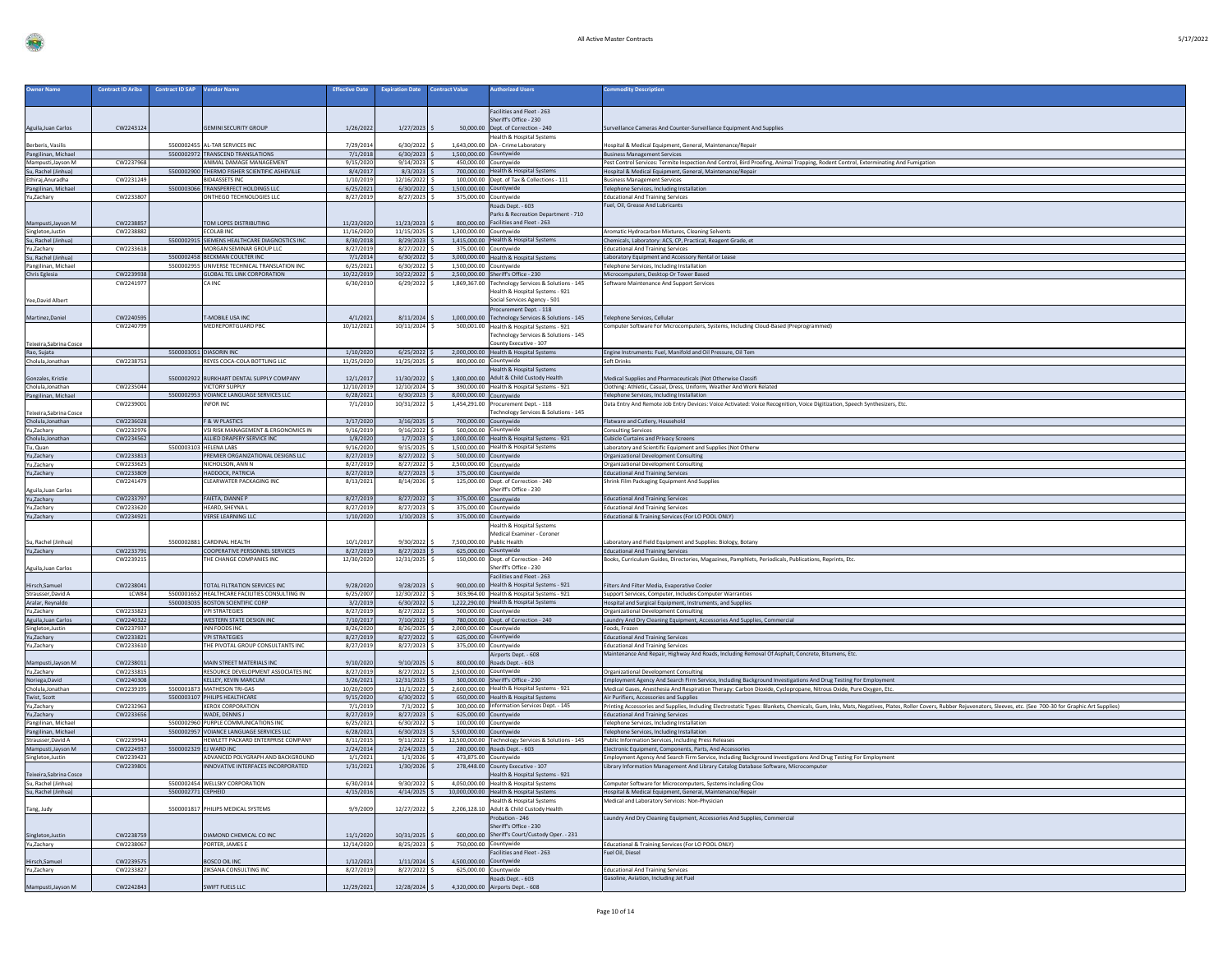| <b>Owner Name</b>                            | <b>Contract ID Ariba</b> | <b>Contract ID SAP</b> | <b>/endor Name</b>                                                               | <b>Effective Date</b>    | <b>Expiration Date</b>           | <b>Contract Value</b>                              | uthorized Users                                                                                                                | <b>Commodity Description</b>                                                                                                        |
|----------------------------------------------|--------------------------|------------------------|----------------------------------------------------------------------------------|--------------------------|----------------------------------|----------------------------------------------------|--------------------------------------------------------------------------------------------------------------------------------|-------------------------------------------------------------------------------------------------------------------------------------|
| Aralar, Reynaldo                             |                          |                        | 5500003216 EMERALD TEXTILES NORCAL                                               | 3/1/2022                 | 12/31/2025 \$                    |                                                    | 15,000,000.00 Health & Hospital Systems                                                                                        | Laundry and Linen Service, (Not Otherwise Classified)                                                                               |
| Pfister, Michael A                           |                          |                        | 5500002660 MEDLINE INDUSTRIES INC                                                | 11/9/2015                |                                  |                                                    | 6/30/2022 \$169,200,000.00 Health & Hospital Systems<br>Medical Examiner - Coroner<br>Adult & Child Custody Health<br>robation | lospital and Surgical Equipment, Instruments, and Supplies                                                                          |
| Noriega, David                               | CW2239304                |                        | OCCUPATIONAL HEALTH CENTERS OF                                                   | 1/22/2021                | 1/21/2026                        | 1,000,000.00 Countywide                            |                                                                                                                                | Professional Medical Services: Physicians, Pharmacists, And All Specialties                                                         |
| Pangilinan, Michael                          |                          |                        | 5500003067 TRANSPERFECT HOLDINGS LLC                                             | 6/25/2021                | $6/30/2022$ \$                   | 4,000,000.00 Countywide                            |                                                                                                                                | Telephone Services, Including Installation                                                                                          |
| Pangilinan, Michael                          |                          |                        | 5500002964 GREENWICH POINT CAPITAL LLC                                           | 6/25/2021                | $6/30/2022$ :                    | 4,000,000.00 Countywide                            |                                                                                                                                | Telephone Services, Including Installation                                                                                          |
| Yu,Zachary<br>Su, Rachel (Jinhua)            | CW2233616                |                        | ZILLIOX, KIMBERLY M<br>5500002283 GEN-PROBE INCORPORATED                         | 8/27/2019<br>5/31/2013   | $8/27/2022$ \$<br>$5/31/2023$ \$ | 375,000.00 Countywide                              | 16.500.000.00 Health & Hospital Systems                                                                                        | <b>Educational And Training Services</b><br>Medical and Laboratory Services: Non-Physician                                          |
| Singleton, Justin                            | CW2224949                |                        | LC ACTION POLICE SUPPLY                                                          | 7/6/2017                 | 7/6/2022                         |                                                    | 500,000.00 Countywide                                                                                                          | Boots, Rubber, Safety Toe                                                                                                           |
| Tang, Judy                                   |                          |                        | 5500003056 STRYKER SALES CORP                                                    | 5/6/2019                 | 8/16/2023                        |                                                    | 1,080,000.00 Health & Hospital Systems                                                                                         | Hospital and Surgical Equipment, Instruments, and Supplies                                                                          |
|                                              |                          |                        | 5500002932 CALIFORNIA RADIOGRAPHICS INC                                          | 4/1/2018                 | 3/31/2023                        | 2,100,000.00                                       | Health & Hospital Systems                                                                                                      | -Ray Machines, Diagnostic, Except Dental, Including Parts a                                                                         |
| Pfister, Michael A                           |                          |                        |                                                                                  |                          |                                  |                                                    | Medical Examiner - Coroner                                                                                                     |                                                                                                                                     |
| Pangilinan, Michael                          |                          |                        | 5500003083 CYRACOM INTERNATIONAL INC                                             | 6/28/2021                | $6/30/2023$ \$                   | 8.250.000.00 Countywide                            |                                                                                                                                | Interpreter Services, Foreign Language, Hearing Impaired, et                                                                        |
| Hirsch, Samuel                               | CW2237574                |                        | COOK'S AUTOMOTIVE SERVICE INC                                                    | 8/7/2020                 | 8/7/2023                         |                                                    | 450,000.00 Facilities and Fleet - 263                                                                                          | Automotive Shop And Related Equipment And Supplies                                                                                  |
| Tang, Judy                                   |                          |                        | 5500002718 HILL ROM CO INC                                                       | 1/1/2016                 | 6/30/2022                        |                                                    | 7,800,000.00 Health & Hospital Systems                                                                                         | Beds and Mattresses, Hospital Specialized: Air Beds, Intens                                                                         |
| Pangilinan, Michae                           | <b>LCW101</b>            |                        | 5500003075 PURPLE COMMUNICATIONS INC<br>5500002617 THE POSH BAKERY INC           | 8/9/2019<br>4/15/2015    | 8/8/2022<br>10/15/2022           |                                                    | 200,000.00 Countywide<br>830,000.00 Countywide                                                                                 | Interpreter Services, Foreign Language, Hearing Impaired, et                                                                        |
| Singleton, Justin<br>Strausser, David A      | CW2234541                |                        | <b>TRANSLOGIC CORPORATION</b>                                                    | 9/6/2013                 | 10/31/2026                       |                                                    | 3.311.174.00 Health & Hospital Systems - 921                                                                                   | Foods: Bakery Products, Fresh<br>Pharmacy Equipment, Dispensers and Accessories                                                     |
| Yu,Zachary                                   | CW2233612                |                        | THE TRAINING SOLUTIONS GROUP INC                                                 | 8/27/2019                | 8/27/2022                        | 625,000.00 Countywide                              |                                                                                                                                | <b>Educational And Training Services</b>                                                                                            |
| Pangilinan, Michael                          |                          |                        | 5500002954 UBIQUS REPORTING INC                                                  | 6/25/2021                | 6/30/2022                        | 1,500,000.00 Countywide                            |                                                                                                                                | Telephone Services, Including Installation                                                                                          |
| Hirsch, Samuel                               | CW2239578                |                        | BOSCO OIL INC                                                                    | 1/12/2021                | 1/11/2024                        | 1,500,000.00 Countywide                            | acilities and Fleet - 263                                                                                                      | uel Oil, Diesel                                                                                                                     |
| Su, Rachel (Jinhua)                          |                          |                        | 5500001716 SIEMENS HEALTHCARE DIAGNOSTICS INC                                    | 1/9/2008                 | 1/8/2024                         |                                                    | Countywide<br>1.596.040.60 Health & Hospital Systems                                                                           | lospital Equipment, General, Rental or Lease                                                                                        |
| Yu,Zachary                                   | CW2233622                |                        | SAN MATEO COUNTY COMMUNITY COLLEGE                                               | 8/27/2019                | 8/27/2022                        |                                                    | 625,000.00 Countywide                                                                                                          | <b>Educational And Training Services</b>                                                                                            |
| Mampusti, Jayson M                           | CW2229265                |                        | RENTOKIL NORTH AMERICA INC.                                                      | 4/13/2018                | 4/13/2023                        |                                                    | 50,000.00 Vector Control District - 411                                                                                        | Pesticides And Chemicals: Agricultural And Industrial                                                                               |
|                                              |                          |                        |                                                                                  |                          |                                  |                                                    | Health & Hospital Systems - 921                                                                                                |                                                                                                                                     |
| Hirsch, Samuel                               | CW2239014                |                        | TOTAL FILTRATION SERVICES INC                                                    | 12/1/2020                | 12/1/2023                        |                                                    | 350,000.00 Facilities and Fleet - 263<br>Sheriff's Office - 230                                                                | -Belts, Industrial<br><b>Bread Mixes, All Types</b>                                                                                 |
| Singleton, Justin                            | CW2237622                |                        | NEW HORIZON FOODS INC                                                            | 8/5/2020                 | 8/5/2025                         |                                                    | 1.100.000.00 Dept. of Correction - 240                                                                                         |                                                                                                                                     |
| Yu,Zachary                                   | CW2239796                |                        | MANAGED FACILITIES SOLUTIONS LLC                                                 | 2/19/2021                | 2/18/2026 \$                     | 1,000,000.00 Countywide                            |                                                                                                                                | Moving And Relocation Services                                                                                                      |
| Singleton, Justin<br>Yu,Zachary              | CW2244057<br>CW2233825   |                        | FRESH & READY FOODS LLC<br>WEST VALLEY-MISSION COMMUNITY COLLE                   | 4/29/2022<br>8/27/2019   | 1/31/2023<br>8/27/2022           |                                                    | 600,000.00 Health & Hospital Systems - 921<br>875,000.00 Countywide                                                            | Sandwiches, Ready-Made<br><b>Educational And Training Services</b>                                                                  |
| Hirsch, Samuel                               | CW2243705                |                        | CODE 3 INC                                                                       | 4/20/2022                | 4/19/2025                        |                                                    | 750,000.00 Facilities and Fleet - 263                                                                                          | Lights and Accessories: Flashing, Light Bars, Revolving, and Warning, Including Strobe/Warning Lights, Automotive                   |
| Noriega, David                               | CW2240263                |                        | INTEGRATED PSYCHOLOGICAL ASSESSMENT                                              | 3/26/2021                | 1/1/2026                         |                                                    | 300.000.00 Countywide                                                                                                          | Psychologists, Psychological And Psychiatric Services, Including Behavioral Management Services                                     |
| Twist, Scott                                 |                          |                        | 5500002810 PACIFIC BIOMEDICAL DISTRIBUTION SER                                   | 7/1/2016                 | $6/30/2023$ \$                   |                                                    | 1,000,000.00 Health & Hospital System                                                                                          | Hospital and Surgical Equipment, Instruments, and Supplie                                                                           |
| Pangilinan, Michael                          |                          |                        | 5500002956 UNIVERSE TECHNICAL TRANSLATION INC                                    | 6/25/2021                | $6/30/2022$ \$                   | 1,000,000.00 Countywide                            |                                                                                                                                | Telephone Services, Including Installation                                                                                          |
| Tseng, Yimin                                 |                          |                        | 5500002436 ROCHE DIAGNOSTICS CORPORATION                                         | 5/13/2014                | 10/31/2023                       |                                                    | 9,600,000.00 Health & Hospital System                                                                                          | Clinical Laboratory Reagents and Tests (Blood Grouping, Diag                                                                        |
| Singleton, Justin                            | CW2223849                |                        | 5500002780 GOOD SOURCE                                                           | 4/15/2016                |                                  | 10/15/2022 \$ 4,500,000,000.00 Countywide          |                                                                                                                                | Milk, All Types                                                                                                                     |
| Inzunza, Oscar                               | CW2243568                |                        | STAPLES CONTRACT AND COMMERCIAL INC                                              | 3/3/2022                 | $3/2/2025$ \$                    | 5,000,000.00 Countywide                            |                                                                                                                                | Feminine Personal Hygiene Items: Sanitary Napkins, Pads and Belts, Tampons, etc.                                                    |
| Tseng, Yimin                                 |                          |                        | 5500002315 ROCHE DIAGNOSTICS CORPORATION<br>5500002961 PURPLE COMMUNICATIONS INC | 9/24/2013                | 10/26/2024<br>$6/30/2022$ \$     | 1,500,000.00 Countywide                            | 1,830,000.00 Health & Hospital Systems                                                                                         | Clinical Laboratory Reagents and Tests (Blood Grouping, Diag<br>Communications and Media Related Services                           |
| Pangilinan, Michael<br>Hirsch, Samuel        | CW2240417                |                        | AD ART INC                                                                       | 6/25/2021<br>4/12/2021   | 4/11/2023                        |                                                    | Countywide<br>3.000.000.00 Facilities and Fleet - 263                                                                          | signs And Posters, Informational, No Smoking, Fire Extinguisher, Etc.                                                               |
| Aralar, Reynaldo                             |                          |                        | 5500003059 ALLEGIANCE CORPORATION                                                | 10/1/2014                | 9/30/2024                        |                                                    | 7,600,000.00 Health & Hospital Systems                                                                                         | Hospital and Surgical Equipment, Instruments, and Supplies                                                                          |
| Cholula, Jonathan                            | CW2243932                |                        | 5500001791 UNITED RENTALS NORTH AMERICA INC                                      | 7/1/2008                 | 3/1/2023                         |                                                    | 550,000.00 Health & Hospital Systems - 921                                                                                     | Building, Fabricated, Pre-Fabricated Or Pre-Manufactured, Rental Or Lease                                                           |
| Singleton, Justin                            | CW2226323                |                        | NATIONAL FOOD GROUP INC.                                                         | 8/1/2017                 | 8/1/2022                         |                                                    | 20,000.00 Dept. of Correction - 240                                                                                            | Foods: Bakery Products, Fresh                                                                                                       |
| Yu,Zachary                                   | CW2230811                |                        | MALLORY SAFETY & SUPPLY LLC                                                      | 10/1/2018                | 9/30/2023                        |                                                    | 3,000,000.00 County Executive - 107                                                                                            | Personal Protective Equipment (Ppe), Blood Borne Pathogen Protection                                                                |
| Yu,Zachary                                   | CW2233608                |                        | CHANG, CURTIS                                                                    | 9/1/2019                 | 8/26/2022                        | 2,500,000.00 Countywide                            |                                                                                                                                | Organizational Development Consulting                                                                                               |
| Yu,Zachary<br>Yu,Zachary                     | CW2233793<br>CW2233795   |                        | COOPERATIVE PERSONNEL SERVICES<br><b>ABILAIRE SOLUTIONS LLC</b>                  | 8/27/2019<br>8/27/2019   | 8/27/2022<br>8/27/2022           | 2,500,000.00 Countywide<br>2,500,000.00 Countywide |                                                                                                                                | Organizational Development Consulting<br>Organizational Development Consulting                                                      |
| Yu,Zachary                                   | CW2233801                |                        | ZILLIOX, KIMBERLY M                                                              | 8/27/2019                | 8/27/2022                        |                                                    | 500,000.00 Countywide                                                                                                          | <b>Organizational Development Consulting</b>                                                                                        |
| Yu,Zachary                                   | CW2233803                |                        | <b>MASS INGENUITY INC</b>                                                        | 8/27/2019                | 8/27/2022                        | 2,500,000.00 Countywide                            |                                                                                                                                | <b>Organizational Development Consulting</b>                                                                                        |
| Yu,Zachary                                   | CW2233805                |                        | MORGAN SEMINAR GROUP LLC                                                         | 8/27/2019                | $8/27/2022$ :                    |                                                    | 500,000.00 Countywide                                                                                                          | Organizational Development Consulting                                                                                               |
| Yu,Zachary                                   | CW2233817                |                        | SAN JOSE/EVERGREEN COMMUNITY                                                     | 8/27/2019                | $8/27/2022$ \$                   |                                                    | 875,000.00 Countywide                                                                                                          | <b>Educational And Training Services</b>                                                                                            |
| Yu,Zachary                                   | CW2233819                |                        | HEARD, SHEYNA L                                                                  | 8/27/2019                | 8/27/2022                        |                                                    | 500,000.00 Countywide                                                                                                          | Organizational Development Consulting                                                                                               |
| Yu,Zachary                                   | CW2233829                |                        | ZIKSANA CONSULTING INC                                                           | 8/27/2019                | 8/27/2022                        |                                                    | 500,000.00 Countywide                                                                                                          | <b>Organizational Development Consulting</b>                                                                                        |
| Yu,Zachary                                   | CW2233831                |                        | <b>GUIDEHOUSE HOLDING CORPORATION</b>                                            | 8/27/2019                | 8/27/2022                        | 2.500.000.00 Countywide                            |                                                                                                                                | <b>Organizational Development Consulting</b>                                                                                        |
| Martinez, Daniel                             | CW2234290<br>CW2234490   |                        | <b>FRONTIER COMMUNICATIONS</b><br>O-CENTRIX II C                                 | 10/1/2019<br>11/1/2019   | 6/30/2022<br>12/31/2022          |                                                    | 120,000.00 Health & Hospital Systems - 921<br>1.395.444.00 Health & Hospital Systems - 921                                     | Radio And Telecommunications Equipment And Accessory Rental Or Lease, Including Radio Towers And Telephone Poles                    |
| Teixeira, Sabrina Cosce<br>Singleton, Justin | CW2234630                |                        | MICHAEL BROWN SALES CORPORATION                                                  | 11/4/2019                | 11/4/2024                        |                                                    | 415,000.00 Dept. of Correction - 240                                                                                           | Data Preparation And Processing Services, Including Bates Coding<br>Foods: Staple Grocery And Grocer'S Miscellaneous Items          |
| Yu,Zachary                                   | CW2234917                |                        | <b>REDMON GROUP INC</b>                                                          | 1/10/2020                | 1/10/2023                        | 375,000.00                                         | Countywide                                                                                                                     | Educational & Training Services (For LO POOL ONLY)                                                                                  |
| Yu,Zachary                                   | CW2234919                |                        | <b>RIPE MEDIA INC</b>                                                            | 1/10/2020                | $1/10/2023$ \$                   |                                                    | 375,000.00 Countywide                                                                                                          | Educational & Training Services (For LO POOL ONLY)                                                                                  |
| Hirsch, Samuel                               | CW2235302                |                        | C ACTION POLICE SUPPLY                                                           | 1/13/2020                | 1/12/2023                        |                                                    | 250,000.00 Fleet Management - 135<br>Facilities and Fleet - 263                                                                | <b>Fransport Equipment</b>                                                                                                          |
| Ethiraj, Anuradha                            | CW2235969                |                        | SAP PUBLIC SERVICES INC                                                          | 4/1/2020                 | $9/30/2025$ \$                   |                                                    | 5,000,000.00 Technology Services & Solutions - 145                                                                             | Business Software, Misc.: Agenda, Labels, Mail List, Planning, Scheduling, Etc., Microcomputer                                      |
| Mampusti, Jayson M                           | CW2236956                |                        | <b>QA CONSTRUCTORS INC</b>                                                       | 7/27/2020                | 7/27/2023                        |                                                    | 400,000.00 Roads Dept. - 603                                                                                                   | Construction Equipment Rental or Lease                                                                                              |
| Hirsch, Samuel                               | CW2236982                |                        | CALIFORNIA DINING SERVICES                                                       | 7/1/2020                 | 6/30/2025                        |                                                    | 0.01 Facilities and Fleet - 263                                                                                                | Concessions, Catering, Vending: Mobile And Stationary                                                                               |
| Mampusti, Jayson M                           | CW2237903                |                        | <b>AGURTO CORPORATION</b>                                                        | 9/1/2020                 | 8/31/2023                        |                                                    | 100,000.00 Countywide                                                                                                          | Pest Control Services: Termite Inspection And Control, Bird Proofing, Animal Trapping, Rodent Control, Exterminating And Fumigation |
| Mampusti, Jayson M                           | CW2237990                |                        | <b>AGURTO CORPORATION</b>                                                        | 9/15/2020                | 9/14/2023                        |                                                    | 325,000.00 Countywide                                                                                                          | Pest Control Services: Termite Inspection And Control, Bird Proofing, Animal Trapping, Rodent Control, Exterminating And Fumigation |
| Yu,Zachary<br>Yu,Zachary                     | CW2238055<br>CW2238061   |                        | <b>ALIA</b><br><b>GEMCARE WELLNESS INC.</b>                                      | 12/14/2020<br>12/17/2020 | 8/25/2023<br>8/25/2023           | 1.275.000.00 Countywide                            | 450.000.00 Countywide                                                                                                          | Educational & Training Services (For LO POOL ONLY)                                                                                  |
| Yu,Zachary                                   | CW2238063                |                        | THE HEALTHY DISPATCHER LLC                                                       | 12/14/2020               | 8/25/2023                        |                                                    | 750,000.00 Countywide                                                                                                          | Educational & Training Services (For LO POOL ONLY)<br>Educational & Training Services (For LO POOL ONLY)                            |
| Yu,Zachary                                   | CW2238065                |                        | MORNING CRANE INC                                                                | 12/14/2020               | 8/25/2023                        | 1,275,000.00 Countywide                            |                                                                                                                                | Educational & Training Services (For LO POOL ONLY)                                                                                  |
| Hirsch, Samuel                               | CW2238828                |                        | VALLEY POWERS SYSTEMS NORTH INC                                                  | 11/23/2020               | 11/22/2023                       |                                                    | 150,000.00 Facilities and Fleet - 263                                                                                          | Equipment Maintenance and Repair Services for General Equipment                                                                     |
| Martinez, Daniel                             | CW2239064                |                        | T-MOBILE USA INC                                                                 | 4/1/2021                 | 3/31/2022                        |                                                    | Technology Services & Solutions - 145<br>700.000.00 Procurement Dept. - 118                                                    | Felephone Services, Cellular                                                                                                        |
| Singleton, Justin                            | CW2239428                |                        | ARMITAGE, SHANNON LAYER                                                          | 1/1/2021                 | 12/31/2025                       |                                                    | 72,675.00 Countywide                                                                                                           | Employment Agency And Search Firm Service, Including Background Investigations And Drug Testing For Employment                      |
| Cholula, Jonathan                            | CW2239456                |                        | <b>RETRIEVEX INC</b>                                                             | 9/26/2019                | 6/30/2022                        |                                                    | 581,000.00 Health & Hospital Systems - 921                                                                                     | Warehousing And Storage Services, Not Storage Space Rental, Including Farm Product Storage In Silos And Grain Elevator:             |
| Singleton, Justin                            | CW2239702                |                        | TRUVIEW BSI LLC                                                                  | 1/29/2021                | 1/28/2026                        |                                                    | 500,000.00 Countywide                                                                                                          | Employment Agency And Search Firm Service, Including Background Investigations And Drug Testing For Employment                      |
| Yu,Zachary                                   | CW2239858<br>CW2239886   |                        | METROPOLITAN VAN & STORAGE INC<br>MEK ENTERPRISES INC                            | 2/19/2021<br>2/19/2021   | 2/18/2026<br>2/18/2026           | 1,000,000.00 Countywide<br>1.000.000.00 Countywide |                                                                                                                                | Moving And Relocation Services<br>Moving And Relocation Services                                                                    |
| Yu,Zachary<br>Yu,Zachary                     | CW2239888                |                        | CROWN WORLDWIDE MOVING AND STORAGE                                               | 2/19/2021                | 2/18/2026                        | 1,000,000.00 Countywide                            |                                                                                                                                | Moving And Relocation Services                                                                                                      |
| Yu,Zachary                                   | CW2240088                |                        | <b>II KANE ASSOCIATES INC</b>                                                    | 4/10/2015                | 4/10/2023                        |                                                    | 100,000.00 Countywide                                                                                                          | <b>Property Management Services</b>                                                                                                 |
| Yu,Zachary                                   | CW2240201                |                        | <b>BILL WILSON CENTER</b>                                                        | 3/16/2021                | $8/25/2023$ :                    |                                                    | 975,000.00 Countywide                                                                                                          | <b>Counseling &amp; Crisis Response Pool</b>                                                                                        |
| Yu,Zachary                                   | CW224020                 |                        | <b>COMMUNITY SOLUTIONS IN</b>                                                    | 3/16/2021                | 8/25/2023                        | 525,000.00                                         | <b>buntywide</b>                                                                                                               | Counseling & Crisis Response Poo                                                                                                    |
| Yu,Zachary                                   | CW2240207                |                        | FIT PROS ON LOCATION LLC                                                         | 3/16/2021                | 8/25/2023                        |                                                    | 525,000.00 Countywide                                                                                                          | Counseling & Crisis Response Pool                                                                                                   |
| Yu,Zachary                                   | CW2240212                |                        | PORTER, JAMES E                                                                  | 3/16/2021                | 8/25/2023                        |                                                    | 525,000.00 Countywide                                                                                                          | Counseling & Crisis Response Pool                                                                                                   |
| Yu,Zachary                                   | CW2240214                |                        | STRIVE WELL-REING INC.                                                           | 3/16/2021                | $8/25/2023$ \$                   |                                                    | 975,000.00 Countywide                                                                                                          | Counseling & Crisis Response Pool                                                                                                   |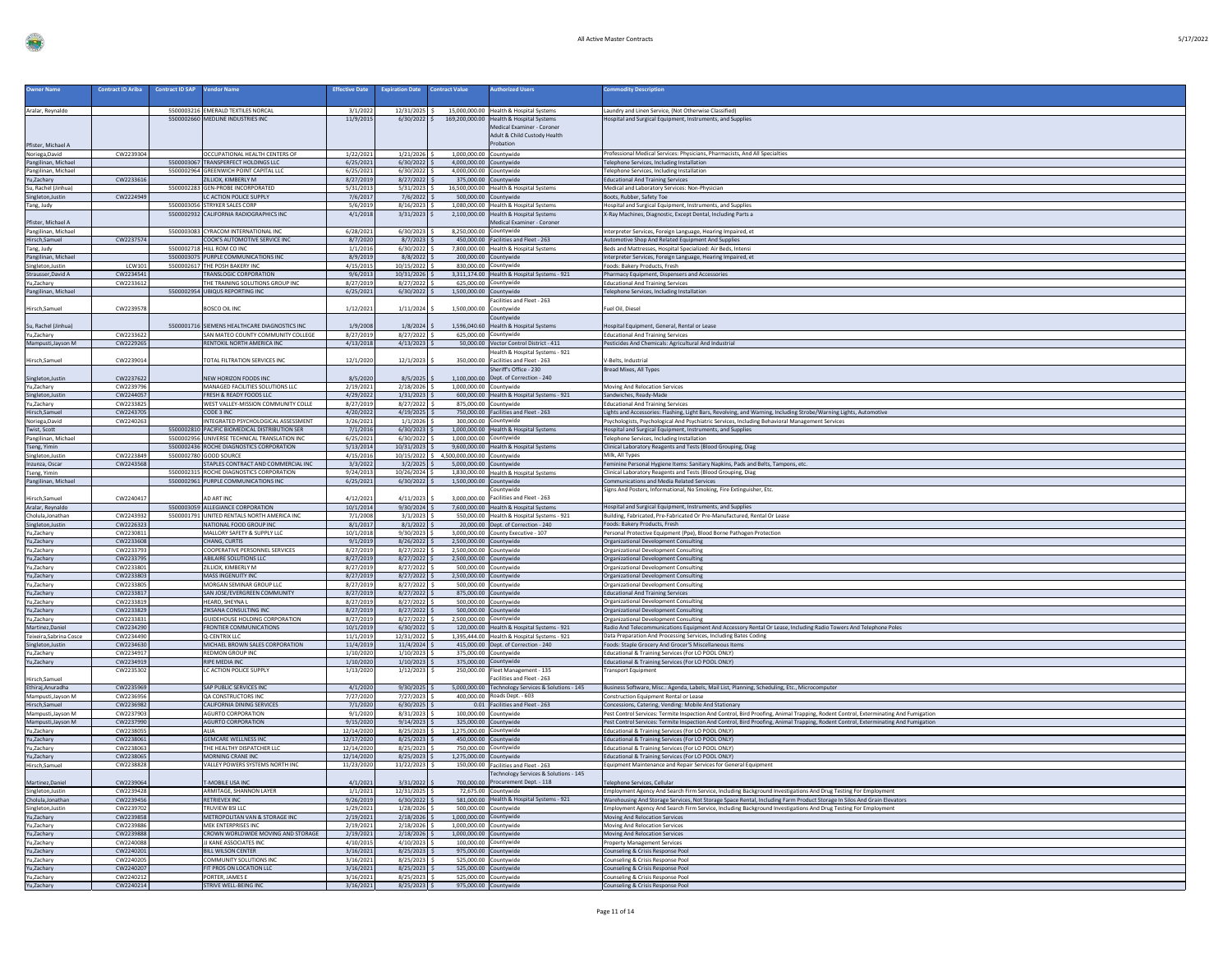| 17/2021 |  |
|---------|--|
|         |  |

| <b>Owner Name</b>                                      | <b>Contract ID Ariba</b> | <b>Contract ID SAP</b> | <b>Vendor Name</b>                                                           | <b>Effective Date</b>   | <b>Expiration Date</b>          | <b>Contract Value</b>   | uthorized Users                                                                     | mmodity Description                                                                                                                  |
|--------------------------------------------------------|--------------------------|------------------------|------------------------------------------------------------------------------|-------------------------|---------------------------------|-------------------------|-------------------------------------------------------------------------------------|--------------------------------------------------------------------------------------------------------------------------------------|
|                                                        |                          |                        |                                                                              |                         |                                 |                         |                                                                                     |                                                                                                                                      |
| Singleton, Justin                                      | CW2240740                |                        | LC ACTION POLICE SUPPLY                                                      | 7/7/2021                | $7/6/2022$ S                    |                         | 400,000.00 Parks & Recreation Department - 710                                      | Ammunition                                                                                                                           |
|                                                        |                          |                        |                                                                              |                         |                                 |                         | Facilities and Fleet - 263<br>oads Dept. - 603                                      |                                                                                                                                      |
| Hirsch, Samuel                                         | CW2240911                |                        | SIERRA MOUNTAIN CONSTRUCTION INC                                             | 6/1/2021                | $5/31/2026$ \$                  |                         | 1,000,000.00 ERA - Environmental Health - 261                                       | Hazardous Material And Waste Services, Including Emergency Response And Nuclear Wastes                                               |
|                                                        | CW2241041                |                        | A TEICHERT AND SON INC                                                       | 6/1/2021                | $5/31/2026$ \$                  |                         | 1,000,000.00 Special Programs - CEO - 119                                           | Hazardous Material And Waste Services, Including Emergency Response And Nuclear Wastes                                               |
|                                                        |                          |                        |                                                                              |                         |                                 |                         | Roads Dept. - 603<br>ERA - Environmental Health - 261                               |                                                                                                                                      |
| Hirsch, Samuel                                         |                          |                        |                                                                              |                         |                                 |                         | Facilities and Fleet - 263                                                          |                                                                                                                                      |
|                                                        |                          |                        |                                                                              |                         |                                 |                         | Facilities and Fleet - 263                                                          | Hazardous Material And Waste Services, Including Emergency Response And Nuclear Wastes                                               |
|                                                        |                          |                        |                                                                              |                         |                                 |                         | AEM - Agriculture and Environm - 262                                                |                                                                                                                                      |
|                                                        |                          |                        |                                                                              |                         |                                 |                         | County Executive - 107<br>ERA - Environmental Health - 261                          |                                                                                                                                      |
|                                                        | CW224112                 |                        | DRC PACIFIC INC                                                              | 6/1/2021                | $5/31/2026$ \$                  |                         | 1,000,000.00 Roads Dept. - 603                                                      |                                                                                                                                      |
| Lee, Bryant                                            | CW224115                 |                        | <b>CERES ENVIRONMENTAL SERVICES INC.</b>                                     | 6/1/2021                | $5/31/2026$ S                   |                         | 1.000.000.00 Facilities and Fleet - 263                                             | Hazardous Material And Waste Services, Including Emergency Response And Nuclear Wastes                                               |
|                                                        |                          |                        |                                                                              |                         |                                 |                         | Roads Dept. - 603                                                                   |                                                                                                                                      |
|                                                        |                          |                        |                                                                              |                         |                                 |                         | County Executive - 107<br>Special Programs - CEO - 119                              |                                                                                                                                      |
| Hirsch, Samuel                                         |                          |                        |                                                                              |                         |                                 |                         | FRA - Environmental Health - 261                                                    |                                                                                                                                      |
|                                                        |                          |                        |                                                                              |                         |                                 |                         | Roads Dent. - 603                                                                   | Hazardous Material And Waste Services, Including Emergency Response And Nuclear Wastes                                               |
|                                                        |                          |                        |                                                                              |                         |                                 |                         | County Executive - 107                                                              |                                                                                                                                      |
|                                                        |                          |                        |                                                                              |                         |                                 |                         | AEM - Agriculture and Environm - 262<br>ERA - Environmental Health - 261            |                                                                                                                                      |
| Hirsch, Samuel                                         | CW2241355                |                        | ASHBRITT INC                                                                 | 6/1/2021                | $5/31/2026$ \$                  |                         | 1,000,000.00 Facilities and Fleet - 263                                             |                                                                                                                                      |
| Hirsch,Samuel                                          | CW2241462                |                        | CHARGEPOINT INC                                                              | 3/14/2022               | $3/13/2025$ \$                  |                         | 5.000.000.00 Facilities and Fleet - 263                                             | <b>Specialty Vehicles</b>                                                                                                            |
| Yu,Zachary                                             | CW2241464                |                        | <b>ENTERPRISE HOLDINGS LLC</b>                                               | 9/16/2021               | $3/1/2024$ \$                   | 500,000.00 Countywide   |                                                                                     | Automobiles And Other Passenger Vehicles, Including Emergency Type Rental Or Lease                                                   |
| Teixeira, Sabrina Cosce                                | CW2241597                |                        | SDI INC                                                                      | 12/9/2021               | $12/7/2024$ S                   |                         | 74,000.00 Technology Services & Solutions - 145<br>ERA - Environmental Health - 261 | Language Translation Software, Microcomputer                                                                                         |
|                                                        |                          |                        |                                                                              |                         |                                 |                         | AEM - Agriculture and Environm - 262                                                |                                                                                                                                      |
|                                                        |                          |                        |                                                                              |                         |                                 |                         | Facilities and Fleet - 263                                                          |                                                                                                                                      |
| Hirsch, Samuel                                         | CW2241645                |                        | ETRA TECH INC                                                                | 8/20/2021               | 8/20/2026                       |                         | 1.000.000.00 County Executive - 107                                                 | Emergency Back-Up, Disaster Recovery Services And Facilities For Data Processing                                                     |
|                                                        | CW224198                 |                        | ECO BEAR                                                                     | 10/15/2021              | 10/15/2026 \$                   |                         | 300,000,00 Facilities and Fleet - 263<br>Airports Dept. - 608                       | Hazardous Material And Waste Services, Including Emergency Response And Nuclear Wastes                                               |
| Mampusti, Jayson M                                     |                          |                        |                                                                              |                         |                                 |                         | Roads Dept. - 603                                                                   |                                                                                                                                      |
|                                                        |                          |                        |                                                                              |                         |                                 |                         | Roads Dept. - 603                                                                   |                                                                                                                                      |
| Mampusti, Jayson M                                     | CW2242017<br>CW2242270   |                        | <b>IPPLIED RESEARCH ASSOCIATES INC</b>                                       | 11/19/2021              | 11/19/2024<br>1/30/2024 \$      |                         | 450,000,00 Airports Dept. - 608                                                     | avement Marking Services, Including Removal of Markings                                                                              |
| Chris Eglesia<br>Cholula, Jonathan                     | CW2242330                |                        | <b>EMTRAIN INC</b><br>VOQUA WATER TECHNOLOGIES LLC                           | 2/1/2017<br>1/19/2022   | 1/19/2024                       |                         | 250,053.00 County Counsel - 120<br>70,000.00 Health & Hospital Systems - 921        | Computer Software For Microcomputers, Systems, Including Cloud-Based (Preprogrammed)<br>Resins, Sodium Ion Exchange, Water Softening |
| Mampusti, Jayson M                                     | CW2242576                |                        | ALLIGARE LLC                                                                 | 1/5/2022                | $1/4/2025$ \$                   |                         | 250,000.00 Countywide                                                               | <b>Liquid Formulation Herbicides</b>                                                                                                 |
|                                                        | CW224267                 |                        | WITT O'BRIEN'S LLC                                                           | 12/10/2021              | $8/19/2026$ S                   |                         | 1,000,000.00 Facilities and Fleet - 263<br>Roads Dept. - 603                        | <b>Hauling Services</b>                                                                                                              |
|                                                        |                          |                        |                                                                              |                         |                                 |                         | ERA - Environmental Health - 261                                                    |                                                                                                                                      |
| Hirsch, Samuel                                         |                          |                        |                                                                              |                         |                                 |                         | County Executive - 107                                                              |                                                                                                                                      |
| Ethiraj, Anuradha                                      | CW2242959                |                        | NAVIANT INC                                                                  | 9/21/2020               | 12/17/2024 \$                   |                         | 466,000.00 Employee Services Agency - 130                                           | Computer Software For Microcomputers, Systems, Including Cloud-Based (Preprogrammed)                                                 |
|                                                        | CW2243201                |                        | PRESIDIO HOLDINGS INC                                                        | 1/31/2022               | 1/31/2027                       |                         | County Executive - 107<br>3.368.085.69 Special Programs - CEO - 119                 |                                                                                                                                      |
| Strausser, David A<br>Wu, Huifen                       | CW2243542                |                        | NAVIANT INC.                                                                 | 12/18/2019              | 12/17/2024 \$                   |                         | 600,000,00 Assessor - 115                                                           | mputer Software For Microcomputers, Systems, Including Cloud-Based (Preprogrammed)<br>Software Maintenance And Support Services      |
| Strausser, David A                                     | CW2243631                |                        | CAMPAIGN COMMUNICATION SOLUTIONS IN                                          | 4/8/2022                | 4/7/2025                        |                         | 250,000.00 Board of Supervisors - Dist. 5 - 105                                     | Communications And Media Related Services                                                                                            |
| Berberis, Vasilis                                      |                          | 5500000596             | <b>BECTON DICKINSON</b>                                                      | 4/1/2003                | 2/12/2023                       |                         | 1,300,000.00 Health & Hospital Systems                                              | Hospital Equipment, General, Rental or Lease                                                                                         |
|                                                        |                          | 5500001137 IMMUCOR     |                                                                              | 10/1/2004               | 6/30/2023                       |                         | Countywide<br>2,300,000.00 Health & Hospital Systems                                | hemicals, Laboratory: ACS, CP, Practical, Reagent Grade, et                                                                          |
| Berberis, Vasilis<br>Berberis, Vasilis                 |                          |                        | 5500001496 NEW INNOVATIONS INC.                                              | 6/1/2006                | $5/31/2022$ \$                  |                         | 214 780.00 Health & Hospital Systems                                                | Software Maintenance & Support Services                                                                                              |
| Rao, Sujata                                            |                          |                        | 5500001511 BIO-RAD LABORATORIES                                              | 3/1/2006                | $2/29/2024$ \$                  |                         | 910,000.00 Public Health                                                            | Clinical Laboratory Reagents and Tests (Blood Grouping, Diag                                                                         |
| Berberis, Vasilis                                      |                          |                        | 5500001646 SEBIA ELECTROPHORESIS                                             | 6/1/2007                | 5/31/2023                       |                         | 890,000.00 Health & Hospital System:                                                |                                                                                                                                      |
|                                                        |                          |                        |                                                                              |                         |                                 |                         |                                                                                     | Clinical Laboratory Reagents and Tests (Blood Grouping, Diag                                                                         |
| Qin, Alex<br>Rao, Sujata                               |                          |                        | 5500001818 LPIT SOLUTIONS INC                                                | 3/16/2009               |                                 |                         | <b>Health &amp; Hospital Systems</b><br>205.605.00 Technology Services & Solution   |                                                                                                                                      |
|                                                        |                          |                        | 5500001830 TUTTNAUER USA CO                                                  | 4/14/2009               | 6/30/2022<br>$4/13/2025$ S      |                         | 149.306.43 Public Health                                                            | Software Maintenance & Support Services<br>Hospital & Medical Equipment, General, Maintenance/Repair                                 |
| Berberis, Vasilis                                      |                          |                        | 5500001923 ORTHO CLINICAL DIAGNOSTICS                                        | 3/22/2010               | $2/13/2023$ \$                  |                         | 500,000.00 Health & Hospital Systems                                                | Hospital & Medical Equipment, General, Maintenance/Repair                                                                            |
| Berberis, Vasilis                                      |                          |                        | 5500001956 ABBOTT LABORATORIES                                               | 10/18/2010              | 3/31/2023                       | 7,000,000.00 Countywide |                                                                                     | Diagnostic Reagents and Supplies, Automated Chemistry                                                                                |
| Nguyen, Tuyen<br>Tu, Quan                              |                          |                        | 5500001970 LUMENIS INC<br>5500002026 MEDTRONIC USA                           | 8/30/2010<br>3/22/2011  | $8/29/2023$ \$<br>12/31/2024    |                         | 309,000.00 Health & Hospital Systems<br>251,281.83 Health & Hospital Systems        | Hospital & Medical Equipment, General, Maintenance/Repair<br>Hospital & Medical Equipment, General, Maintenance/Repair               |
| Tu, Quan                                               |                          |                        | 5500002075 HOLOGIC LIMITED PARTNERSHIP                                       | 7/23/2004               | $7/23/2022$ \$                  |                         | 85.110.00 Health & Hospital Systems                                                 | Equipment Maintenance and Repair Services for General Equipm                                                                         |
|                                                        |                          |                        | 5500002107 MEDIVATORS INC                                                    | 2/21/2012               | $2/20/2024$ \$                  |                         | 275,000.00 Health & Hospital Systems                                                | Hospital and Surgical Equipment, Instruments, and Supplies                                                                           |
| Nguyen, Tuyen<br>Berberis, Vasilis<br>Aralar, Reynaldo |                          |                        | 5500002154 PERKINELMER INSTRUMENTS LLC<br>5500002161 DRAEGER INC             | 6/19/2012<br>7/1/2012   | $6/18/2023$ \$<br>6/30/2027     |                         | 163,837.43 Health & Hospital Systems<br>629,100.00 Health & Hospital Systems        | Medical and Laboratory Services: Non-Physician<br>Hospital and Surgical Equipment, Instruments, and Supplies                         |
| Rao, Sujata                                            |                          |                        | 5500002180 LIFE TECHNOLOGIES CORPORATION                                     | 7/21/2009               | 12/26/2022 \$                   |                         | 210,000.00 Health & Hospital Systems                                                | Hospital and Surgical Equipment, Instruments, and Supplies                                                                           |
| Nguyen, Tuyen                                          |                          |                        | 5500002190 Q SURGICAL LLC                                                    | 9/25/2012               | $9/23/2024$ \$                  |                         | 379,327.21 Health & Hospital Systems                                                | Hospital and Surgical Equipment, Instruments, and Supplies                                                                           |
| Tseng, Yimin                                           |                          | 5500002210 OIAGEN INC. | 5500002195 CENTRAL ADMIXTURE PHARMACY SERVICES                               | 9/10/2012<br>10/8/2012  | 9/9/2022<br>6/30/2022           |                         | 255,000.00 Health & Hospital Systems<br>5,000,000.00 Health & Hospital Systems      | Drugs & Pharmaceuticals                                                                                                              |
| Berberis, Vasilis<br>Su, Rachel (Jinhua)               |                          |                        | 5500002218 POLYMEDCO INC                                                     | 2/21/2013               | $2/21/2023$ \$                  |                         | 1,425,000.00 Health & Hospital Systems                                              | Clinical Laboratory Reagents and Tests (Blood Grouping, Diag<br>Clinical Laboratory Reagents and Tests (Blood Grouping, Diag         |
| Tseng, Yimin                                           |                          |                        | 5500002222 BAXTER HEALTHCARE CORP                                            | 4/12/2013               | 4/11/2023                       |                         | 1,089,099.00 Health & Hospital System:                                              | Pharmaceutical Equipment and Supplies (Not Otherwise Classif                                                                         |
| Twist, Scott                                           |                          |                        | 5500002289 VARIAN MEDICAL SYSTEMS INC<br>5500002339 FRESENIUS USA            | 9/28/2013<br>7/1/2014   | $9/27/2023$ \$<br>6/30/2022     |                         | 4.530.036.00 Health & Hospital Systems                                              | Hospital & Medical Equipment, General, Maintenance/Repair<br>Hospital and Surgical Equipment, Instruments, and Supplies              |
| Shen, Yahsueh                                          |                          |                        | 5500002345 HOLOGIC LIMITED PARTNERSHIP                                       | 6/27/2014               | $6/26/2024$ \$                  |                         | 3,000,000.00 Health & Hospital Systems<br>2.900.000.00 Health & Hospital Systems    | Clinical Laboratory Reagents and Tests (Blood Grouping, Diag                                                                         |
| Berberis, Vasilis<br>Shen, Yahsueh                     |                          |                        | 5500002349 BAXTER HEALTHCARE CORP                                            | 11/1/2015               | $5/31/2022$ S                   |                         | 5,000,000.00 Health & Hospital Systems                                              | Hospital and Surgical Equipment, Instruments, and Supplies                                                                           |
|                                                        |                          |                        | 5500002417 FAIRWARNING TECHNOLOGIES INC                                      | 1/9/2015                | 8/8/2025                        |                         | 758,346.00 Health & Hospital Systems                                                | Computer Software for Microcomputers, Systems including Clou                                                                         |
| Qin, Alex<br>Tang, Judy                                |                          |                        | 5500002429 RR DONNELLEY<br>5500002430 ABBOTT LABORATORIES INC                | 7/8/2014<br>7/1/2014    | 12/31/2022<br>$6/30/2022$ \$    |                         | 4,500,000.00 Health & Hospital Systems<br>5,000,000.00 Health & Hospital Systems    | Continuous Form Labels, Pressure Sensitive, Custom<br>X-Ray Machines, Diagnostic, Except Dental, Including Parts a                   |
| Tang, Judy<br>Qin, Alex                                |                          |                        | 5500002443 PUBLIC HEALTH INSTITUTE                                           | 9/1/2014                | 6/30/2022                       |                         | 94.523.77 Health & Hospital Systems                                                 | Hospital and Surgical Equipment, Instruments, and Supplies                                                                           |
| Twist, Scott                                           |                          |                        | 5500002471 BOSTON SCIENTIFIC CORP                                            | 9/19/2014               | 9/18/2023                       |                         | 86,200.00 Health & Hospital Systems                                                 | Hospital and Surgical Equipment, Instruments, and Supplies                                                                           |
| Qin, Alex                                              |                          |                        | 5500002493 PROLACTA BIOSCIENCE INC<br>5500002559 HOLOGIC LIMITED PARTNERSHIP | 12/22/2014<br>7/20/2015 | 12/21/2024 \$<br>$6/30/2022$ :  |                         | 600.000.00 Health & Hospital Systems<br>550,000.00 Health & Hospital Systems        | Hospital and Surgical Equipment, Instruments, and Supplies                                                                           |
| Tu, Quan<br>Qin, Alex                                  |                          |                        | 5500002560 MALLINCKRODT INC                                                  | 2/1/2015                | 7/31/2022                       |                         | 487.628.00 Health & Hospital System:                                                | Chemicals, Laboratory: ACS, CP, Practical, Reagent Grade, et<br>Drugs & Pharmaceuticals                                              |
| Pfister, Michael A                                     |                          |                        | 5500002591 ESOTERIX GENETIC LABORATORIES LLC                                 | 5/1/2015                | $6/30/2022$ \$                  |                         | 6,000,000.00 Health & Hospital Systems                                              | Medical and Laboratory Services: Non-Physician                                                                                       |
| Su, Rachel (Jinhua)                                    |                          |                        | 5500002652 BECKMAN COULTER INC<br>5500002670 VERICORD LLC                    | 7/1/2013<br>2/23/2016   | 7/1/2022<br>$2/22/2025$ \$      |                         | 900.000.00 Health & Hospital Systems<br>167.831.00 Public Health                    | Chemicals, Laboratory: ACS, CP, Practical, Reagent Grade, et<br>Computer Software for Microcomputers, Systems including Clou         |
| Rao, Sujata<br>Twist, Scott                            |                          |                        | 5500002687 VYAIRE MEDICAL 211 INC                                            | 12/27/2016              | 2/20/2023                       |                         | 86,071.06 Health & Hospital Systems                                                 | Medical Supplies and Pharmaceuticals (Not Otherwise Classifi                                                                         |
| Berberis, Vasilis                                      |                          |                        | 5500002694 THE BINDING SITE                                                  | 3/1/2016                | 2/28/2024                       |                         | 850,000.00 Health & Hospital Systems                                                | Analyzer Equipment, Medical (Not Otherwise Classified)                                                                               |
| Rao, Sujata<br>Rao, Sujata                             |                          |                        | 5500002716 STANFORD BLOOD CENTER LLC<br>5500002717 STANFORD BLOOD CENTER LLC | 7/1/2015<br>11/20/2015  | $6/30/2022$ S<br>$6/30/2022$ \$ |                         | 1.500.000.00 Health & Hospital Systems<br>2,000,000.00 Health & Hospital Systems    | Medical and Laboratory Services: Non-Physician<br>Clinical Laboratory Reagents and Tests (Blood Grouping, Diag                       |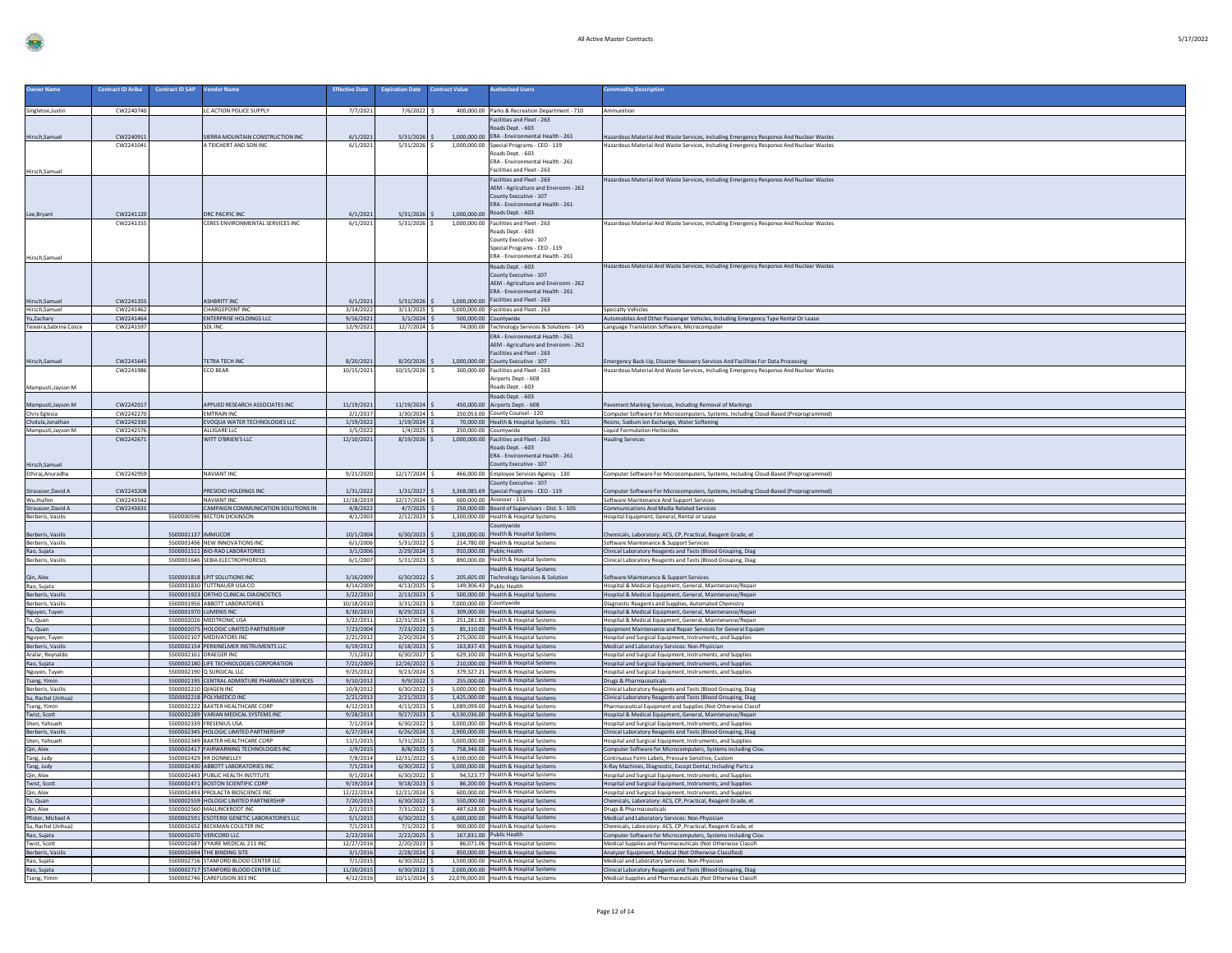| <b>Owner Name</b>                          | <b>Contract ID Ariba</b><br><b>Contract ID SAP</b><br><b>Vendor Name</b>          | <b>Effective Date</b>    | <b>Expiration Date</b>           | <b>Contract Value</b><br><b>Authorized Users</b>                                   | Commodity Description                                                                                                        |
|--------------------------------------------|-----------------------------------------------------------------------------------|--------------------------|----------------------------------|------------------------------------------------------------------------------------|------------------------------------------------------------------------------------------------------------------------------|
|                                            |                                                                                   |                          |                                  |                                                                                    |                                                                                                                              |
|                                            |                                                                                   |                          |                                  | Controller-Treasurer - 110<br><b>Information Services Dept. - 145</b>              |                                                                                                                              |
| Ethiraj, Anuradha                          | 5500002791 SAP PUBLIC SERVICES INC<br>CW2221587                                   | 5/24/2016                | 9/30/2022                        | 5,000,000.00 Procurement Dept. - 118                                               | siness Consulting                                                                                                            |
| Tu, Quan<br>Tu, Quan                       | 5500002795 BIO-RAD<br>5500002798 PENINSULA HISTOPATHOLGY LABORATORY               | 6/15/2016<br>5/16/2016   | $6/14/2023$ \$<br>5/16/2023      | 175,000.00 Health & Hospital Systems<br>300,000.00 Health & Hospital Systems       | Clinical Laboratory Reagents and Tests (Blood Grouping, Diag<br>Medical and Laboratory Services: Non-Physician               |
| Tseng, Yimin                               | 5500002801 VERITY SOLUTIONS GROUP INC                                             | 9/1/2015                 | 8/30/2024                        | 1,050,000.00 Health & Hospital Systems                                             | Software Maintenance & Support Services                                                                                      |
| Pfister, Michael A                         | 5500002830 MIRION TECHNOLOGIES INC                                                | 1/1/2017                 | $6/30/2023$ :                    | 495,000.00 Health & Hospital Systems                                               | Laboratory and Field Equipment and Supplies: Biology, Botany                                                                 |
| Su. Rachel (Jinhua)<br>Tseng, Yimin        | 5500002839 AGILENT TECHNOLOGIES INC<br>5500002857 Inmar RX Solutions              | 12/1/2016<br>1/7/2017    | 7/31/2023<br>3/6/2025            | 2,822,929.00 Health & Hospital Systems<br>1,900,000.00 Health & Hospital Systems   | Hospital & Medical Equipment, General, Maintenance/Repair<br>Computer Software for Microcomputers, Systems including Clou    |
| Su. Rachel (Jinhua)                        | 5500002862 HOBBS INVESTMENTS INC                                                  | 4/3/2017                 | $8/31/2025$ \$                   | 8.500.000.00 Health & Hospital Systems                                             | Medical and Laboratory Services: Non-Physician                                                                               |
| Rao, Suiata                                | 5500002866 MEDICAL COURIER SERVICE                                                | 5/1/201                  | 4/30/2024                        | 335,000.00 Public Health<br>17,300,000.00 Health & Hospital Systems                | Medical and Laboratory Services: Non-Physician                                                                               |
| Tang, Judy<br>Tang, Judy                   | 5500002870 ZIMMER INC<br>5500002871 SYNTHES USA                                   | 7/1/2018<br>7/1/2018     | 6/30/2025<br>$6/30/2023$ \$      | 18,000,000.00 Health & Hospital Systems                                            | lospital, Surgical, and Medical Related Accessories and Sund<br>Hospital, Surgical, and Medical Related Accessories and Sund |
| Berberis, Vasilis                          | 5500002873 PEAK SCIENTIFIC INC                                                    | 4/3/201                  | 4/3/2023                         | 48,000.00 Countywide                                                               | Medical and Laboratory Services: Non-Physician                                                                               |
| Tu, Quan<br>Tu, Quan                       | 5500002880 MICROGENICS CORP<br>5500002890 LEICA MICROSYSTEMS INC                  | 7/19/2017<br>4/2/2017    | 7/18/2022 \$<br>4/1/2027         | 200,000.00 Health & Hospital Systems<br>200.000.00 Health & Hospital Systems       | Clinical Laboratory Reagents and Tests (Blood Grouping, Diag                                                                 |
| Tang, Judy                                 | 5500002891 AGILITI HEALTH INC                                                     | 6/19/2017                | 6/18/2022                        | 1,867,625.00 Health & Hospital Systems                                             | lospital and Surgical Equipment, Instruments, and Supplies<br>Hospital Equipment, General, Rental or Lease                   |
| Tang, Judy                                 | 5500002892 MED ONE CAPITAL FUNDING                                                | 6/19/2017                | $6/18/2022$ \$                   | 475,000.00 Health & Hospital Systems                                               | Hospital Equipment, General, Rental or Lease                                                                                 |
| Tseng, Yimin<br>Twist, Scott               | 5500002893 OAKLAND PAPER & SUPPLY INC<br>5500002898 IRHVTHM TECHNOLOGIES INC      | 5/16/2017<br>6/12/2017   | 5/31/2023<br>$6/20/2022$ \$      | 1,250,000.00 Health & Hospital Systems<br>2.000.000.00 Health & Hospital Systems   | Mailing, Packaging, and Shipping Machines, Including Packagi<br>Medical Supplies and Pharmaceuticals (Not Otherwise Classifi |
| <b>Berberis, Vasilis</b>                   | 5500002902 LUMINEX CORP                                                           | 3/10/2016                | 6/30/2024                        | 3,000,000.00 Health & Hospital Systems                                             | Chemicals, Laboratory: ACS, CP, Practical, Reagent Grade, et                                                                 |
| Qin, Alex                                  | 5500002905 PACIFIC MEDICAL GROUP INC                                              | 7/31/2017                | 7/30/2022                        | 2,600,000.00 Health & Hospital Systems                                             | Audio Equipment for the Visual and Hearing Impaired (Not Oth                                                                 |
| Su, Rachel (Jinhua)<br>Su. Rachel (Jinhua  | 5500002907 QUEST DIAGNOSTICS NICHOLS INSTITUTE<br>5500002908 STANFORD UNIVERSITY  | 10/17/2017<br>10/17/2017 | 10/16/2022<br>10/16/2023         | 5,000,000.00 Health & Hospital Systems<br>9,500,000.00 Health & Hospital Systems   | Medical and Laboratory Services: Non-Physician<br>Medical and Laboratory Services: Non-Physician                             |
| Berberis, Vasilis                          | 5500002912 BECTON DICKINSON & COMPANY                                             | 9/1/2017                 | 8/31/2025                        | 250,000.00 Health & Hospital Systems                                               | Laboratory Equipment and Accessory Rental or Lease                                                                           |
| Su, Rachel (Jinhua)                        | 5500002914 BIO-RAD<br>5500002933 CALIFORNIA RADIOGRAPHICS INC                     | 11/15/2017<br>1/1/2018   | 11/14/2022<br>12/31/2022         | 750,000,00 Health & Hospital Systems<br>25,000.00 Health & Hospital Systems        | Chemicals, Laboratory: ACS, CP, Practical, Reagent Grade, et                                                                 |
| Qin, Alex<br>Tseng, Yimin                  | 5500002934 TRANSLOGIC CORPORATION                                                 | 12/31/2009               | 12/31/2022                       | 2,504,734.40 Health & Hospital Systems                                             | Hospital and Surgical Equipment, Instruments, and Supplies<br>lospital and Surgical Equipment, Instruments, and Supplies     |
| Rao, Sujata                                | 5500002942 NATUS MEDICAL INC                                                      | 4/13/2018                | $4/12/2024$ :                    | 70,000.00 Health & Hospital Systems                                                | Medical Supplies and Pharmaceuticals (Not Otherwise Classifi                                                                 |
| Gonzales, Kristie                          | 5500002944 ISORX INC<br>5500002946 KURIN INC                                      | 7/10/2018<br>7/30/2018   | 7/9/2023<br>7/30/2023 \$         | 700,000.00 Health & Hospital Systems<br>1,000,000.00 Health & Hospital Systems     | Drugs & Pharmaceuticals<br>Medical Supplies and Pharmaceuticals (Not Otherwise Classifi                                      |
| Su, Rachel (Jinhua)<br>Su, Rachel (Jinhua) | 5500002947 ASSOCIATED REGIONAL & UNIVERSITY                                       | 3/19/2019                | $3/18/2024$ :                    | 15,000,000,00 Health & Hospital Systems                                            | Medical and Laboratory Services: Non-Physician                                                                               |
| Su, Rachel (Jinhua)                        | 5500002950 CLINICAL MICRO SENSORS INC                                             | 11/15/2018               | 11/15/2023                       | 800,000.00 Health & Hospital Systems                                               | Hospital and Surgical Equipment, Instruments, and Supplies                                                                   |
| Tseng, Yimin<br>Aralar, Reynaldo           | 5500002963 SUPPORTING INITIATIVES TO REDISTRIB<br>5500002968 KLS-MARTIN LP        | 10/1/2018<br>9/1/2019    | 9/30/2023<br>$3/31/2023$ \$      | 1,250,000.00 Public Health<br>1.449.810.00 Health & Hospital Systems               | Orugs & Pharmaceuticals<br>Hospital and Surgical Equipment, Instruments, and Supplies                                        |
| Nguyen, Tuyen                              | 5500002969 TERUMO MEDICAL CORPORATION                                             | 10/26/2018               | 10/25/2023                       | 200,000.00 Health & Hospital Systems                                               | Hospital and Surgical Equipment, Instruments, and Supplies                                                                   |
| Berberis, Vasilis                          | 5500002979 GRIFOLS BIOLOGICALS INC                                                | 1/21/2019                | $1/20/2024$ \$                   | 1,683,579.00 Health & Hospital Systems                                             | Chemicals, Laboratory: ACS, CP, Practical, Reagent Grade, et                                                                 |
| Tseng, Yimin<br>Nguyen, Tuyen              | 5500002981 SCA PHARMACEUTICALS LLC<br>5500002985 CRYOLIFE INC                     | 2/1/2019<br>12/3/2019    | $1/31/2024$ \$<br>12/2/2022      | 6,000,000.00 Health & Hospital Systems<br>90,000,00 Health & Hospital Systems      | Pharmaceutical Equipment and Supplies (Not Otherwise Classif<br>Hospital and Surgical Equipment, Instruments, and Supplies   |
| Nguyen, Tuyen                              | 5500002987 ABBOTT LABORATORIES                                                    | 12/6/2019                | 12/6/2022                        | 360,000.00 Health & Hospital Systems                                               | lospital and Surgical Equipment, Instruments, and Supplies                                                                   |
| Twist, Scott                               | 5500002995 THERAKOS INC                                                           | 4/1/2012                 | 6/30/2022                        | 4,578,533.00 Health & Hospital Systems                                             | Medical Gases, Anesthesia and Respiration Therapy: Carbon D                                                                  |
| Tang, Judy<br>Aralar, Reynaldo             | 5500002999 STRYKER SALES CORE<br>5500003005 SEASPINE SALES LLC                    | 12/1/2019<br>3/6/2019    | 11/30/2024<br>$6/30/2022$ \$     | 1,800,000.00 Health & Hospital Systems<br>560,000.00 Health & Hospital Systems     | Hospital, Surgical, and Medical Related Accessories and Sund<br>Medical Supplies and Pharmaceuticals (Not Otherwise Classifi |
| Plascencia, Lisa                           | 5500003016 PLUR CITY CAFE INC                                                     | 10/24/2017               | $6/30/2022$ \$                   | 1.00 Health & Hospital Systems                                                     | Wheat                                                                                                                        |
| Gonzales, Kristie<br>Twist, Scott          | 5500003019 MEDELA INC<br>5500003024 BOSTON SCIENTIFIC CORP                        | 3/1/2019<br>7/1/2020     | $2/29/2024$ \$<br>6/30/2023      | 500,000,00 Health & Hospital Systems<br>580,460.00 Health & Hospital Systems       | Furniture: Cafeteria, Chapel, Courtroom, Dormitory, Househol                                                                 |
| Nguyen, Tuyen                              | 5500003027 PARADIGM SPINE LLC                                                     | 3/7/2019                 | 6/30/2022                        | 100,000.00 Health & Hospital Systems                                               | Hospital and Surgical Equipment, Instruments, and Supplies<br>Medical Supplies and Pharmaceuticals (Not Otherwise Classifi   |
| Inzunza, Oscar                             | 5500003043 MCFARLAND, DON JAMES                                                   | 6/23/2021                | 6/30/2022                        | 1.00 Health & Hospital Systems                                                     | Cooking and Food Preparation Utensils, All Types, Household                                                                  |
| Twist, Scott<br>Aralar, Reynaldo           | 5500003047 BRANNONS RENTALS & SALES INC<br>5500003053 AVITA MEDICAL AMERICAS, LLC | 4/2/2019<br>6/15/2019    | 4/1/2024<br>$6/14/2024$ \$       | 500,000.00 Health & Hospital Systems<br>600,000.00 Health & Hospital Systems       | Medical Equipment and Accessories and Supplies(A)<br>Hospital and Surgical Equipment, Instruments, and Supplies              |
| Tseng, Yimin                               | 5500003057 QUVA PHARMA INC                                                        | 11/1/2019                | 10/31/2024 \$                    | 1,200,000.00 Health & Hospital Systems                                             | Abrasives                                                                                                                    |
| Aralar, Revnaldo                           | 5500003060 AXOGEN CORPORATION                                                     | 5/19/2020                | 3/30/2023                        | 680,000.00 Health & Hospital Systems                                               | Hospital and Surgical Equipment, Instruments, and Supplies                                                                   |
| Gonzales, Kristie<br>Gonzales, Kristie     | 5500003061 BIG INVENTORY INC<br>5500003063 PREMIER HEALTHCARE SOLUTIONS INC       | 5/13/2019<br>7/1/2019    | 6/30/2023<br>$6/30/2023$ \$      | 175,019.00 Health & Hospital Systems<br>1.335.260.00 Health & Hospital Systems     | nventory Services<br>Software Maintenance & Support Services                                                                 |
| Tseng, Yimin                               | 5500003064 TRANSLOGIC CORPORATION                                                 | 4/1/2021                 | 3/31/2026                        | 290,000.00 Health & Hospital Systems                                               | Hospital & Medical Equipment, General, Maintenance/Repair                                                                    |
| Shen, Yahsueh                              | 5500003069 CENTRAL ADMIXTURE PHARMACY SERVICES                                    | 1/1/2021                 | 12/31/2025                       | 4,050,000.00 Health & Hospital Systems<br>176,000.00 Health & Hospital Systems     | Drugs & Pharmaceuticals                                                                                                      |
| Teixeira, Sabrina<br>Shen, Yahsueh         | 5500003073 CHANGE HEALTHCARE LLC<br>5500003074 STRYKER SALES CORP                 | 10/1/2019<br>1/1/2020    | $10/1/2024$ :<br>12/31/2024 :    | 8.000.000.00 Health & Hospital Systems                                             | Computer Software for Microcomputers, Systems including Clou<br>Hospital & Medical Equipment, General, Maintenance/Repair    |
| Aralar, Reynaldo                           | 5500003077 EDWARDS LIFESCIENCES US INC                                            | 4/19/2021                | $4/18/2024$ \$                   | 1,800,000.00 Health & Hospital Systems                                             | lospital and Surgical Equipment, Instruments, and Supplies                                                                   |
| Shen, Yahsueh<br>Tseng, Yimin              | 5500003092 STRYKER SALES CORP<br>5500003093 SANOFI PASTEUR INC                    | 1/1/2020<br>4/1/2020     | 12/31/2024 \$<br>$3/31/2023$ \$  | 2.000.000.00 Health & Hospital Systems<br>3.000.000.00 Health & Hospital Systems   | Hospital & Medical Equipment, General, Maintenance/Repair<br>Serums, Toxoids, and Vaccines                                   |
| Zhang, Long                                | 5500003097 VIZIENT INC                                                            | 7/1/2020                 | 6/30/2025                        | 75,000,000.00 Health & Hospital Systems                                            | Hospital and Surgical Equipment, Instruments, and Supplies                                                                   |
| Tseng, Yimin                               | 5500003099 NEPHRON STERILE COMPOUNDING CENTER                                     | 1/3/2022                 | 1/2/2027                         | 50,000.00 Health & Hospital Systems                                                | <b>Pharmaceutical Services</b>                                                                                               |
| Tang, Judy<br>Aralar, Reynaldo             | 5500003104 DEPUY SYNTHES SALES INC<br>5500003108 INTUITIVE SURGICAL INC           | 2/6/2020<br>5/12/2020    | 6/30/2022<br>$5/11/2025$ \$      | 2,750,000.00 Health & Hospital Systems<br>8,000,000.00 Health & Hospital Systems   | Hospital and Surgical Equipment, Instruments, and Supplies<br>lospital and Surgical Equipment, Instruments, and Supplies     |
| Nguyen, Tuyen                              | 5500003112 INTEGRA LIFESCIENCES CORPORATION                                       | 3/19/2020                | 3/18/2025                        | 300,000,00 Health & Hospital Systems                                               | lospital, Surgical, and Medical Related Accessories and Sund                                                                 |
| Aralar, Reynaldo                           | 5500003114 STRYKER SALES CORP<br>5500003115 J HARRIS INDUSTRIAL WATER TREATMENT   | 6/1/2020                 | 6/1/2023                         | 3,355,000.00 Health & Hospital Systems                                             | Hospital and Surgical Equipment, Instruments, and Supplie                                                                    |
| Tu, Quan<br>Tseng, Yimin                   | 5500003119 DENVER SOLUTIONS LLC DBA LEITERS                                       | 3/23/2020<br>5/1/2020    | 3/22/2025<br>$4/30/2025$ \$      | 940,000.00 Health & Hospital Systems<br>1,200,000.00 Health & Hospital Systems     | Chemicals, Laboratory: ACS, CP, Practical, Reagent Grade, et<br><b>Pharmaceutical Services</b>                               |
| Qin, Alex                                  | 5500003123 NATIONAL SEATING & MOBILITY INC                                        | 7/13/2020                | 7/12/2025                        | 2.100.000.00 Health & Hospital Systems                                             | Hospital and Surgical Equipment, Instruments, and Supplies                                                                   |
| Rao, Suiata<br>Aralar, Revnaldo            | 5500003125 HEMASOURCE INC<br>5500003128 INTEGRA LIFESCIENCES CORPORATION          | 7/1/2020<br>2/8/2021     | 6/30/2025<br>2/7/2026            | 600,000.00 Health & Hospital Systems<br>1,250,000.00 Health & Hospital Systems     | Hospital and Surgical Equipment, Instruments, and Supplies<br>Sutures and Suturing Needles, Disposable, Including Skin Sta   |
| Berberis, Vasilis                          | 5500003131 PERKINELMER INSTRUMENTS LLC                                            | 8/25/2020                | 5/4/2022                         | 2,400,000.00 Health & Hospital Systems                                             | Diagnostic Reagents and Supplies, Automated Chemistry                                                                        |
| Nguyen, Tuyen                              | 5500003133 ADVANCED STERILIZATION PRODUCT                                         | 12/4/2020                | 12/17/2025                       | 196,502.37 Health & Hospital Systems                                               | Hospital & Medical Equipment, General, Maintenance/Repai                                                                     |
| Gonzales, Kristie<br>Tang, Judy            | 5500003134 BAYER HEALTHCARE LLC<br>5500003138 POTRERO MEDICAL INC                 | 11/7/2011<br>10/1/2020   | 6/30/2022<br>9/30/2025           | 336,080.65 Health & Hospital Systems<br>1,500,000.00 Health & Hospital Systems     | Hospital and Surgical Equipment, Instruments, and Supplies<br>Nurses' Desks and Accessories                                  |
| Tu, Quan                                   | 5500003139 ABBOTT RAPID DIAGNOSTICS INFORMATIC                                    | 9/21/2020                | 9/20/2022                        | 991,000.00 Health & Hospital Systems                                               | Diagnostic Reagents and Supplies, Automated Chemistry                                                                        |
| Tseng, Yımın                               | 5500003140 ISCRIPT PRO USA IN                                                     | 1/14/202                 | 2/13/2024                        | 505.209.00  <br>ealth & Hospital Syste<br>700,000,00 Health & Hospital Systems     | -lospital & Medical Equipment, General, Maintenance/Repa                                                                     |
| Tu, Quan<br>Rao, Sujata                    | 5500003145 RICHARD ALLAN SCIENTIFIC LLC<br>5500003148 COMMON CENTS SYSTEMS INC    | 6/21/2017<br>1/1/2021    | $8/3/2023$ \$<br>12/31/2025 \$   | 225,000.00 Health & Hospital Systems                                               | Hospital and Surgical Equipment, Instruments, and Supplies<br>Hospital and Surgical Equipment, Instruments, and Supplies     |
| Aralar, Reynaldo                           | 5500003149 SMITH & NEPHEW INC                                                     | 4/15/2021                | $4/14/2026$ \$                   | 1,250,000.00 Health & Hospital Systems                                             | Hospital and Surgical Equipment, Instruments, and Supplies                                                                   |
| Su, Rachel (Jinhua)                        | 5500003151 AMERICAN RED CROSS<br>5500003153 W LGORE & ASSOCIATES INC.             | 6/8/2021<br>2/1/2021     | $6/7/2026$ \$<br>12/31/2025 \$   | 27,000,000.00 Health & Hospital Systems<br>4,000,000.00 Health & Hospital Systems  | Blood Coagulation Reagents and Controls: Fibrinogen, Fibrin,                                                                 |
| Nguyen, Tuyen<br>Su, Rachel (Jinhua)       | 5500003154 COLLEGE OF AMERICAN PATHOLOGISTS                                       | 11/1/2021                | 12/31/2026 \$                    | 1.250.000.00 Health & Hospital Systems                                             | Hospital and Surgical Equipment, Instruments, and Supplies<br>Biochemical Reagents and Tests: Antibiotic Assays, Different   |
| Gonzales, Kristie                          | 5500003155 INARI MEDICAL INC                                                      | 8/16/2021                | $8/15/2023$ \$                   | 450,000.00 Health & Hospital Systems                                               | Medical Supplies and Pharmaceuticals (Not Otherwise Classifi                                                                 |
| Tseng, Yimin<br>Shen, Yahsueh              | 5500003162 SANOFI PASTEUR INC<br>5500003163 CARDINAL HEALTH INC                   | 4/1/2021<br>10/1/2021    | $7/31/2022$ \$<br>$9/30/2026$ \$ | 1.200.000.00 Health & Hospital Systems<br>700,000,000.00 Health & Hospital Systems | Clinical Laboratory Reagents and Tests (Blood Grouping, Diag<br>Drugs & Pharmaceuticals                                      |
| Shen, Yahsueh                              | 5500003164 CARDINAL HEALTH INC                                                    | 10/1/2021                | $9/30/2026$ \$                   | 200,000,000.00 Health & Hospital Systems                                           | Drugs & Pharmaceuticals                                                                                                      |
| Twist, Scott                               | 5500003165 AGILITI SURGICAL FOUIPMENT REPAIR L                                    | 8/1/2021                 | $7/31/2026$ \$                   | 1,924,000.00 Health & Hospital Systems                                             | Hospital & Medical Equipment, General, Maintenance/Repair                                                                    |
| Tu, Quan<br>Qin, Alex                      | 5500003167 HOLOGIC LIMITED PARTNERSHIP<br>5500003168 MENTOR WORLDWIDE LLC         | 8/2/2021<br>12/1/2021    | $8/1/2023$ \$<br>12/31/2024 \$   | 1,000,000.00 Health & Hospital Systems<br>450,000.00 Health & Hospital Systems     | Disposal Units, Household<br>Grafts and Implants, External                                                                   |
|                                            |                                                                                   |                          |                                  |                                                                                    |                                                                                                                              |